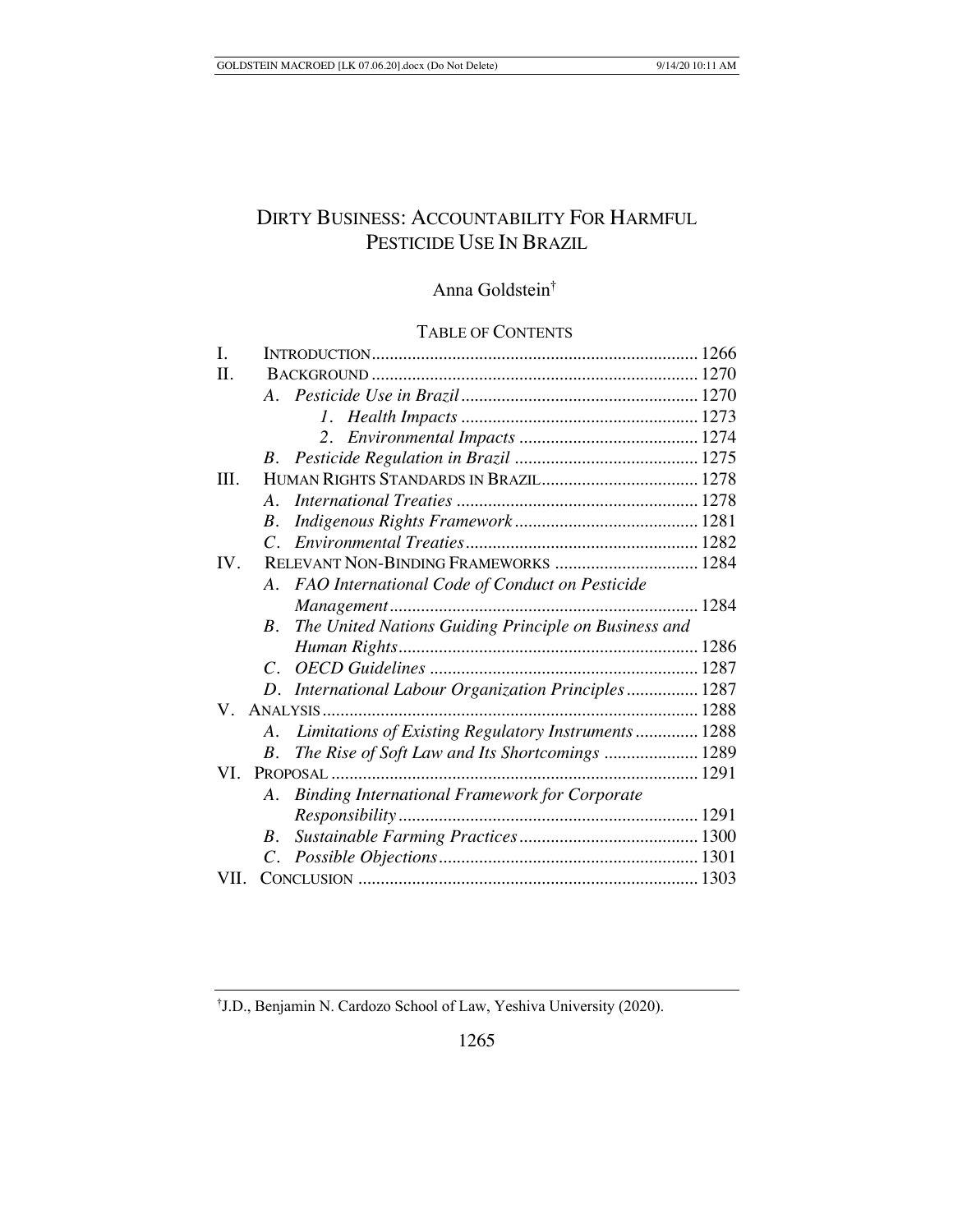## I. INTRODUCTION

In 1946, the World Health Organization ("WHO")'s Constitution was adopted, creating the first "international instrument to enshrine the enjoyment of the highest attainable standard of health as a fundamental right of every human being"—establishing the right to health.<sup>1</sup> In 1966, the right to health was again recognized as a human right by the International Covenant on Economic, Social and Cultural Rights ("ICESCR")—this right is pertinent to Brazil, which has further protected this right through domestic legislation, policies, and international declarations.<sup>2</sup> Furthermore, this universal right to health has been accepted by the international community as an inclusive right, extending beyond access to health care and hospitals to include safe drinking water and food, as well as healthy working and environmental conditions.3

As the economy has globalized, the agricultural sector has become increasingly industrialized. Industrial agriculture is generally characterized by large-scale monocultures, and the intensive use of chemical fertilizers and pesticides.4 Pesticides are used in agriculture to protect plants from pests, weeds or diseases<sup>5</sup> and have helped to increase agricultural production with reduced labor.<sup>6</sup> At present, six companies, commonly referred to as the "Big Six," dominate the sale of agricultural chemicals—US companies Dow Chemical, DuPont, Monsanto, Swiss companies BASF and Bayer, and Syngenta, a German company.<sup>7</sup> The increase in pesticide use, however, has brought

<sup>1</sup> *Health Topics – Human Rights,* WORLD HEALTH ORGANIZATION, https://www.who.int/topics/human\_rights/en/ (last visited Feb. 4, 2019).

<sup>2</sup> *See* THE RIGHT TO HEALTH, FACT SHEET NO. 31 1*,* WORLD HEALTH ORGANIZATION (2008), *available at* https://www.ohchr.org/Documents/Publications/Factsheet31.pdf.

<sup>3</sup> *See id.* at 3.

<sup>4</sup> *See The Hidden Costs of Industrial Agriculture,* UNION OF CONCERNED SCIENTISTS (July 11, 2008), https://www.ucsusa.org/food\_and\_agriculture/our-failing-food-system/industrial-agriculture/hidden-costs-of-industrial.html#.XFjvfc9Kg0R.

<sup>5</sup> Polyxeni Nicolopoulou-Stamati, et al., *Chemical Pesticides and Human Health: The Urgent Need for a New Concept in Agriculture*, 4 FRONT PUB. HEALTH 1 (2016).

<sup>6</sup> REAGAN WASKOM ET AL., AGRICULTURAL PESTICIDE USE: BEST PRACTICES MANAGEMENT 4 (Colorado State University 2017), *available at* https://extension.colostate.edu/docs/pubs/crops/xcm177.pdf.

<sup>7</sup> *See* James McDonald, *Mergers In Seeds and Agricultural Chemicals: What Happened?,* UNITED STATES DEP'T AGRIC. (Feb. 15, 2019), ers.usda.gov/amberwaves/2019/february/mergers-in-seeds-and-agricultural-chemicals-what-happened/.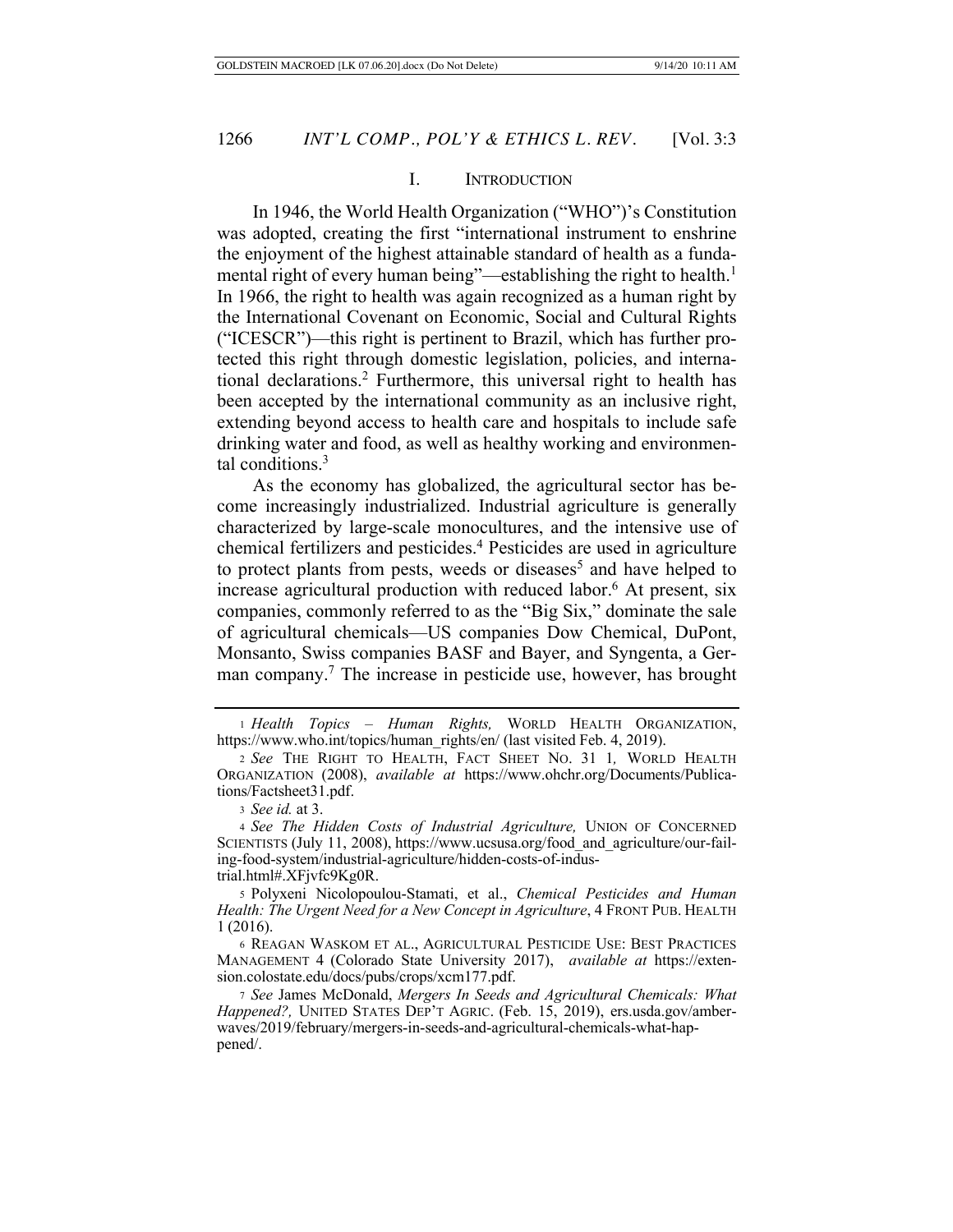immense human health and environmental consequences, as pesticides are harmful not just to targeted pests, but to non-targeted species, including humans.<sup>8</sup>

Agriculture has become industrialized in land-abundant countries all over the world.<sup>9</sup> Specifically, in the 1980's, following the liberalization of markets and trade, land abundant countries in Latin America capitalized on a growing global demand for agricultural products, and increased their position in world markets for major products such as soybean, sugar, and meat.<sup>10</sup> Brazil, a country rich in natural resources, is currently the world's second largest supplier of food, and is on track to take the number one spot as the biggest global exporter of agricultural products.<sup>11</sup> Brazil's vast increase in agricultural exports was directly tied with a massive growth in pesticide use.<sup>12</sup> Over the past several decades, pesticide use flourished in Brazil due to major government subsidies, low taxes on pesticide manufacturers, limited to nonexistent pesticide oversight, and insignificant fees for the registration of active chemical ingredients.<sup>13</sup>

Brazil has seen an approximately 298 percent increase in pesticide use from 1990 to the most recent data available from 2007- 2012.14 Brazilian companies like Copersucar, the world's largest sugar trader and originator, sell sugar to multinational companies such as Nestlé and Coca Cola as part of Brazil's extensive agricultural export

<sup>10</sup> *See id.* at 2-3.

<sup>8</sup> *See* Wasim Aktar et al., *Impact of Pesticide Use In Agriculture: Their Benefits and Hazards*, INTERDISC. TOXICOLOGY (Mar. 2009), https://www.ncbi.nlm.nih.gov/pmc/articles/PMC2984095/.

<sup>9</sup> *See* Klaus Deininger & Derek Byerlee, *The Rise of Large-Scale Farms in Land Abundant Developing Countries: Does it have a future?,* WORLD BANK, *available at http://siteresources.worldbank.org/DEC/Resources/84797- 1288208580656/75080961288208619603/Dein-*

*inger,\_Byerlee\_Large\_Farm\_Small\_Farm\_Debate\_P&S\_PAPER.pdf* ("many landabundant countries are characterized by rising investment in large-scale farming based on a nonfamily corporate model, a trend that can but need not be accompanied by growing concentration of production and land ownership").

<sup>11</sup> *See* OECD-FAO AGRICULTURAL OUTLOOK 2015-2024 16 (OECD/Food and Agriculture Organization of the United Nations (2015), http://www.fao.org/3/ai4738e.pdf%20at%2015.

<sup>12</sup> *See* Jenny Gonzales, *Brazil's Fundamental Pesticide Law Under Attack,* THE WIRE (Feb. 27, 2018), https://thewire.in/agriculture/brazils-fundamental-pesticidelaw-attack.

<sup>13</sup> *See id.* 

<sup>14</sup> *See* Aleszu Bajak, *The Developing World Is Awash In Pesticides. There May Be a Better Way,* VOX (July 3, 2016), https://www.vox.com/2016/7/3/12085368/developing-world-pesticides.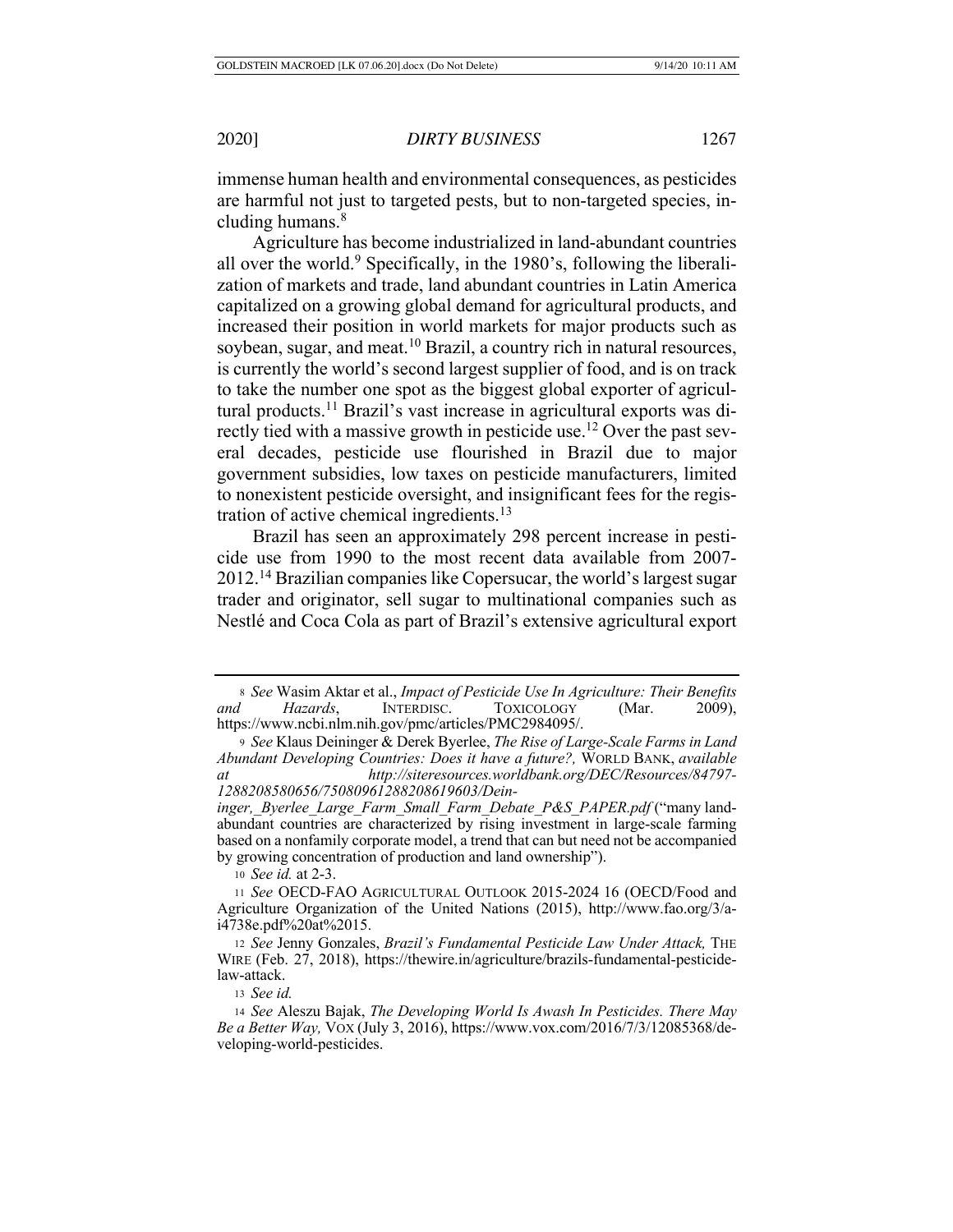network.15 "In Brazil, agribusiness is considered one of the most important sectors in the country's economy—it accounts for nearly onethird of the gross domestic product ("GDP"), employs 38% of the country's labor and is responsible for 36% of Brazilian exports."16

The human and environmental health consequences of pesticide use in Brazil is tremendous—in 2016, there were 4,208 cases of intoxication by exposure to pesticides.<sup>17</sup> At the same time, large multinational agribusinesses have backed medium- and large-sized farmers in Brazil and encouraged them to produce exportable agricultural products.18 Brazil's exports of agriculture and agro-processed products increased to almost \$87 billion USD in 2011, an eightfold increase over a 20-year period.19 Exacerbating these problems, on January 1, 2019, Jair Bolsonaro, a far-right politician who ran on an anti-environmental platform and who has vowed to exploit the Amazon's resources and roll back protections for indigenous communities, was sworn in as Brazil's president.<sup>20</sup> Prior to the election, Brazil's powerful farm lobby, the Parliamentary Agricultural Front, or "ruralists" who represent Brazil's agribusiness sector, endorsed Bolsonaro.<sup>21</sup> Since

81232014001204709&lng=en&nrm=iso&tlng=en

<sup>19</sup> *See id.*

<sup>15</sup> *See generally* Marcos Fava Neves et al., *Copersucar: A World Leader in Sugar and Ethanol*, INT'L FOOD AND AGRIBUSINESS MGMT. REV. (IFAMA) (2016), *available at* https://ifama.org/resources/Documents/v19i2/1020150044.pdf.

<sup>16</sup> Elias Nasrala Neto et al., *Health surveillance and agribusiness: the impact of pesticides on health and the environment. Danger ahead!*, 19 CIÊNC. SAÚDE COLECTIVA (Dec. 2014), *available at* http://www.scielo.br/scielo.php?script=sci\_arttext&pid=S1413-

<sup>17</sup> *See* Anna Stephanie Gross, *Brazil's Pesticide Poisoning Problem Poses Global Dilemma, Say Critics*, MONGABAY (Aug. 27, 2018), https://news.mongabay.com/2018/08/brazils-pesticide-poisoning-problem-poses-global-dilemma-saycritics/.

<sup>18</sup> *See* Carlos José Caetano Bacha & Leandro Vinicios de Carvalho, *What Explains the Intensification and Diversification of Brazil´s Agricultural Production and Exports from 1990 to 2012?*, 11 INT'L RES. INITIATIVE ON BRAZ. AND AFRICA, WORKING PAPER NO. 02 (Aug. 2014), http://www.brazil4africa.org/wp-content/uploads/publications/working\_pa-

pers/IRIBA\_WP02\_What\_Explains\_The\_Intensification\_and\_diversification\_of\_B razil's Agricultural\_Production\_and\_Exports.pdf.

<sup>20</sup> *See* Scott Wallace, *Brazil's New Leader Promised To Exploit The Amazon – But Can He?* NAT'L GEO. (Oct. 31, 2018), https://www.nationalgeographic.com/environment/2018/10/brazil-president-jair-bolsonaro-promises-exploit-amazon-rainforest/.

<sup>21</sup> *See Brazil's Powerful Farm Lobby Endorses Far-Right Presidential Candidate Bolsonaro,* BUSINESS INSIDER (Oct. 2, 2018), https://www.businessinsider.com/r-brazils-powerful-farm-lobby-endorses-far-right-presidential-candidate-bolsonaro-2018-10.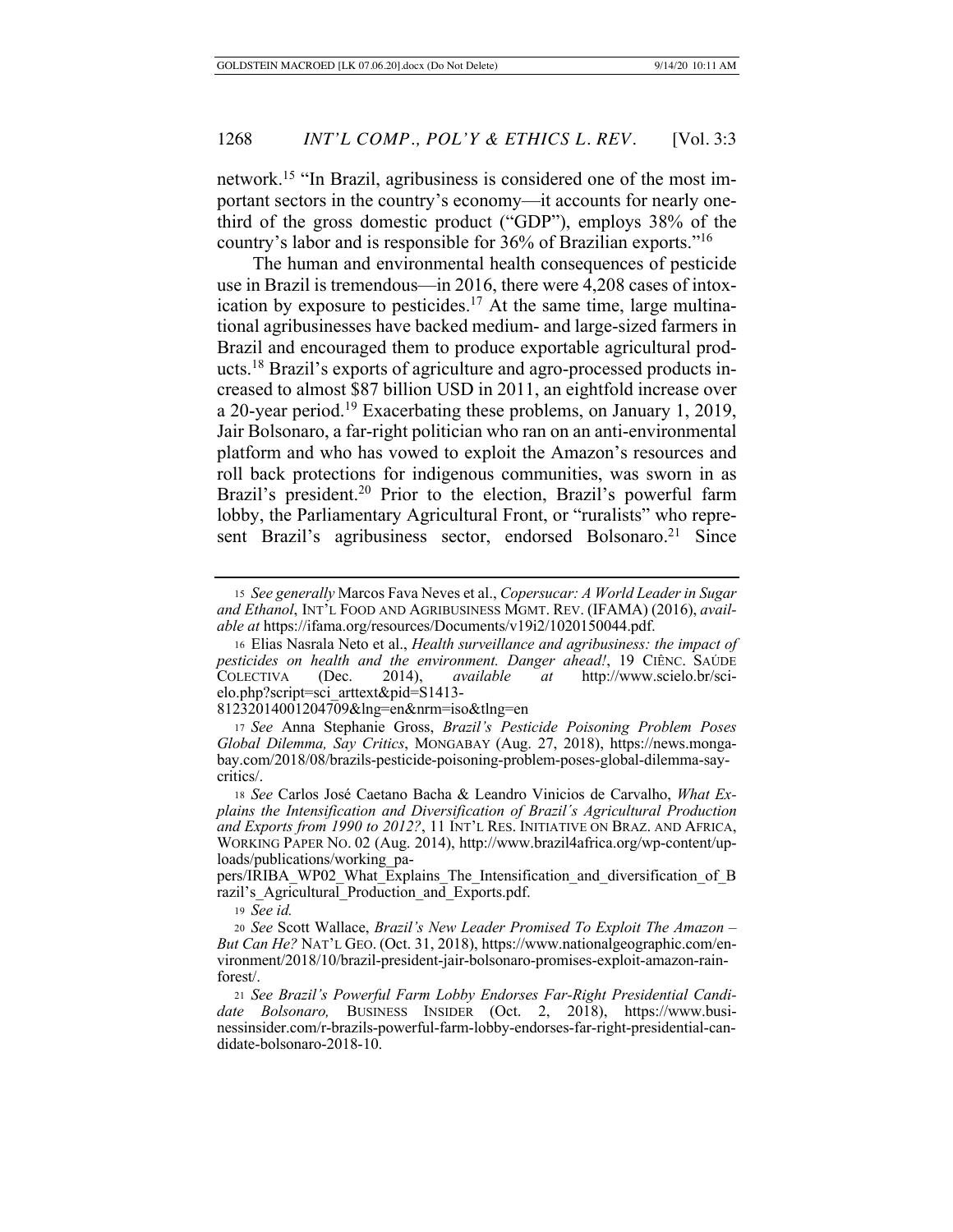Bolsonaro has taken office, Brazil has approved hundreds of new pesticide products, many of which contain active ingredients that are banned in the US and the UK.<sup>22</sup>

While multinational corporations, such as Kraft Foods, Cargill, and Sara Lee, continue to rely on Brazil's agricultural outputs and hold central market positions in Brazil's food industry,  $2<sup>3</sup>$  there lacks a formal mechanism to hold corporations accountable in upholding human rights and environmental standards to the producers, particularly when it comes to the use of pesticides. At present, international treaties and frameworks exist for states and multinational corporations under corporate responsibility standards, but of those that exist, they are softlaw and lack binding standards.

While multinational corporations have increasingly become more diligent in guaranteeing that they are engaging in responsible business practices, regulatory gaps continue to allow harmful pesticides to continue to enter the supply chain.<sup>24</sup> Consequently, Brazil, as a major agricultural exporter, is currently in the midst of a public and environmental health crisis, stemming from the indiscriminate use of pesticides to meet agricultural demand, which has caused pesticide poisoning and environmental degradation, and leaving those affected without redress.<sup>25</sup> Holding multinational corporations responsible for their behavior down the supply chain is a critical way to ensure that human rights abuses are not occurring in developing, export-driven agricultural countries such as Brazil. The dilemma remains as to whether the corporation's home country (the site of incorporation) or the host country (where business activities take place) should regulate corporate behavior.<sup>26</sup> But the reality is that "home countries usually do not have the power to regulate multinational enterprises" due to

<sup>22</sup> *See* Dom Phillips, *Hundreds Of New Pesticides Approved in Brazil Under Bolsonaro,* THE GUARDIAN (June 12, 2019), https://www.theguardian.com/environment/2019/jun/12/hundreds-new-pesticides-approved-brazil-under-bolsonaro.

<sup>23</sup> *See* Paulo F. Azevedo et. al., *The Food Industry in Brazil and the United States: The Effects of the FTAA on Trade and Investment*, INTER-AMERICAN DEVELOPMENT BANK 1, 58 (Mar. 2004), https://publications.iadb.org/publications/english/document/The-Food-Industry-in-Brazil-and-the-United-States-The-Effects-of-the-FTAA-on-Trade-and-Investment.pdf.

<sup>24</sup> *See generally* Michael J. Maloni & Michael E. Brown, *Corporate Social Responsibility in the Supply Chain: An Application in the Food Industry*, 68 J. BUS. ETHICS 35, 52 (2006).

<sup>25</sup> *See* Sarah Di Lorenzo*, Human Rights Watch Urges Brazil To Regulate Pesticides More*, AP (July 20, 2018), https://www.apnews.com/1ff5acf875674568819870bf498a4460.

<sup>26</sup> Beth Stephens, *Corporate Liability: Enforcing Human Rights through Domestic Litigation*, 24 HASTINGS INT'L AND COMP. L. REV. 401, 402 (2001).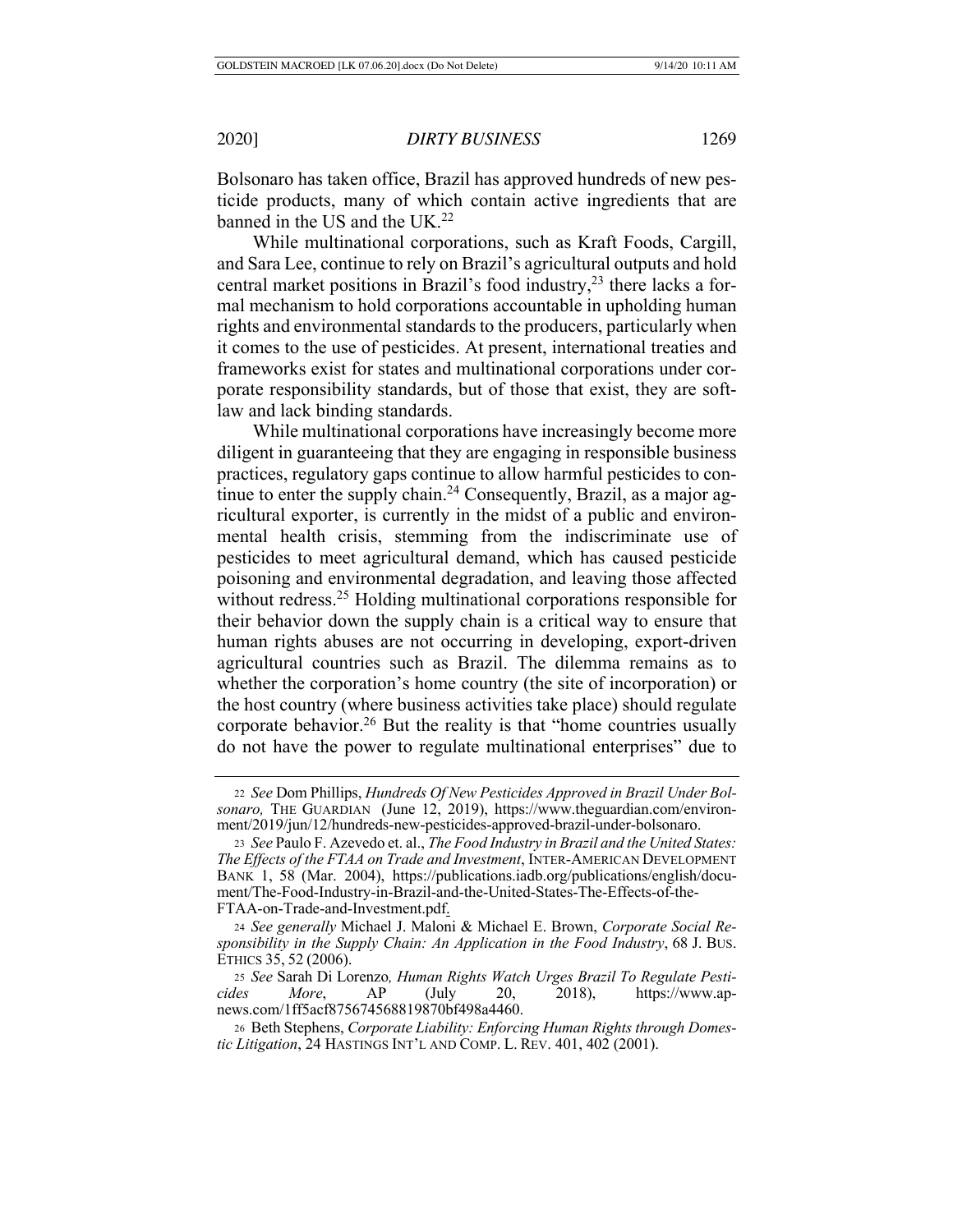unequal bargaining power and carefully crafted corporate structures that insulate them from accountability. $27$ 

Given these dynamics, it is essential that States come together to ratify the UN Draft Treaty on Business and Human Rights, which would require States to bind multinational corporations to a higher set of business standards, including specific environmental and human rights impact baselines, for their practices at every step of their supply chains. This Note proceeds in four parts. Part I discusses the current international and domestic environmental frameworks and regulatory gaps in Brazil for pesticide use. It also lays out the current international human rights and environmental frameworks that are in force and discusses the lack of coherency between the two. Part II examines the corporate social responsibility framework and analyzes their interaction with current international human rights frameworks. Part III supports a cohesive international corporate social responsibility treaty that incorporates human rights and environmental frameworks and the possible objections and hurdles such a law would face. Part IV concludes by summarizing the key points of this Note, specifically the necessity of a legally binding framework in addressing human rights violations throughout multinational corporation's supply chain practices.

#### II. BACKGROUND

#### *A. Pesticide Use in Brazil*

Since 1990, Brazil's pesticide use has increased by 298%, and its pesticides market is estimated to be at \$10 billion USD.28 In 2008, Brazil took over as the world' largest consumer of pesticides.<sup>29</sup> Soybean uses the largest amount of pesticides in Brazil, accounting for 63 percent of the total, followed by corn  $(13%)$  and sugar cane  $(5%)$ .<sup>30</sup> In 2018, Brazil surpassed the United States as the largest soy producer in the world, producing an estimated 117 tons of soybean in that year.<sup>31</sup>

<sup>27</sup> *Id.*

<sup>28</sup> Bajak, *supra* note 14; *see also* Paula Prada, *Fateful Harvest – Why Brazil Has a Big Appetite for Risky Pesticides,* REUTERS (Apr. 2, 2015, 2:50 PM GMT), https://www.reuters.com/investigates/special-report/brazil-pesticides/.

<sup>29</sup> Prada, *supra* note 28.

<sup>30</sup> Wanderlei Antonio Pignati et al., *Spatial distribution of pesticide use in Brazil: a strategy for Health Surveillance*, 22 CIÊNCIA & SAÚDE COLETIVA 3281, 3284 (2017).

<sup>31</sup> Roberto Samora, *Brazil to Pass U.S. as World's Largest Soy Producer in 2018*, REUTERS (May 11, 2018), https://www.reuters.com/article/us-brazil-soy-usa/brazilto-pass-u-s-as-worlds-largest-soy-producer-in-2018-idUSKBN1IC2IW.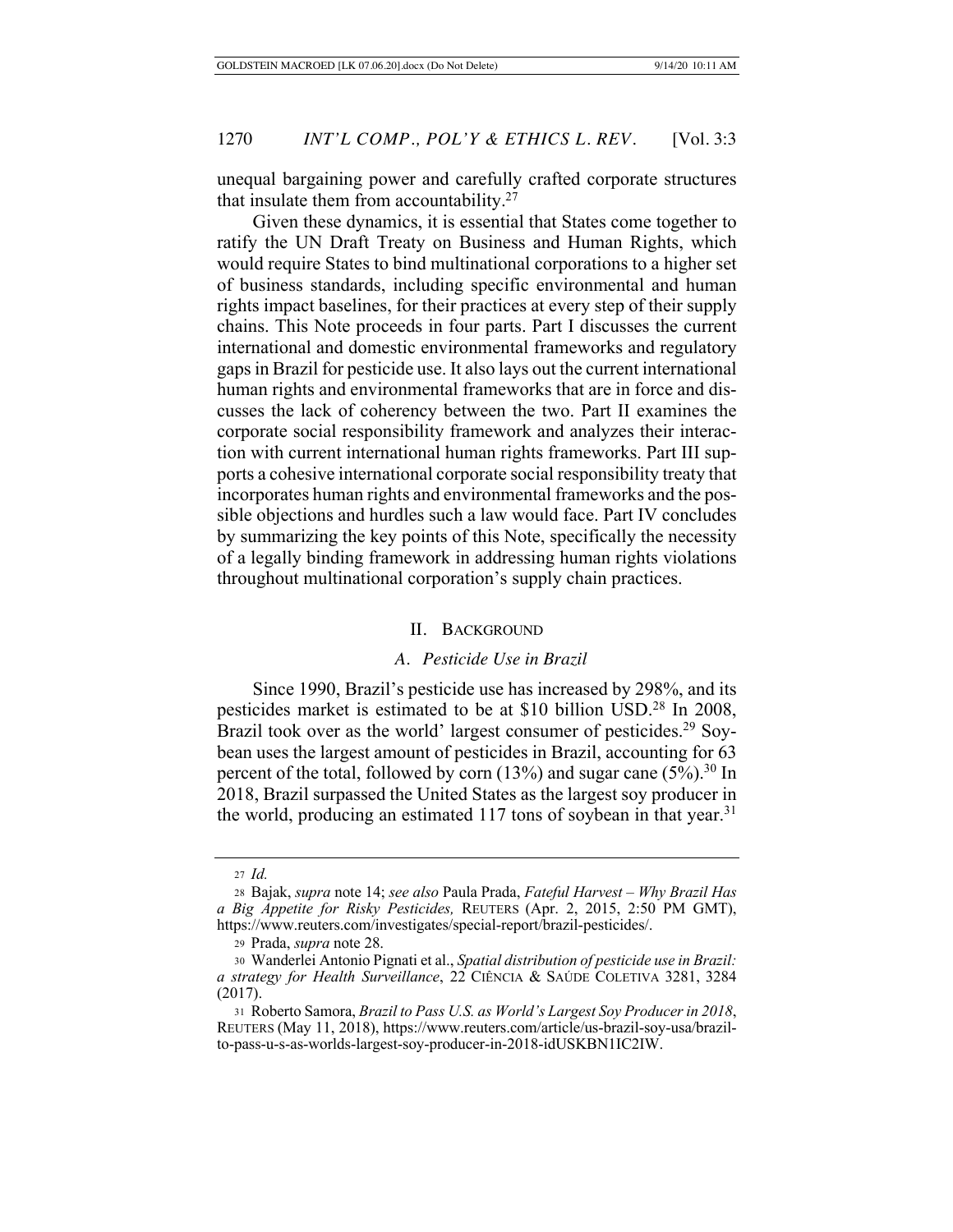Soybean plants are grown on land that has been heavily deforested, many times illegally.<sup>32</sup>

While the use of pesticides has proliferated in Brazil, over the past few decades, scientists now largely agree that agrochemical residues spread into the environment, "causing significant contamination of terrestrial ecosystems and poisoning human foods."33 Additionally, the introduction of large industrial farming to rural Brazil, in which pesticides are applied by ground spraying and from airplanes, has increased the incidence of pesticide drift, where pesticides blow off crops and spread onto other farms and into nearby rural communities, impacting those who live near these farming areas.<sup>34</sup> Further, when it comes to ground spraying in Brazil, there is no nationwide buffer zone that sets a designated no-spray area that is required to exist between certified production land and surrounding communities—this means that pesticides can legally be sprayed right up to a school wall.<sup>35</sup>

Mato Grosso, which is the third largest state in Brazil and borders the southern regions of the Amazon, has high rates of pesticides poisoning.36 As Mato Grosso is Brazil's top producer of agricultural products, the state sits in the middle of a broader debate about the effects of economic development on environmental sustainability.37 Land conflicts currently exist between agribusiness farmers that lack land titles due to irregular purchases or land grabbing, subsistence farmers with customary ownership of land, official land titles in agrarian reform projects, indigenous groups and various forms of protected land.38 Furthermore, Mato Grosso is the largest consumer of pesticides

<sup>35</sup> *See id.*

<sup>32</sup> *Salmon on Soy Beans– Deforestation and Land Conflict in Brazil,* RAINFOREST FOUND. NORWAY 1, 18 (2018), https://smooth-storage.aptoma.no/users/drp-dn-upload/files/IFM/Salmon-on-soy-beans-deforestation-and-land-conflict-in-Brazil.pdf.

<sup>33</sup> *See* Fernando P. Carvalho, *Pesticides, Environment, and Food Safety*, 6 FOOD & ENERGY SECURITY 48 (May 2017), https://onlinelibrary.wiley.com/doi/full/10.1002/fes3.108.

<sup>34</sup> *See Interview: Drowning in Pesticides*, HUMAN RIGHTS WATCH (July 20, 2018), https://www.hrw.org/news/2018/07/20/interview-drowning-pesticides.

<sup>36</sup> *See* Maria Celina Piazza Recena et al., *Acute poisoning with pesticides in the state of Mato Grosso do Sul, Brazil*, 357 SCIENCE OF THE TOTAL ENVIR. 88 (Mar. 2006).

<sup>37</sup> *See* Alan M. Wright, *Sustainability and Agriculture in the State of Mato Grosso*, BRAZIL INST. WOODROW WILSON CENTER 1 (Mar. 2009), *available at*https://www.wilsoncenter.org/sites/default/files/brazil.mato%20grosso.pdf.

<sup>38</sup> *See* Antonio A. R. Ioris*, The Politics and Agribusiness of Sustainability*, 10 SUSTAINABILITY 1648 (May 20, 2018) (noting that the primary drivers of these conflicts are the pressure to expand crops and cattle production against the wishes of environmentalists, subsistence farmers, and indigenous communities).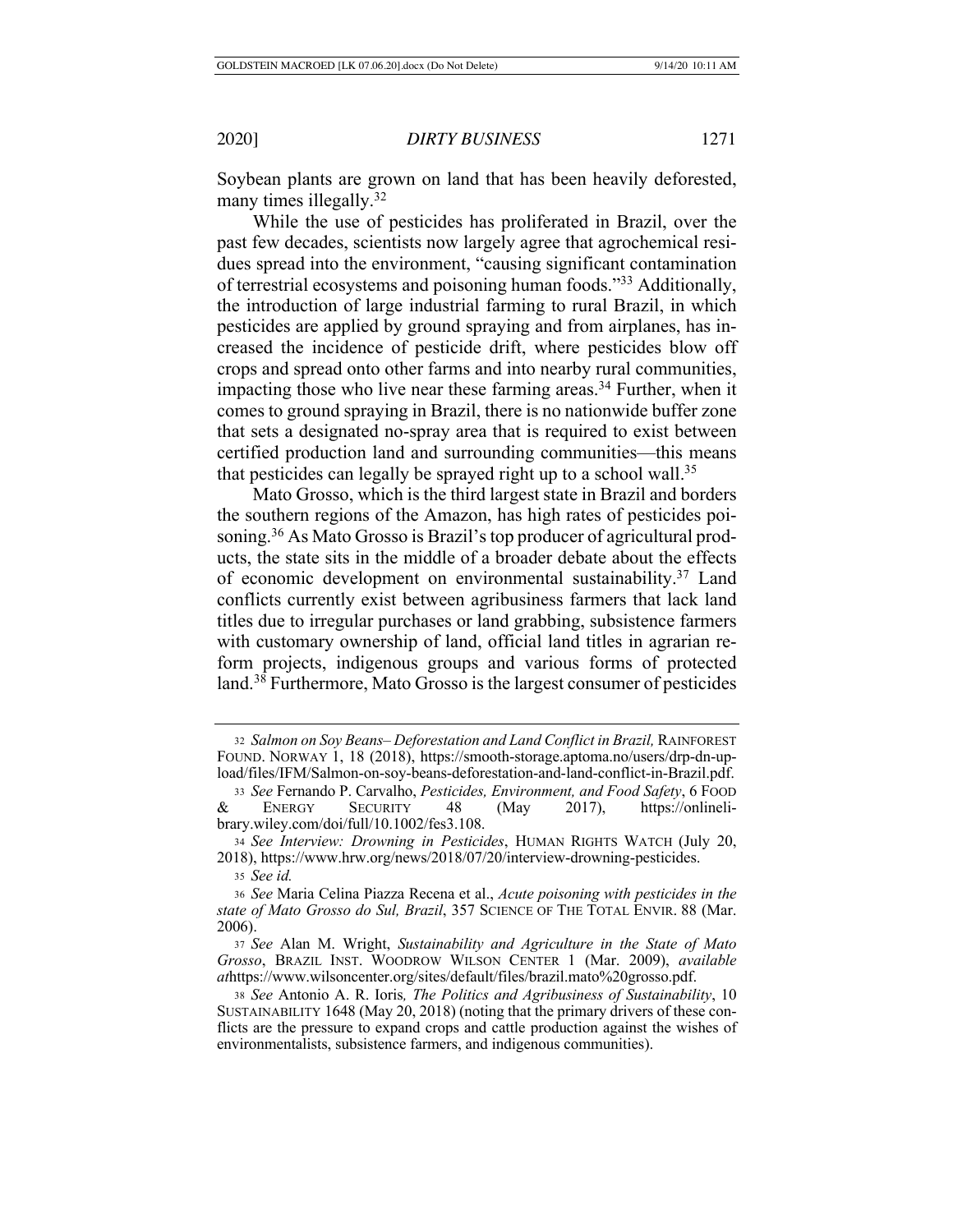in all of Brazil, and scientists have found associations in the state between parental pesticide exposure and congenital defects in their children.39 Other studies in Mato Grosso have identified many municipalities in the region that employ high-yield, highly mechanized monocultures that employ large-scale pesticide use.<sup>40</sup>

In 2018, the Brazilian government approved 450 new pesticides, some of which are banned or restricted in the US.<sup>41</sup> At present, four of the ten most commonly used pesticides in Brazil are products that are banned in Europe.42 For example, one of the most common herbicides in Brazil is Monsanto's glyphosate, a controversial chemical which has been linked to a wealth of health problems.<sup>43</sup> Despite the herbicide's, among other harmful features, has an endocrine disrupting effect on human liver cells, in addition to other harmful features, its regulation remains moderate in Brazil, with application permitted at up to 500 milligrams per liter.44

Another widely used chemical compound in Brazil is paraquat, which was branded as "highly poisonous" by U.S. regulators and already banned in 50 countries based on uncontroverted evidence of extreme toxicity.45 Despite its toxicity, both Syngenta and Helm, two international agrochemical giants based out of Switzerland and Germany respectively, are licensed to sell paraquat in Brazil.<sup>46</sup> While Brazil banned paraquat in 2017, Brazil's powerful agribusiness lobby helped push a postponement on the ban until 2020.<sup>47</sup> Immediately following the decision, it was clear that Brazil's agricultural lobby was already gearing up for a fight to have the decision reversed. For

<sup>47</sup> *See id.* 

<sup>39</sup> *See* Marly Eliane Ueker et al., *Parenteral exposure to pesticides and occurrence of congenital malformations: hospital-based case-control study*, BMC PEDIATRICS (Aug. 12, 2016).

<sup>40</sup> *See id.*

<sup>41</sup> *See* Maria Laura Caninau, *Brazil's Dangerous Open Door for Toxic Pesticides*, HUMAN RIGHTS WATCH (July 26, 2019), https://www.hrw.org/news/2019/07/26/brazils-dangerous-open-door-toxic-pesticides.

<sup>42</sup> *See* Daniel Schweimler, *Brazil: Many Alarmed Over Boot to Pesticide Use in Agriculture*, AL JAZEERA (July 20, 2018), https://www.aljazeera.com/news/2018/07/brazil-alarmed-boost-pesticide-agriculture-180730164415602.html.

<sup>43</sup> *See* Gonzales, *supra* note 12.

<sup>44</sup> *See id.*

<sup>45</sup> *See* Prada, *supra* note 28.

<sup>46</sup> *See Brazil Bans Paraquat and The Agribusiness Lobby is Gearing Up for Action,* PRIVATE EYE (Oct. 23, 2017), https://www.publiceye.ch/en/news/detail/brazilbans-paraquat-and-the-agribusiness-lobby-is-gearing-up-for-action/.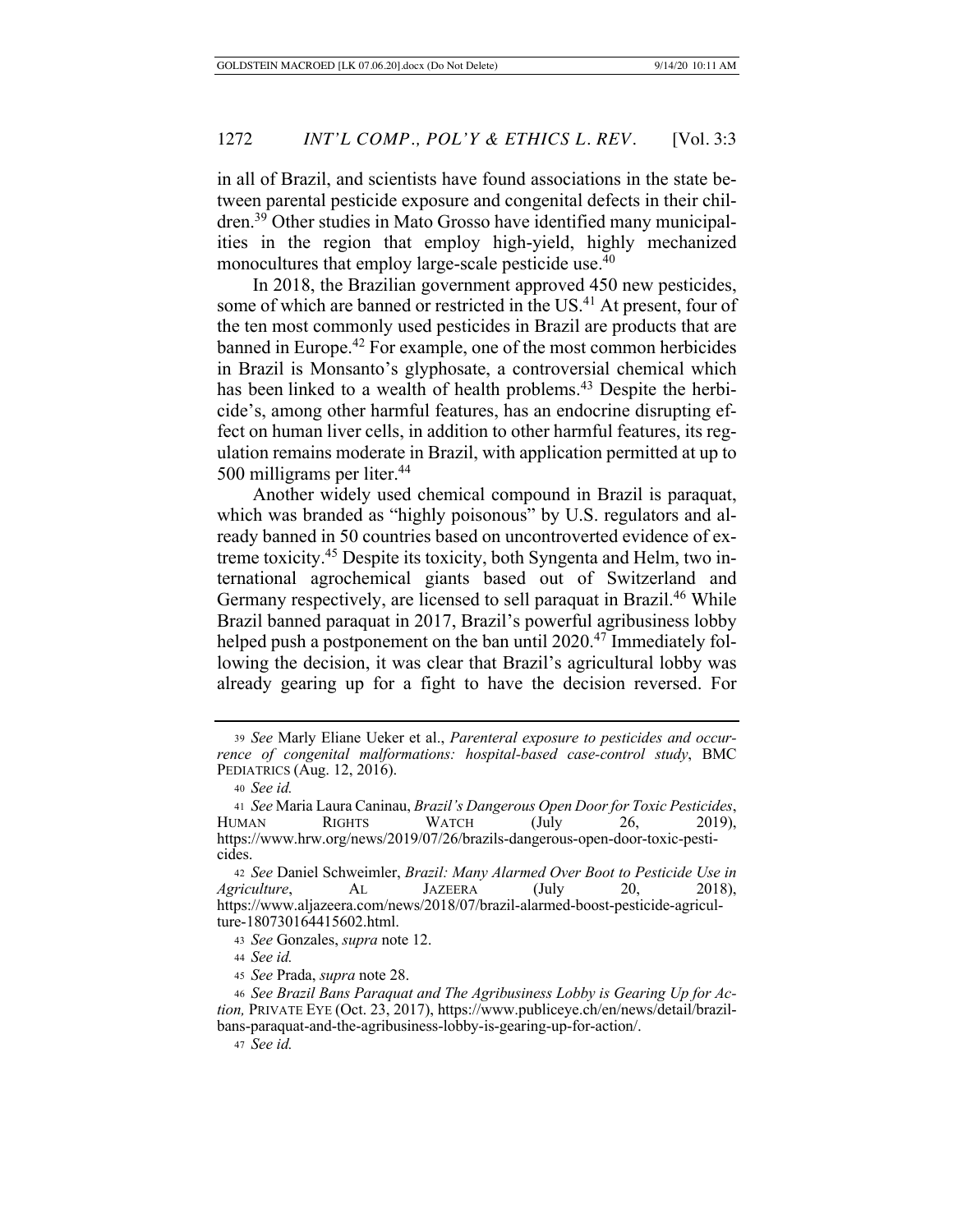example, the Front for Agriculture, which protects the interests of agribusiness in parliament, played a critical role in pushing ANVISA, Brazil's regulatory health agency, to scale down its standards for the paraquat ban.48 It also spearheaded a bill seeking to remove a provision from the regulation that prevents approvals from being granted for carcinogenic pesticides, and to limit ANVISA's authority to place pesticides on the market, shifting authority to the Ministry of Agriculture, which was then headed by the controversial billionaire soybean businessman, Blairo Maggi.49 While the ban also dealt a blow to Syngenta, which makes more than half its paraquat sales in Brazil, they are working, in concert with the agricultural lobby in Brazil, to get the government to change their decision.50

In 2014, ANVISA completed an analysis of pesticide residue in Brazilian foods and of 1,665 samples collected, on products including rice, apples, and peppers, 29 percent showed residues that either exceeded permitted levels or contained illegal pesticides.51 According to the Ministry of Health, in 2017 there were 4,003 cases of agricultural pesticide poisoning in Brazil, which calculates to nearly 11 every single day, and one hundred and forty-eight people died from pesticide poisoning.52 Brazil's National Toxic-Pharmacological Information System ("SINITOX"), which collects and analyzes all cases of acute intoxication and poisoning each year, showed that from 1999 to 2013, 78,623 Brazilians suffered from acute pesticide-related poisoning, from which  $2,524$  people died.<sup>53</sup>

#### 1. Health Impacts

Because of the range in different pesticides that all have varying toxicities, the health effects of acute pesticide poisoning, meaning single exposures or multiples exposures over a very short period of time, vary significantly.54 Common symptoms can be "sweating, elevated

<sup>48</sup> *See id.*

<sup>49</sup> *See id.*

<sup>50</sup> *See id.* 

<sup>51</sup> *See* Prada, *supra* note 28.

<sup>52</sup> *See "You Don't Want To Breathe Poison Anymore": The Failing Response To Pesticide Drift In Brazil's Rural Communities,* HUMAN RIGHTS WATCH (July 20, 2018), https://www.hrw.org/report/2018/07/20/you-dont-want-breathe-poison-anymore/failing-response-pesticide-drift-brazils.

<sup>53</sup> *See* Sergio Akira Uyemura et al., *A Perspective Discussion on Rising Pesticide Levels and Colon Cancer Burden in Brazil,* 5 FRONT PUB. HEALTH 273 (Oct. 16, 2017).

<sup>54</sup> *See "You Don't Want to Breathe Poison Anymore," supra* note 52.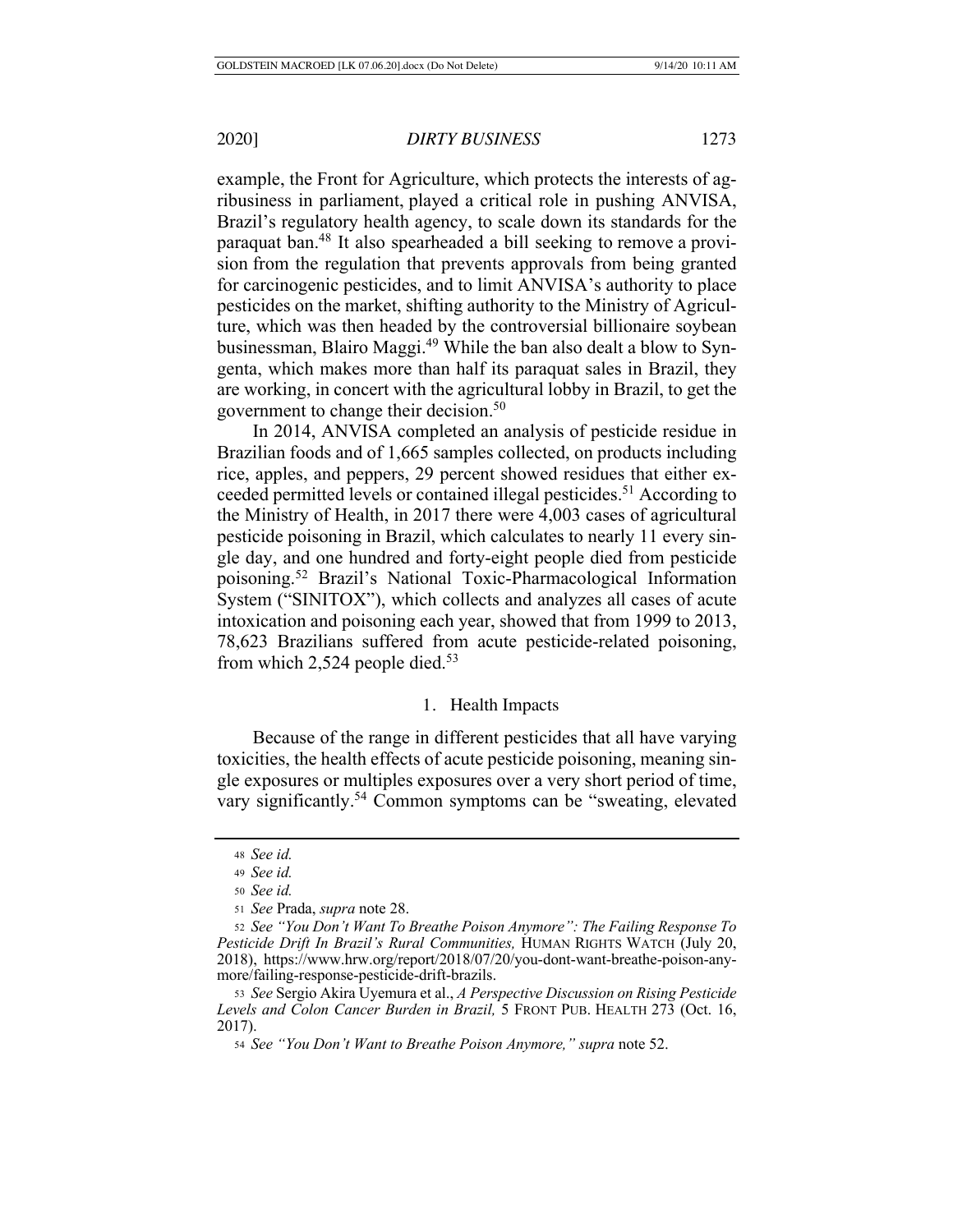heart rate, and vomiting, as well as nausea, headaches, and dizziness."55 Chronic exposure—meaning repeated exposure to low doses over an extended period—has been associated with infertility, impacts on fetal development, cancer, and other serious health problems.<sup>56</sup> There is also research that shows that family farmers in Brazil are experiencing respiratory problems due to their exposure to pesticides, and that the exposure is not always directly related to spraying activities.57 Brazil's national cancer institute, Instituto Nacional de Câncer ("INCA"), a governmental agency, has already taken a public position against current pesticide policies in Brazil.<sup>58</sup> There have been reports of poisoning in schools, rural communities and cities in major grainproducing regions in the country.59 Furthermore, research conducted in Mato Grosso has demonstrated an increase in cases of cancer in soyproducing regions.60

And while Brazilian research on the health impacts of pesticide use has recently increased, it is still considered insufficient to understand the extent of the occupational exposure, and the health damages.<sup>61</sup> This can be attributed to a lack of information on the true consumption of pesticides, as well as insufficient data on their toxicity– these issues are only exacerbated given the sheer number and diversity of parties involved: "agricultural workers, public health . . . pest control companies, pesticide industries and the transportation and trade of agricultural products."62

## 2. Environmental Impacts

Significantly, "many of the banned and severely restricted pesticides exported from the United States return as residues on imported

<sup>55</sup> *Id.* 

<sup>56</sup> *Id.*

<sup>57</sup> *See* Rafael J. Buralli et al., *Respiratory Conditions of Family Farmers Exposed to Pesticides in the State of Rio de Janiero, Brazil*, 15 INT'L. J. ENVTL. RES. & PUB. HEALTH 1203 (June 2018).

<sup>58</sup> *See "You Don't Want to Breathe Poison Anymore," supra* note 52.

<sup>59</sup> *See Salmon on Soy Beans, supra* note 32, at 13.

<sup>60</sup> *See id.* at 14.

<sup>61</sup> *See* Niece Muller Xavier Faria et al., *Pesticides poisoning in Brazil: the official notification system and challenges to conducting epidemiological studies,* 12 CIÊCIA & SAÚDE COLETIVA (Mar. 2007), http://www.scielo.br/scielo.php?script=sci\_arttext&pid=S1413-81232007000100008.

<sup>62</sup> *Id.* Please note the text quoted is a translation from the original, which is in Portuguese.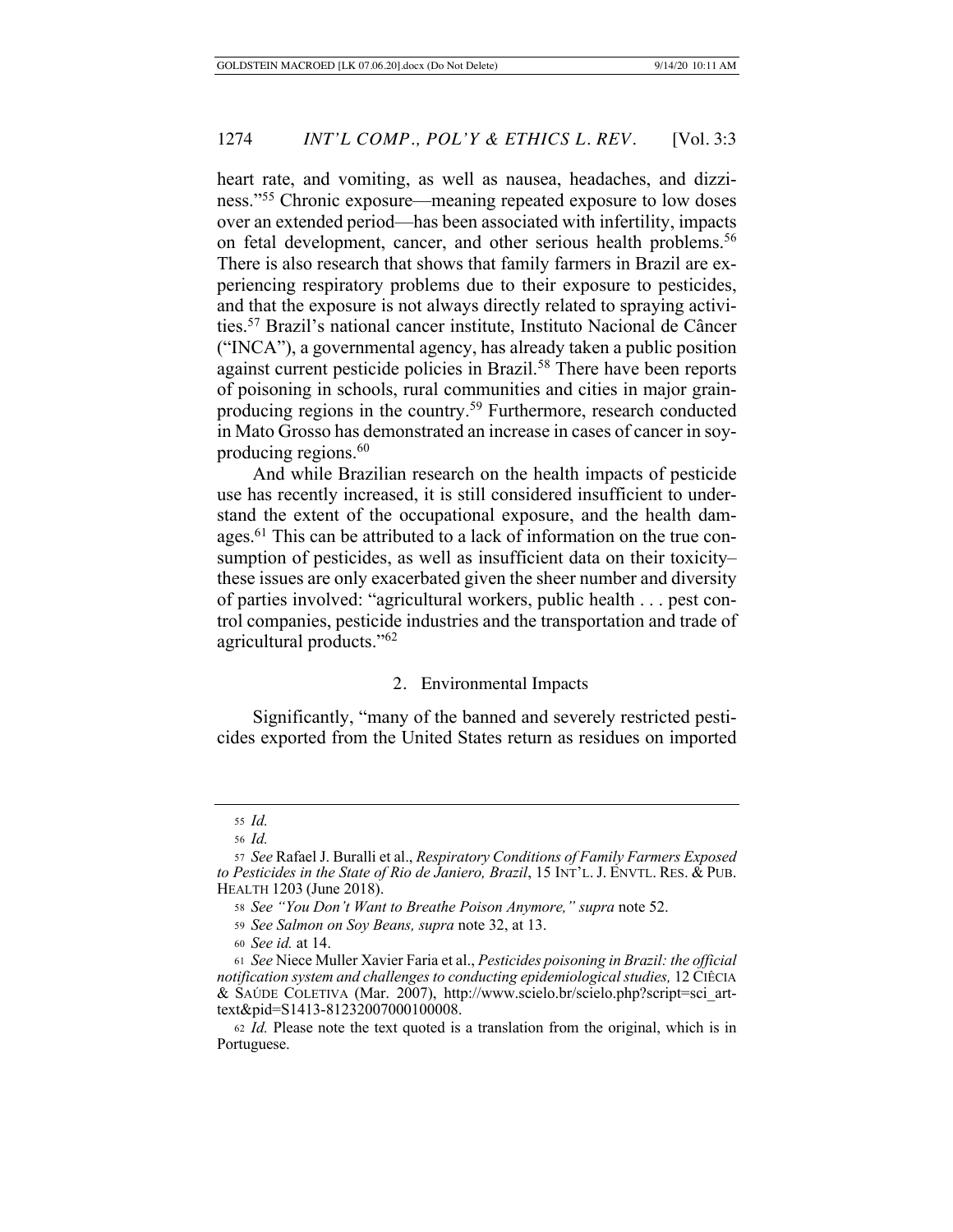fruit."63 This has been termed the "circle of poison"—even though banned in many industrialized countries, persistent pesticides end up returning to the exporting countries in contaminated foodstuffs or ending up in ecosystems distant from the original contamination source.<sup>64</sup> Another huge environmental problem has emerged as the result of pesticide disposal—from production to disposal, "the impacts of pesticides go beyond their application to crops and exposure through food and water."65 Pesticides become obsolete if their use is banned while the product is stored or if a product has deteriorated due to poor storage, and frequently, stocks are not stored correctly, causing environmental contamination and human health problems.<sup>66</sup> Obsolete pesticides stocks that have built up in developing countries across the globe are substantial; for example, in Latin America alone there are estimated to be at least  $30,000$  tons.<sup>67</sup> Pesticide clean-up is a huge burden, especially for low-income countries, and can cost anywhere from \$2,000 to \$5,000 per ton.<sup>68</sup> While there is no legal mechanism requiring pesticide companies to take responsibility for managing their obsolete stocks, there is a growing public consensus that companies must live up to their claims of 'cradle-to-grave' product stewardship and assist with clean-up and disposal.<sup>69</sup>

## *B. Pesticide Regulation in Brazil*

While pesticides were first imported to Brazil in the 1960s, it was not until 1975, with the creation of the National Development Plan

<sup>63</sup> James Colopy, *Poisoning the Developing World: The Exportation of Unregistered and Severely Restricted Pesticides from the United States*, 13 UCLA J.L. & POL. 167, 181 (1995).

<sup>64</sup> *See generally* Marcelo Firpo Porto et al., *Double Standards and the International Trade of Pesticides: The Brazilian Case*, INT'L. J. OCCUPATIONAL AND ENVTL.. HEALTH 24, 25 (2010).

<sup>65</sup> Human Rights Council, Report of the Special Rapporteur on the right to food, para. 81, U.N. Doc. A/HRC/34/48 (Jan. 24, 2017), *available at* https://www.panuk.org/site/wp-content/uploads/United-Nations-Report-of-the-Special-Rapporteuron-the-right-to-food.pdf.

<sup>66</sup> *See* Peter Riggs & Megan Waples, *Accountability in the Pesticide Industry,*  THE ROCKEFELLER BROTHERS FUND, at 16 (2002),*available at* https://www.rbf.org/sites/default/files/attachments/pesticides.pdf.

<sup>67</sup> *See* Dr. Abdelaziz Lagnaoul et al., *Reducing the Human and Environmental Risks of Obsolete Pesticides,* INT'L. BANK FOR RECONSTRUCTION AND DEV. at 7 (2010).

<sup>68</sup> *See* Riggs & Waples, *supra* note 66, at 16.

<sup>69</sup> *See id.* at 17.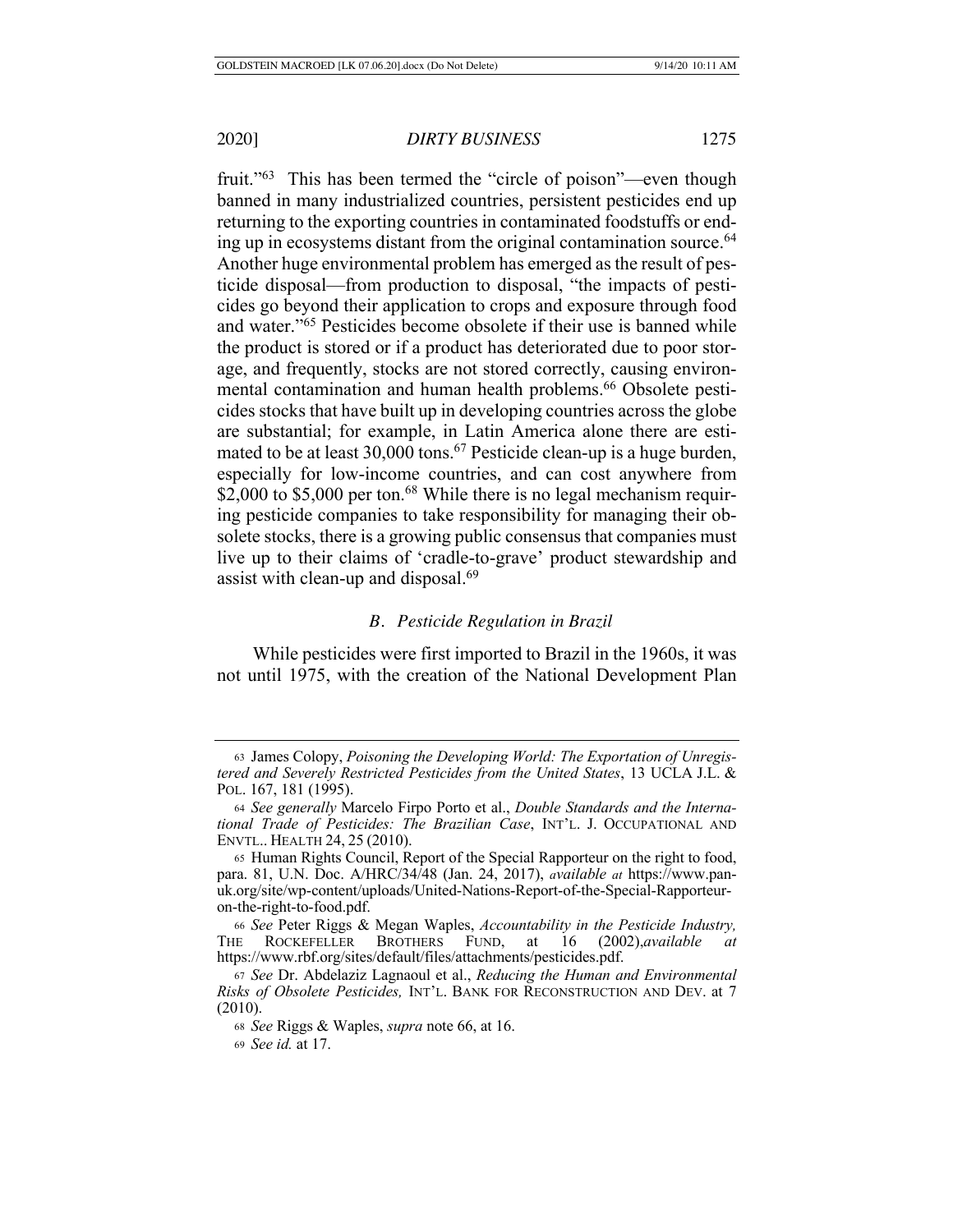("PND") that commercialization grew considerably.70 Under the PND, farmers were under an obligation to buy pesticides in order to obtain rural credit, and "[c]onsumption gained momentum in the first decade of the 21st century, when the *bancada ruralista*, Brazil's powerful agribusiness lobby, significantly increased the number of seats it held in Congress, which led to subsidies and tax breaks favorable to pesticide makers."71 In 1989, Brazil's Congress approved Law 7802, known as the Pesticides Law, which succeeded Decree-Law 24114, issued in 1934.72 The law was written during a time when there was "the spread of State laws, a number of lawsuits and the growing worldwide movement on environmental and health agendas."<sup>73</sup>

Another crucial factor at the time was the end of the military dictatorship in 1985, and the establishment of a new Federal Constitution in 1988.74 The Constitution was issued after more than 20 years of a military dictatorship, and as a result, the context for constitutional reform was very favorable to an environmental protection agenda, which gained a subdivision of its own for the first time in history.75 The bill was signed into law in 1989 and set more stringent rules to control pesticides—previously, only toxic chemicals used for agriculture and household pest control were controlled.<sup>76</sup> The law also included affirmative steps to protect human health and the environment and involved the ability to challenge or cancel a product's registration at the request of civil society organizations, thus allowing for democratic participation in the control of pesticides.77

The law set up a tripartite structure to regulate pesticides, with power split up among the federal agencies in charge of health, the environment, and agriculture—in order for a pesticide to be registered, it has to be authorized by all three.78 The Ministry of Agriculture and Livestock ("Mapa") is responsible for evaluating each product's agronomic effectiveness and need; the Ministry of Health ("MS") and the

<sup>70</sup> *See* Caroline Da Rocha Franco & Victor Pelaez, *(De)Constructing The Political Agenda Of Control Over Pesticides In Brazil,* 19 AMBIENTE & SOCIEDADE 213, 217 (2016).

<sup>71</sup> Gonzales, *supra* note 12.

<sup>72</sup> *See* Victor Pelaez et al., *Regulation of pesticides: A comparative analysis*, 40 SCI. AND PUB. POL'Y 644, 649 (Oct. 2013).

<sup>73</sup> Franco & Pelaez, *supra* note 70, at 217.

<sup>74</sup> *See id.* 

<sup>75</sup> *See id.* 

<sup>76</sup> *See id.* at 219.

<sup>77</sup> *See id*.

<sup>78</sup> *See id*.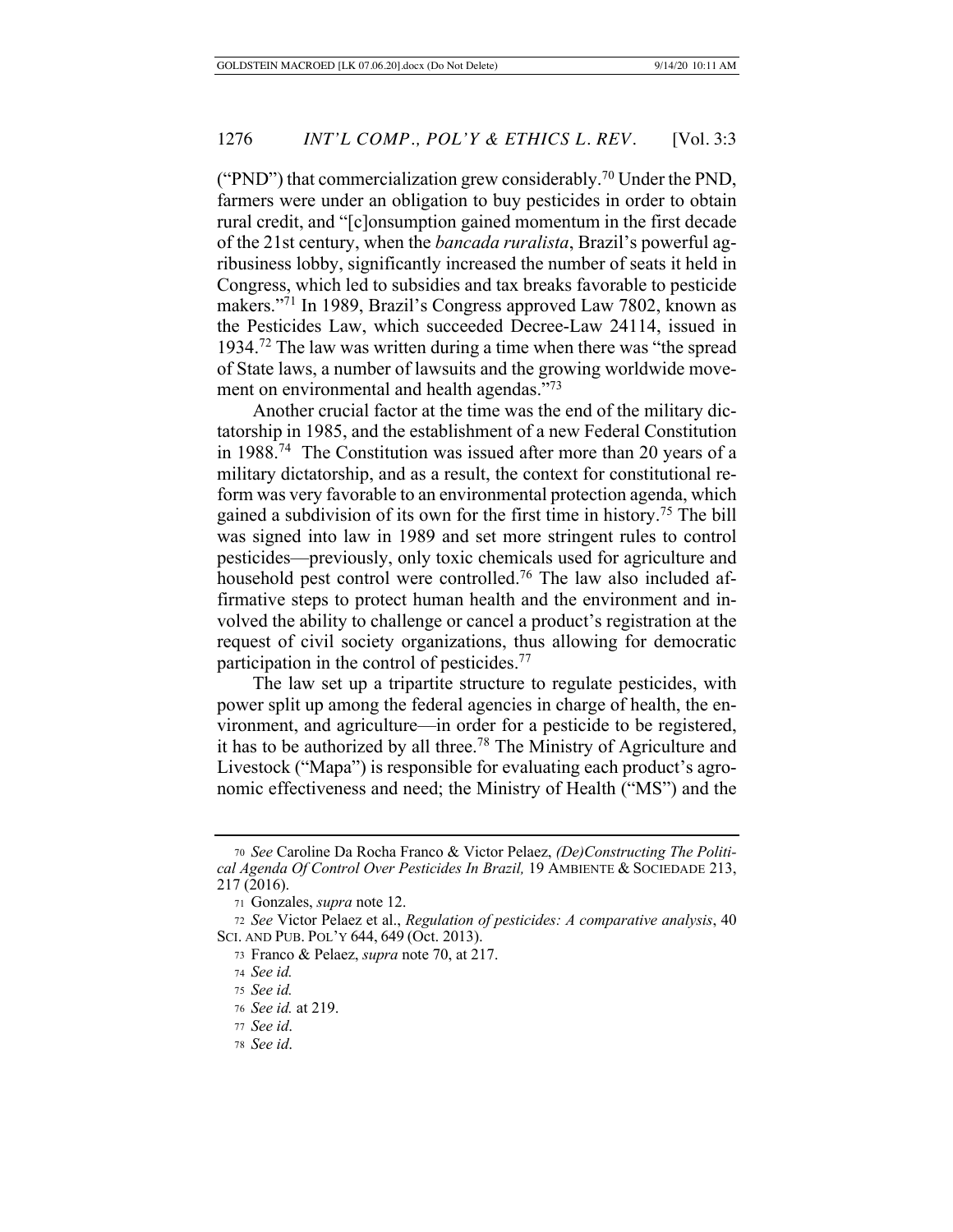National Health Surveillance Agency ("ANVISA") "verify toxicological testing of impacts on human health;" and the Ministry of the Environment ("MMA"), through its Brazilian Institute for the Environment and Renewable Natural Resources ("IBAMA") evaluates a pesticide's environmental impacts.<sup>79</sup>

While the law set strict rules for research, production, marketing and use of pesticides, "public oversight agencies have not been provided with the material, human and financial resources they need to register pesticides and monitor their use."80 In contrast to the U.S. Environmental Protection Agency ("EPA")'s approximately 850 staff responsible for pesticide assessment and registration, there are approximately only 50 public servants in Brazil's three regulatory agencies responsible for the very same activities.<sup>81</sup> This is noteworthy as Brazil spends \$10 billion USD on pesticides, herbicides, fungicides, and bactericides every year, and is the largest pesticide market in the world.<sup>82</sup> As a result, the regulatory agencies in Brazil face a backlog of 1,100 applications to be processed, with only an average of 300 applications per year filed for the years 2010 and 2011.83

Significantly, "no law in Brazil has imposed requirements for financial assurances by companies that register pesticides, in case their products cause harm to the environment, public health or agricultural production."84 These gaping enforcement problems have left agribusiness free to utilize potentially toxic chemicals, often ones that are banned in other parts of the world, with major effects on human health and the environment, particularly in low-income, rural areas.<sup>85</sup>

The use of these chemicals in Brazil exemplifies the "double standard" in the transport and trade of hazardous products—the U.S. and the EU export hazardous chemicals or transfer production from "core countries to peripheral ones," further exacerbating health and environmental risks in importing countries such as Brazil.<sup>86</sup> The U.S. and the EU's pesticide legislation (the U.S. Federal Insecticide,

<sup>79</sup> *See id.*

<sup>80</sup> Pelaez et al., *supra* note 72, at 650.

<sup>81</sup> *See id.* at 650.

<sup>82</sup> *See* Gustavo Ribeiro, *Pesticides: Brazilian Agro's Uncomfortable Ally,* THE BRAZILIAN REPORT (June 26, 2018), https://brazilian.report/money/2018/06/26/pesticides-brazilian-agro/.

<sup>83</sup> Pelaez et al., *supra* note 72, at 650.

<sup>84</sup> *See id.* 

<sup>85</sup> *See* Prada, *supra* note 28.

<sup>86</sup> *See* Marcelo Firpo Porto et al., *Double Standards and the International Trade: The Brazilian Case*, 16 INT'L J. OF OCCUPATIONAL &ENVTL. HEALTH 24, 25 (2010).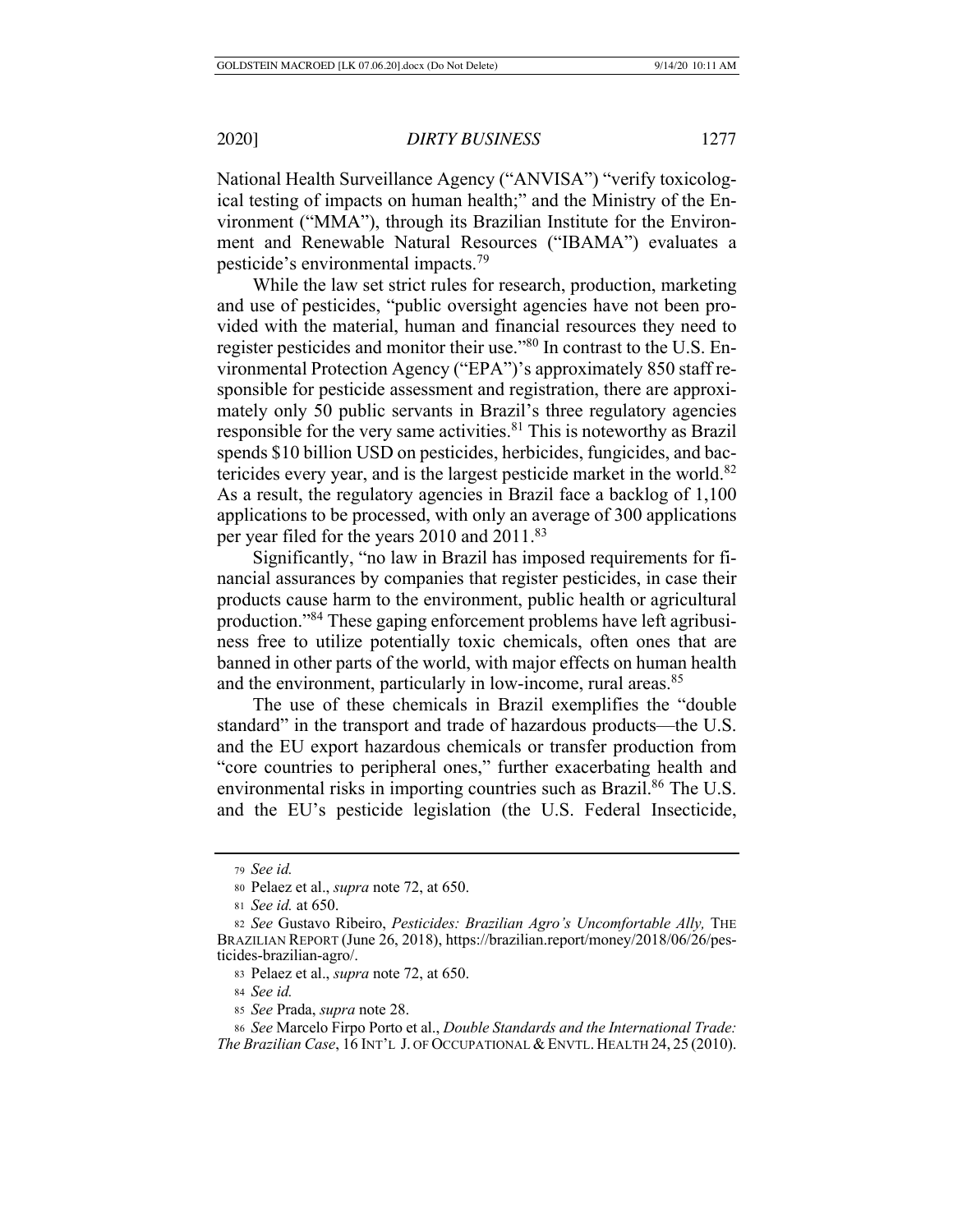Fungicide, and Rodenticide ACT and EU Regulation EC304/2003) both allow their companies to produce and export banned or restricted pesticides for domestic use to other countries.87 The EPA does not have a mandate to collect complete data on pesticide exports, nor can they access corporate export declarations—the most recent data is two decades old.<sup>88</sup> In a study from 2003, researchers found that the U.S. exported 28 million pounds of banned, severely restricted or unregistered pesticides to foreign countries—nearly 13 tons per day.89

Further, the standards for hazardous materials in developing countries are often less rigorous because of flaws in legislation and inspection, difficulties in reading and understanding safety labels by farmworkers, and an absence of technical training in handling hazardous products and information about the numerous health risks they pose.90 As a result, human rights violations in the agricultural industry regularly go unchecked.

#### III. HUMAN RIGHTS STANDARDS IN BRAZIL

#### *A. International Treaties*

Brazil is a signatory to the Universal Declaration of Human Rights, which recognizes the dignity, freedom, and justice of all human beings, which includes Article 25, proclaiming that "[e]veryone has the right to a standard of living adequate for the health and wellbeing of himself and of his family, including food, clothing, housing, and medical care  $\dots$  . . . . . . . The right to health was again recognized in 1966 in the International Covenant on Economic, Social and Cultural Rights ("ICESCR"), to which Brazil is a party to.<sup>92</sup> In light of the

<sup>87</sup> *See id.*

<sup>88</sup> *See* Elisabeth McLaughlin, *Export Of Banned US Pesticides Creates A Deadly Circle Of Poison,* TRUTHOUT (May 28, 2019), https://truthout.org/articles/export-ofbanned-us-pesticides-creates-a-deadly-circle-of-poison/.

<sup>89</sup> *See generally* Carl Smith et al., *Pesticide Exports from U.S. Ports, 2001-2003*, 14 INT'L J. OCCUPATIONAL & ENVTL. HEALTH 176 (2008).

<sup>90</sup> *See* Porto et al., *supra* note 86, at 25.

<sup>91</sup> G.A. Res. 217 (III) A, Universal Declaration of Human Rights (Dec. 10, 1948).

<sup>92</sup> International Covenant on Economic, Social and Cultural Rights art. 12, Dec. 16 1966, 993 U.N.T.S. 3. (explicitly requiring State Parties to realize progressively and "to the maximum available resources" the "highest attainable standard of health," including "the reduction of the stillbirth-rate and of infant mortality and for the healthy development of the child"; "the improvement of all aspects of environmental and industrial hygiene"; and "the prevention, treatment and control of epidemic, endemic, occupational and other diseases.").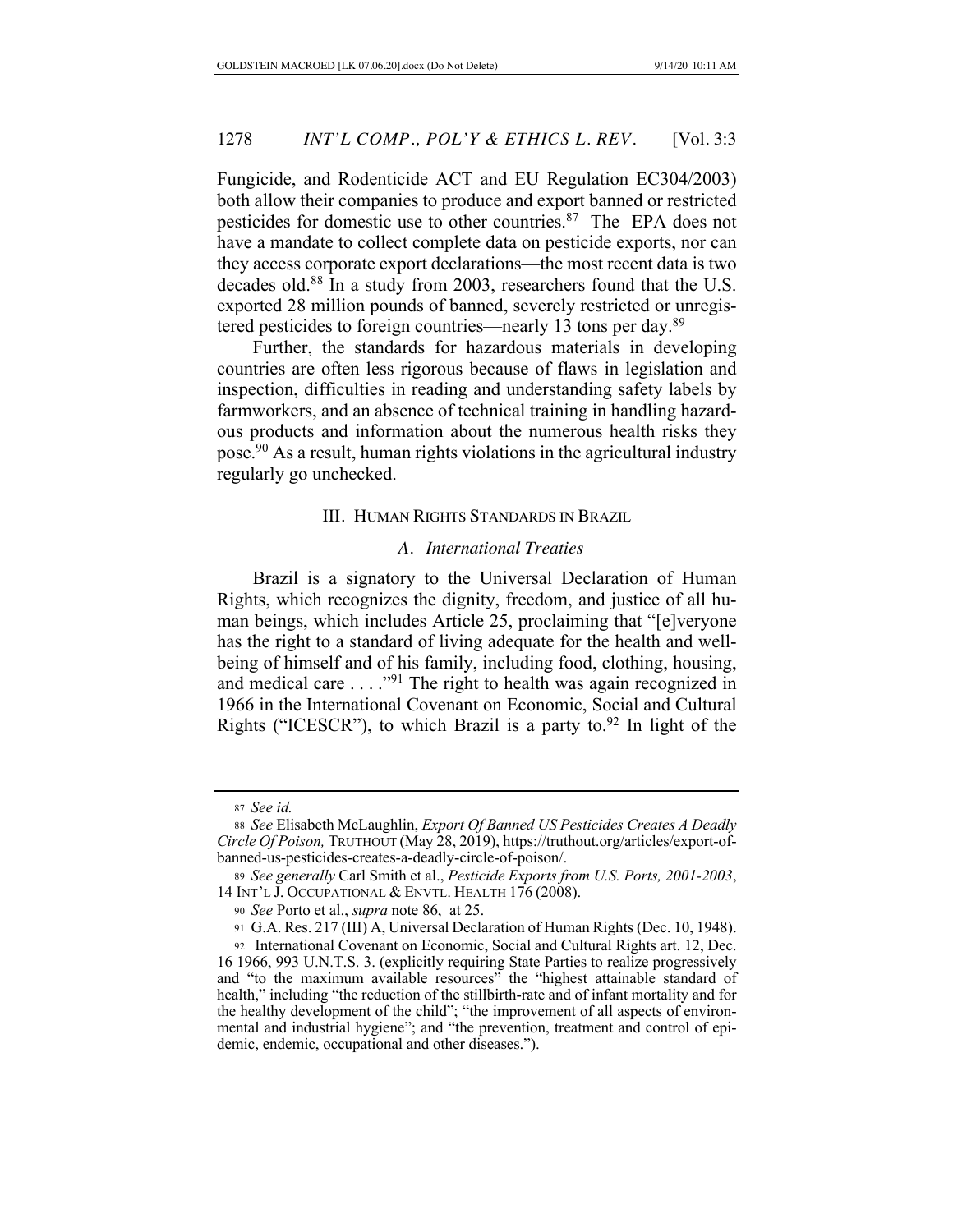myriad of negative health impacts that are indisputably associated with pesticide use, certain pesticide practices clash with the right to health.

Brazil is also a party to the American Convention on Human Rights. Created in 1969 by the Organization of American States ("OAS"), a regional organization for cooperation between the states of the Americas, the Convention created a legally binding obligation for State Parties to respect and ensure a comprehensive range of civil and political rights.<sup>93</sup> OAS also created the Inter-American Commission on Human Rights (the "Commission") by resolution in 1959, which addresses human rights violations in the 35 OAS member states.<sup>94</sup> The seven-member Commission has the authority request information from member states, make country visits and recommendations, and publish observations in reports.<sup>95</sup> The Commission establishes rapporteurships, which allow the Commission to monitor human rights conditions on topics of particular concern, particularly those that are tailored to the protection and promotion of rights of vulnerable communities.96 The Commission can review petitions from one State Party alleging breach of the Convention by another State Party, but only when both parties have recognized the Commission's competence pursuant to Article 45.97 The Commission can also review complaints ("petitions") from individuals, groups of individuals, and non-governmental organizations alleging breach of the Convention.<sup>98</sup>

The judicial organ of the American human rights system is the Inter-American Court of Human Rights (the "Court"), which exercises both advisory and contentious jurisdiction. Pursuant to its advisory role, the Court may issue opinions concerning the interpretation of the Inter-American instruments at the request of an OAS organ or member state.<sup>99</sup> While the advisory jurisdiction is not limited to interpreting the

<sup>93</sup> S. Treaty Doc. No. 95-21;1144 U.N.T.S.123; O.A.S.T.S. No. 36; 9 I.L.M. 99 (1970).

<sup>94</sup> *See* Inter-American Human Rights System, INTERNATIONAL JUSTICE RESOURCE CENTER, *available at* https://ijrcenter.org/regional/inter-american-system/#Inter-American\_Instruments.

<sup>95</sup> *See id.*

<sup>96</sup> *See id.*

<sup>97</sup> *See id.*

<sup>98</sup> *See id*; *see also* Diego Rodriguez-Pinzon, *The Victim Requirement, the Fourth Instance Formula and the Notion of Person in the Individual Complaint Procedure of the Inter-American Human Rights System*, 7 ILSA J. INT'L & COMP. L. 370, 383 (2001) (the individual complaint system "is gaining in importance in the inter-American system of promotion and protection of human rights.")

<sup>99</sup> *See* INTERNATIONAL JUSTICE RESOURCE CENTER, *supra* note 94.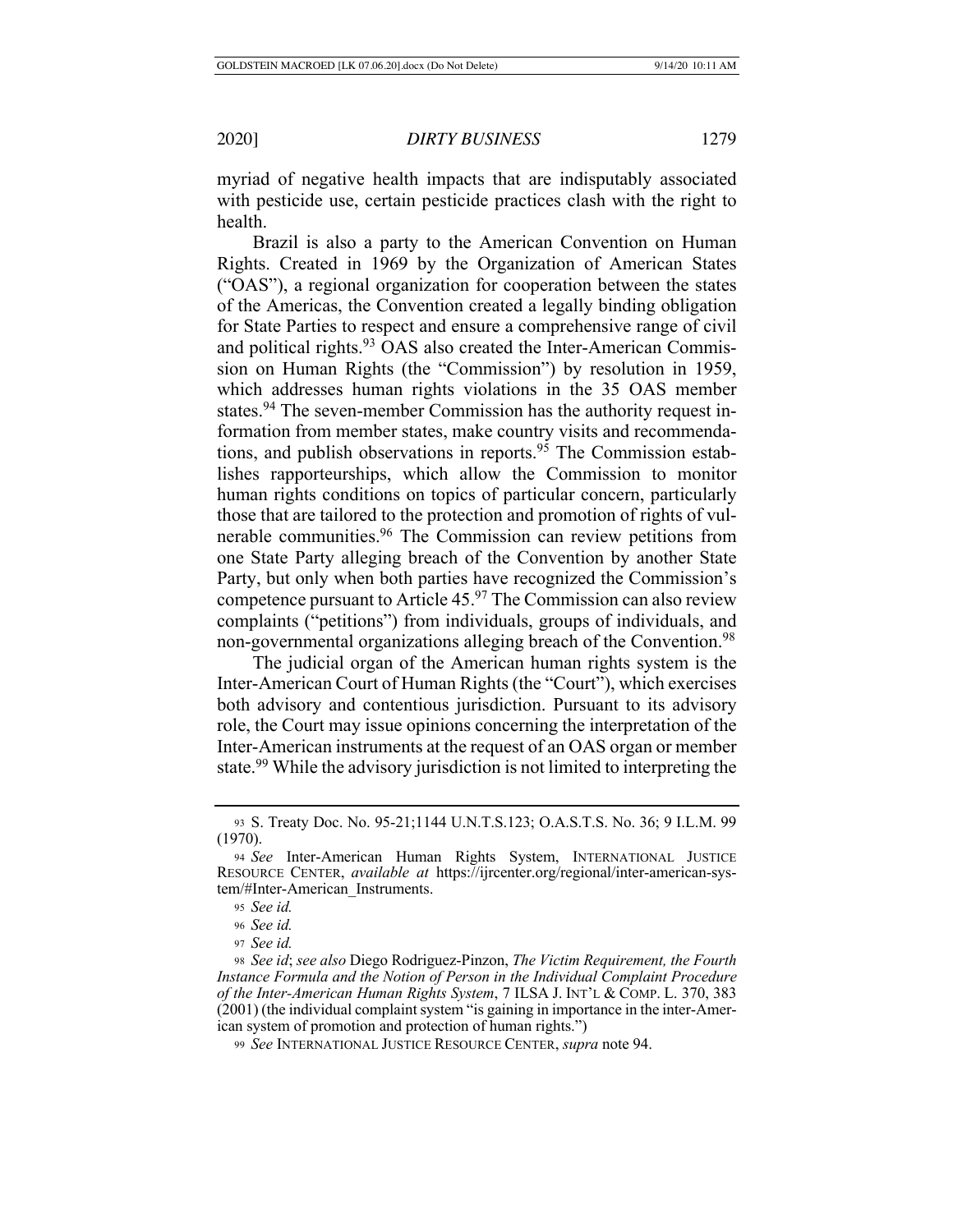American Convention, the Court's contentious jurisdiction is more limited.<sup>100</sup> The Court may only decide cases brought against the OAS Member States that have explicitly accepted the Court's contentious jurisdiction—Brazil is one of the 20 states that have done so. $^{101}$  Additionally, only States parties and the Commission may refer contentious cases to the Court.102

In recent years, the Commission has expanded protections beyond the enumerated rights of the Convention to provide indigenous peoples with the right to their communal lands, territories, and natural resources.103 In November 2017, the Court issued an advisory decision at Colombia's request regarding questions of environmental protection in the American Convention of Human Rights, and the rights to life (Article 4) and personal integrity (Article  $5$ ).<sup>104</sup> The Court found that there is an "irrefutable relationship" between the environment and the ability to effectively enjoy all other recognized human rights, but that the "autonomous" right to a healthy environment under the Article 26 of the Convention (progressive development) "should not be considered a mere conduit for the protection of other substantive human rights."105 Additionally, the Court found that a State is responsible for human rights violations with respect to environmental damage suffered outside of its territory if there is a "causal connection" between the State's activities and the impact outside of its borders – thus, States must "regulate, supervise and monitor the activities under their jurisdiction that could cause significant damage to the environment."<sup>106</sup> The ability to hold the U.S. accountable for its corporation's pesticide exports under the Convention is limited—the US has not ratified the American Convention, nor has it accepted the jurisdiction of the Court.<sup>107</sup> As a result, any petitions against the U.S. could only be

<sup>106</sup> *Id.*

<sup>100</sup> *See id.*

<sup>101</sup> *See id*.

<sup>102</sup> *See id.*

<sup>103</sup> *See* THOMAS M. ANTKOWIAK & ALEJANDRA GONZA, THE AMERICAN CONVENTION ON HUMAN RIGHTS: ESSENTIAL RIGHTS 27 OX. UNIV. PRESS (2017).

<sup>104</sup> *UN Human Rights Committee Recognizes Environmental Harm as Rights Violation*, IJRC (Aug. 22, 2019), https://ijrcenter.org/2019/08/22/un-human-rightscommittee-recognizes-environmental-harm-as-rights-violation/.

<sup>105</sup> *UN Human Rights Committee Recognizes Environmental Harm As Rights Violation,* INTERNATIONAL JUSTICE RESOURCE CENTER (Aug. 22, 2019), https://ijrcenter.org/2019/08/22/un-human-rights-committee-recognizes-environmentalharm-as-rights-violation/.

<sup>107</sup> *See* Megan Chapman, *Climate Change and the Regional Human Rights Systems,* 10 SUS. DEV. L. & POL'Y 37, 38 (2010).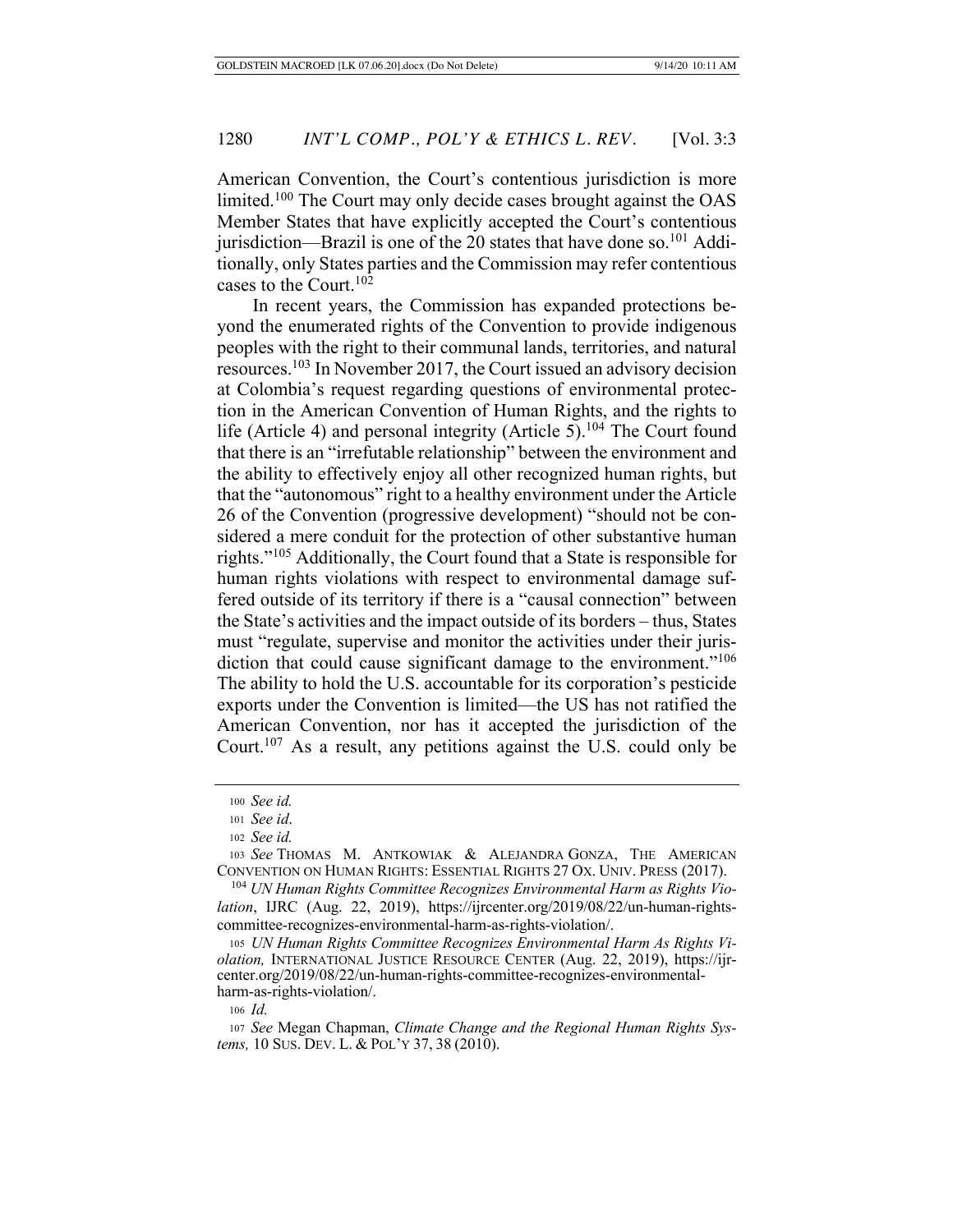brought in the Commission, which can enter recommendations, but not binding judgments.<sup>108</sup> Furthermore, Brazil, along with other Member States, have expressed discontent with the Commission's progressive approach to human rights—Commission decisions are supported "when they are aligned with governmental agendas and attacked and discredited when the Commission's actions are perceived as inconvenient."109 As the Commission has expanded its jurisdiction to collective environmental rights, Brazil has loudly voiced its discontent. In 2011, the Commission issued precautionary measures in favor of the indigenous communities of the Xingu River in Brazil, and ordered the government to stop the construction of the Belo Monto hydroelectric dam project.110 In protest, Brazil kept is OAS ambassador grounded in Brasilia, recalled its candidate to the Commission, and suspended payment of its annual dues to the organization.<sup>111</sup>

## *B. Indigenous Rights Framework*

Brazil has a history of systemic violations of the rights of its indigenous communities, marked by numerous human rights violations, including, but not limited to, the dispossession of indigenous land.<sup>112</sup> Brazil is obligated by law to protect the rights of its indigenous communities, an obligation articulated in the numerous provisions of Article 231 and 232 of its 1988 Federal Constitution, including the right to "ownership of traditionally occupied lands, the competence of the Union to demarcate lands, and protect and ensure that due regard is given to their properties and to the relations of indigenous communities, including the preservation of their languages, habits, customs, beliefs and traditions."113 Article 232 also gives indigenous communities standing to sue to enforce their rights.<sup>114</sup> Examples of current human

<sup>108</sup> *See id.*

<sup>109</sup> Manuela Picq, *Is The Inter-American Commission of Human Rights Too Progressive?* AL JAZEERA (June 9, 2012), https://www.aljazeera.com/indepth/opinion/2012/06/2012658344220937.html.

<sup>110</sup> *See id.*

<sup>111</sup> *See id.*

<sup>112</sup> Thaís Franceschini, *The Guarani And Kaiowá Peoples' Human Right to Adequate Food and Nutrition,* FIAN BRAZIL, https://www.ohchr.org/Documents/Issues/IPeoples/EMRIP/Hea lth/FIAN.pdf at 11.

<sup>113</sup> *Id.* at 31.

<sup>114</sup> Constitute Project, *Brazil's Constitution of 1988 with Amendments through 2014*, 154, (Aug. 12, 2019, 18:47), https://www.constituteproject.org/constitution/Brazil\_2014.pdf.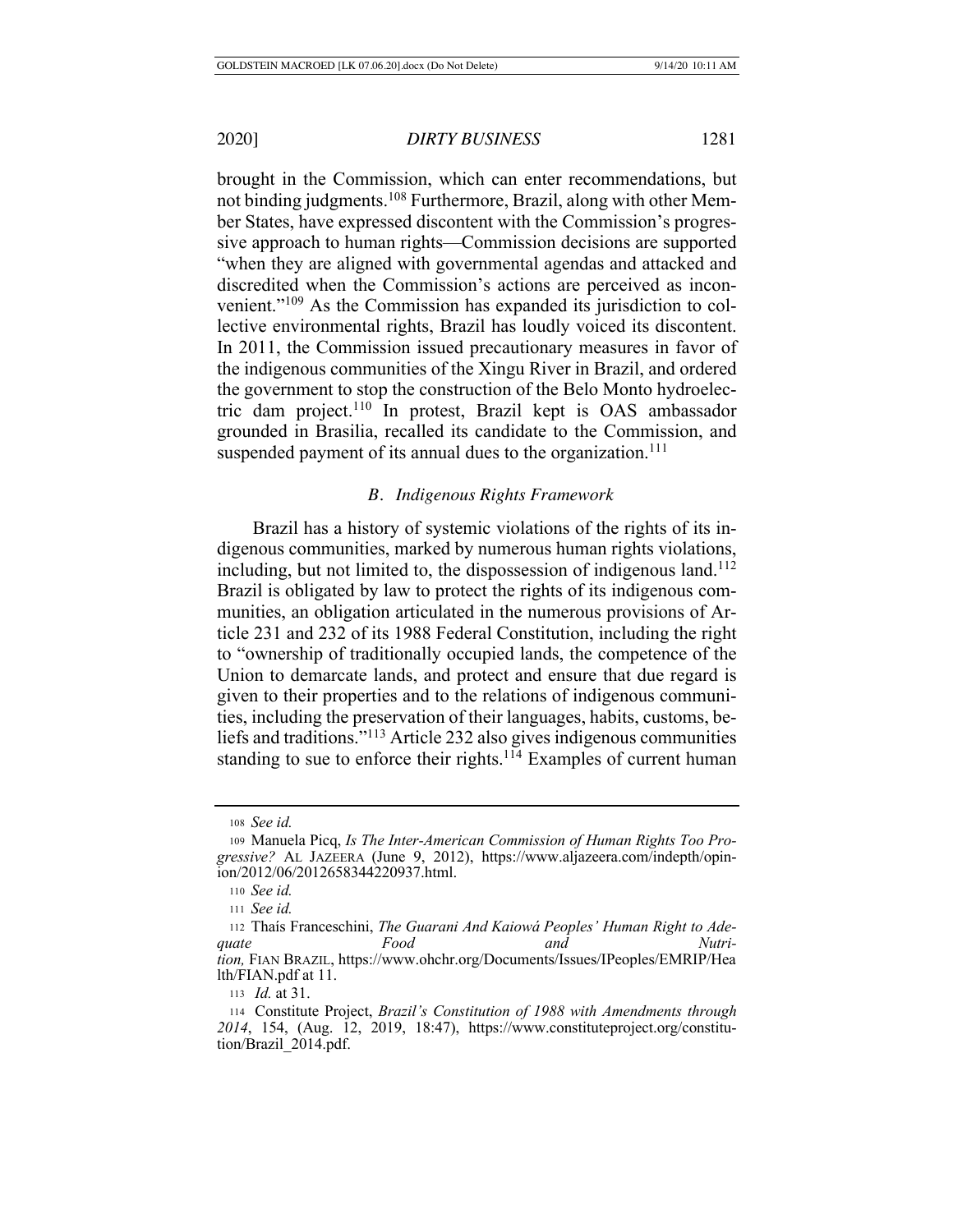rights violations against indigenous communities in Brazil are illustrated Guarani and Kaiowá tribes, two indigenous groups in Mato Grosso du Sul. At present, they occupy land within their traditional territory that is dominated by monocultures and high pesticide use, threatening their access to clean food and water. <sup>115</sup>

#### *C. Environmental Treaties*

International environmental law is another avenue to enforce a shift away from the use of hazardous pesticides. Brazil is a signatory to the Rotterdam Convention, which is a multilateral treaty that establishes a system through which governments can exchange information about dangerous chemicals.116 The Convention established the Prior Informed Consent ("PIC") procedure, which stands on the notion that importers of chemicals—particularly those in developing countries should have "complete information about hazardous chemicals, including details of any bans or severe restrictions of such chemicals, prior to importing them."117 Additionally, Brazil is a signatory to the Stockholm Convention on Persistent Organic Pollutants ("POPs"), which was signed in 2001 and went into force in 2004.<sup>118</sup> POPs are toxic chemicals that adversely affect human health and the environment, and have far-reaching effects because they can travel by wind and water.<sup>119</sup> A number of pesticides fall under the POP designation. POPs may persist in the environment for long periods of time and can be accumulated from one species to the next in the food chain.<sup>120</sup>

While the Convention is intended to be binding, there are weaknesses that limit its effectiveness, including the consensus-based decision-making process, which allows just one country to block the listing of a harmful pesticide on the list.<sup>121</sup> States also have the freedom

<sup>115</sup> *See* Thaís Franceschini, *supra* note 112, at 20.

<sup>116</sup> *Status of Ratifications*, ROTTERDAM CONVENTION, http://www.pic.int/Countries/Statusofratifications/tabid/1072/language/en-US/Default.aspx.

<sup>117</sup> *See* Riggs & Waples, *supra* note 66 at 14.

<sup>118</sup> *See* BARRY S. LEVY & VICTOR W. SIDEL, SOCIAL INJUSTICE AND PUBLIC HEALTH 395 (Barry S. Levy & Victor W. Sidel, eds., 2nd ed. 2013).

<sup>119</sup> EPA, *Persistent Organic Pollutants*, (last updated Dec. 2009), *https://www.epa.gov/international-cooperation/persistent-organic-pollutantsglobal-issue-global-response.*

<sup>120</sup> *See id.*

<sup>121</sup> *See* Special Rapporteur*, Special Rapporteur on the right to food,* U.N. Doc. A/HRC/34/48 (Jan. 24, 2017), https://documents-ddsny.un.org/doc/UNDOC/GEN/G17/017/85/PDF/G1701785.pdf?OpenElement, at 14.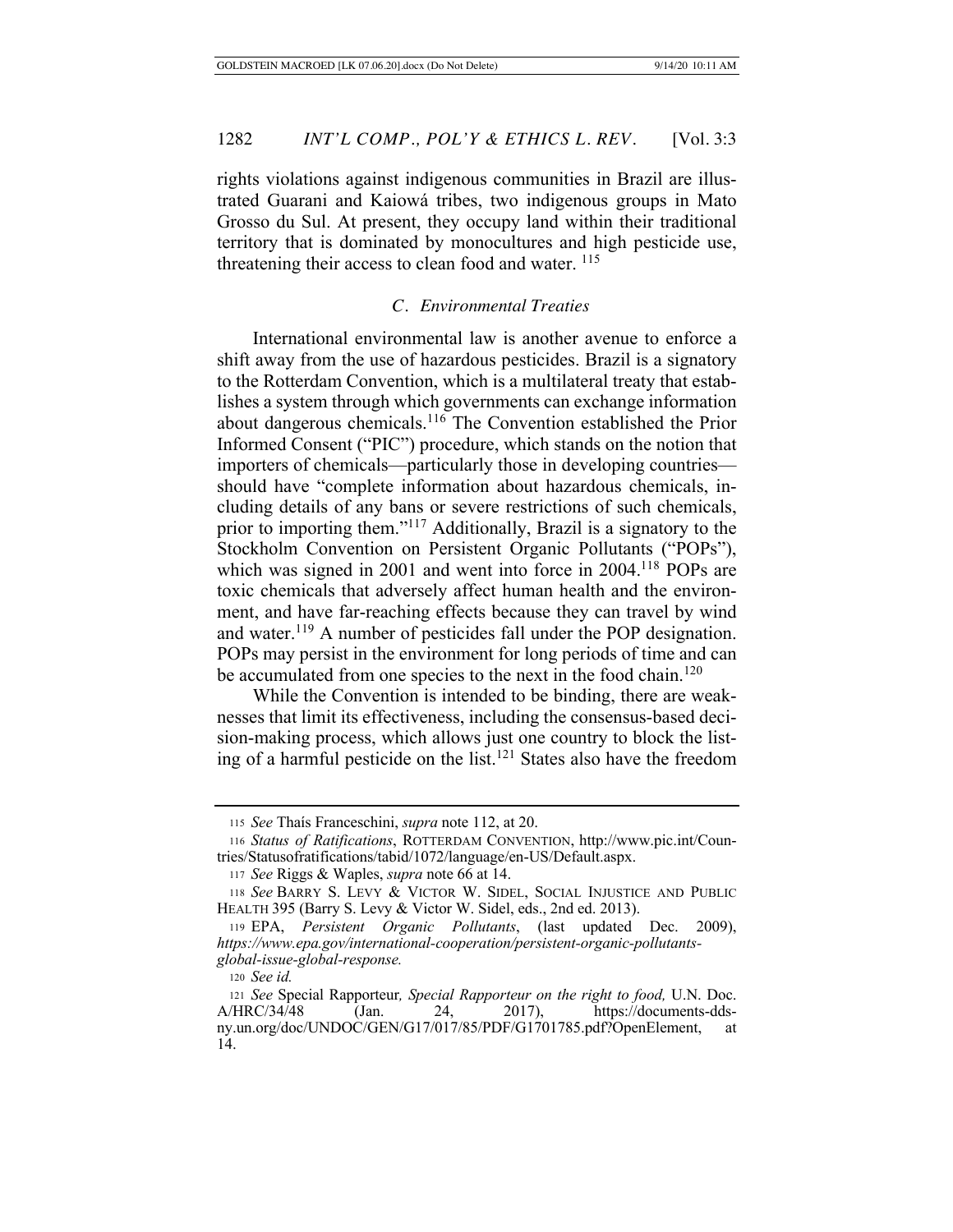to accept or reject a global ban on a pesticide through an opt-in and opt-out provision.122 Finally, because of the difficulty of adding a chemical to the listing under Annex III, thousands of chemicals are missing from the Convention's list.123 Another overarching concern is the "differential capacities" of countries to assess and manage the risks of hazardous pesticides.124 While the Convention is grounded in the notion that transparency is a key aspect of global pesticide regulation, scholars "no longer assume a priori that the mechanism of transparency necessarily leads to accountable, legitimate, inclusive, and effective governance."<sup>125</sup> For one, access to information does not necessarily change power relations or "improve the position of developing countries."126 Additionally, the success of the Convention is reliant on the diligence of importing countries. Unfortunately, the effectiveness of the PIC procedure can easily be overridden by governmental indifference to environmental and consumer protection.<sup>127</sup> Further, in countries like Brazil that are largely dependent on export crops grown in monocultures, which are more vulnerable to pests and "thus more prone to the use of chemical pesticides[,]" pesticides play a critical role in the economy.128 The Convention does not regulate even the most basic activities of industry itself, leaving it up to the State Parties to enact and enforce legislation which ensures that testing requirements relation to substances sold domestically, are the same as to those that are exported.129 These issues highlight the limitations of the Convention's approach.

For these reasons, the existing binding human rights, indigenous rights, and environmental frameworks are wholly insufficient in

<sup>122</sup> *See id.*

<sup>123</sup> Annex III Chemicals; Rotterdam Convention (http://www.pic.int/TheConvention/Chemicals/AnnexIIIChemicals). (At present, there are 35 pesticides (including 3 severely hazardous pesticide formulations) out of a total of 52 chemicals, listed in Annex III.); World Health Organization, *WHO Training Package for the Health Sector,* 9 (July 2008), https://www.who.int/ceh/capacity/Pesticides.pdf. (There are hundreds of different active principles or main ingredients of pesticide groups – approximately 900 in the US.)

<sup>124</sup> JANSEN & DUBOIS, TRANSPARENCY IN GLOBAL ENVIRONMENTAL GOVERNANCE: CRITICAL PERSPECTIVES 107

<sup>(</sup>Aarti Gupta & Michael Mason,  $1<sup>st</sup>$  ed. 2014).

<sup>125</sup> *Id.* at 108.

<sup>126</sup> *Id.* 

<sup>127</sup> Paula Barrios, *The Rotterdam Convention of Hazardous Chemicals: A Meaningful Step Toward Environmental Protection?*, 16 GEO. INT'L ENVTL. L. REV. 679, 739 (2004).

<sup>128</sup> *Id.* at 740.

<sup>129</sup> *Id.*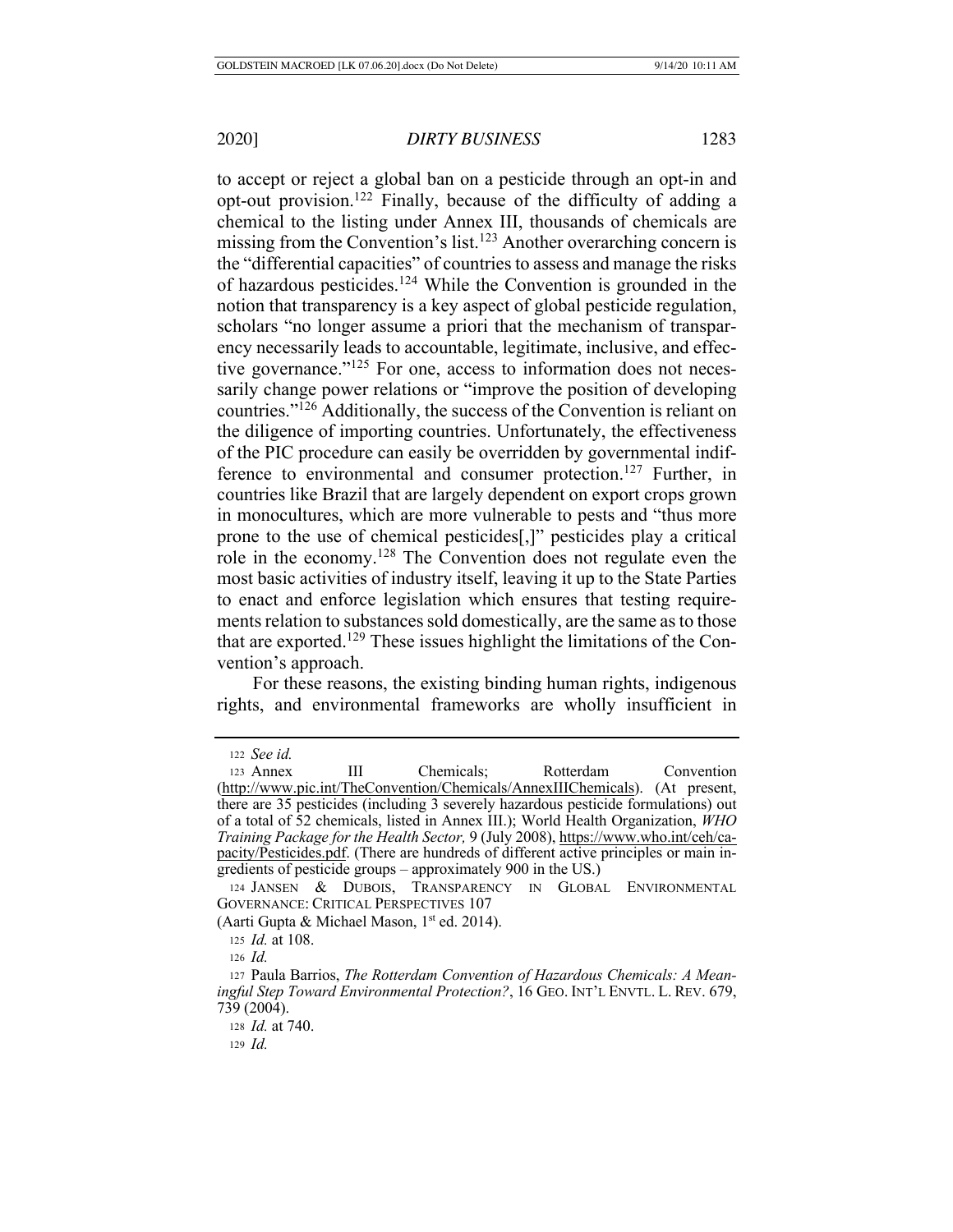addressing the environmental and public health crisis facing Brazil from the proliferation of pesticide use.

#### IV. RELEVANT NON-BINDING FRAMEWORKS

## *A. FAO International Code of Conduct on Pesticide Management*

The Joint FAO/WHO Meeting on Pesticide Residues ("JMPR") is an international expert scientific group that meets regularly to review the effects of pesticides through direct exposure and residue on foods.130 The JMPR estimates maximum residue levels, reviews toxicological data and estimate acceptable daily intakes ("ADIs") for humans of the reviewed pesticides.131 The JMPR established the International Code of Conduct on Pesticide Management, which "is the framework on pesticide management for all public and private entities engaged in, or associated with, production, regulation and management of pesticides."<sup>132</sup> The Code, as the only global instrument for pesticide management that includes explicit obligations for corporations, sets the standards of conduct for comprehensive and safe pesticide life cycle practices for states and the pesticide industry itself.133 However, the Code contains numerous shortcomings, in particular, monitoring procedures that are wholly insufficient.<sup>134</sup> Many non-governmental organizations have complained that the monitoring procedures do not actually enforce compliance with the Code, and thus are not actually a useful tool.<sup>135</sup> Furthermore, the Code is a voluntary framework that doesn't deal with the public health aspects of hazardous pesticides. Studies have also indicated that due to the low

cides/Code/Code\_ENG\_2017updated.pdf.

<sup>130</sup> WORLD HEALTH ORGANIZATION, *Pesticide Residues in Food,* WHO (Feb. 19, 2018), https://www.who.int/en/news-room/fact-sheets/detail/pesticide-residues-infood.

<sup>131</sup> *See Joint FAO/WHO Meeting on Pesticide Residues (JMPR),* WORLD HEALTH ORGANIZATION, https://www.who.int/foodsafety/areas\_work/chemicalrisks/jmpr/en/.

<sup>132</sup> *See The International Code of Conduct on Pest Management,* WORLD HEALTH ORG. AND FOOD AND AG. ORG. OF THE U.N., 1 (2014), http://www.fao.org/fileadmin/templates/agphome/documents/Pests\_Pesti-

<sup>133</sup> *See id.*

<sup>134</sup> *See generally* Henk van den Berg et al., *Setting International Standards for the Management of Public Health Pesticides,* 1, 12 PLOS MED. (2015), https://journals.plos.org/plosmedicine/article?id=10.1371/journal.pmed.1001824.

<sup>135</sup> *See Open Letter on FAO/WHO Monitoring Procedures*, Euro. CENTER FOR CONSTIT. AND HUMAN RIGHTS (2017), https://www.ecchr.eu/fileadmin/Juristische\_Dokumente/Open\_Let-

ter\_FAO\_WHO\_Monitoring\_Report\_Punjab\_20171120.pdf.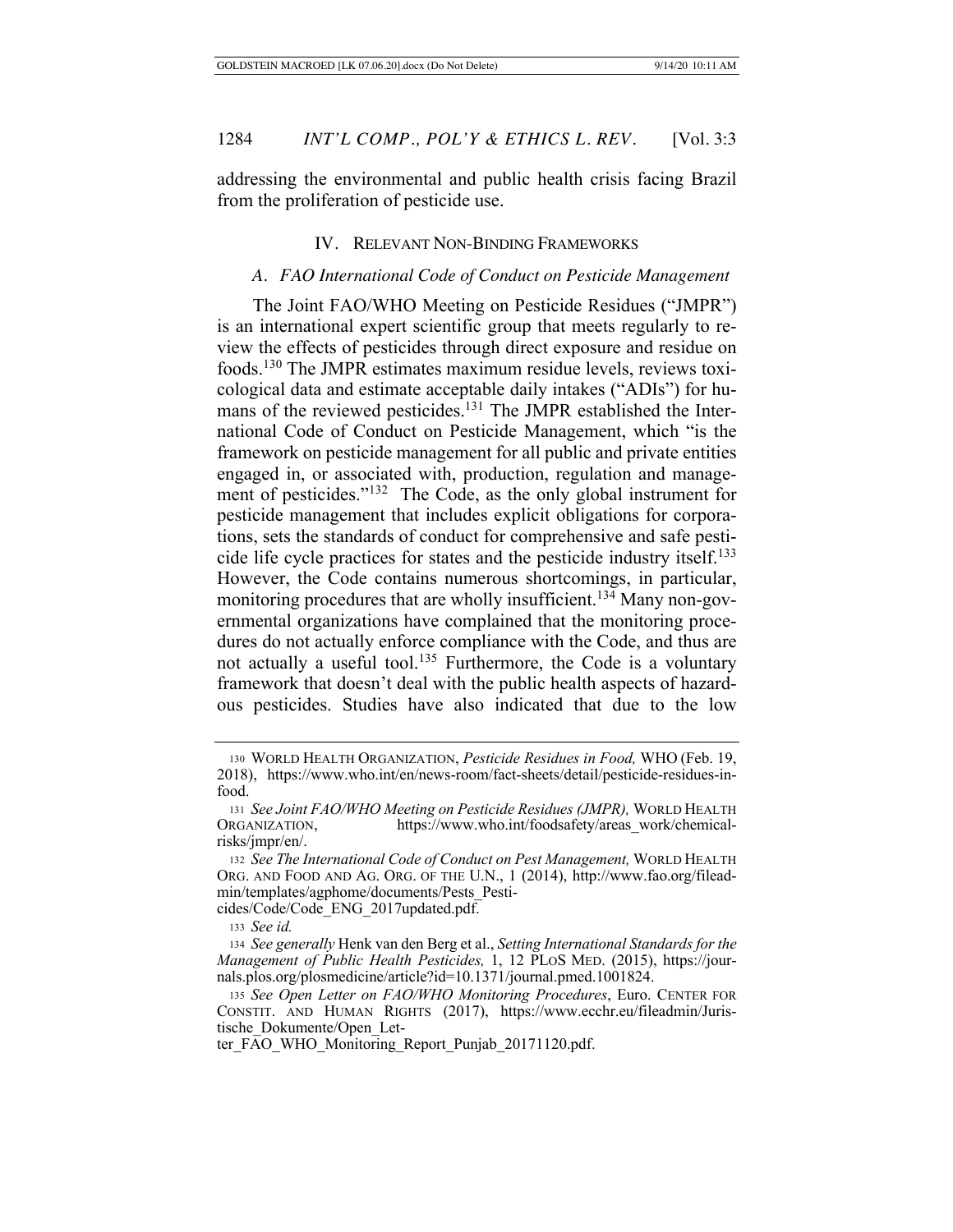compliance of pesticide companies and governments, the Code is inadequate and clearly violates the rights of individuals.136 Progress has been hindered "by government reluctance, at a national or international level, to hamper industry and free trade, further encouraged by international trends in liberalization and reduced regulation."137 This lack of compliance, recognized as "a complex web of factors," was also attributed to the fact that low-income farmers are often not able to afford proper pesticide storage facilities, personal protective equipment, and/or live in areas with high rates of illiteracy, causing incomplete understanding of pesticide labels.138 In many rural areas, there is also low farmer and farmworker awareness about the Code's provisions and lack of technical training on and inability to implement Integrated Pest Management ("IPM") techniques, which stand as nonchemical approaches to pest management, except where NGOs stepped in and took an active role in training and assistance.<sup>139</sup>

The spraying of pesticides in Brazil have created long-term health problems beyond the farmworkers that handle pesticides, particularly indigenous groups, traditional Afro-Brazilian communities called *quilombos*, and rural residents, that all live in agricultural regions.<sup>140</sup> Moreover, there are studies indicating that family farmers in Brazil, typically with "low educational level and family income, and lack of orientation or technical support for using chemical products" are especially prone to pesticide poisoning, pointing to social vulnerability that leads to low awareness about the risks of pesticide use, and higher human exposure.<sup>141</sup> Corporations and governments alike fall back on these factors in order to escape liability.

This exposure to pesticides has had the major impacts on the enjoyment of human rights, including the rights to health, adequate food, safe drinking water, and a healthy environment.<sup>142</sup> As a nation, Brazil is required to protect its citizens from human rights abuses, including those related to and in connection with business activity.<sup>143</sup> As there

<sup>136</sup> Fadya A. Orozco et al., *Monitoring Adherence to the International Code of Conduct - Highly Hazardous Pesticides in Central Andean Agriculture and Farmers' Rights to Health,* 15 INT. J. OCCUP. ENVIRON HEALTH 255, 263 (2009).

<sup>137</sup> Barbara Dinham, *The Success of a Voluntary Code in Reducing Pesticide Hazards in Developing Countries,* GREEN GLOBE YEARBOOK 29, 34 (1996).

<sup>138</sup> *See* Fadya A. Orozco et al., *supra* note 136, at 263.

<sup>139</sup> *See generally id.* at 263.

<sup>140</sup> *See "You don't want to breathe poison anymore," supra* note 52.

<sup>141</sup> *See* Buralli et al., *supra* note 57.

<sup>142</sup> *See "You don't want to breathe poison anymore" supra* note 52.

<sup>143</sup> *See "You don't want to breathe poison anymore" supra* note 52.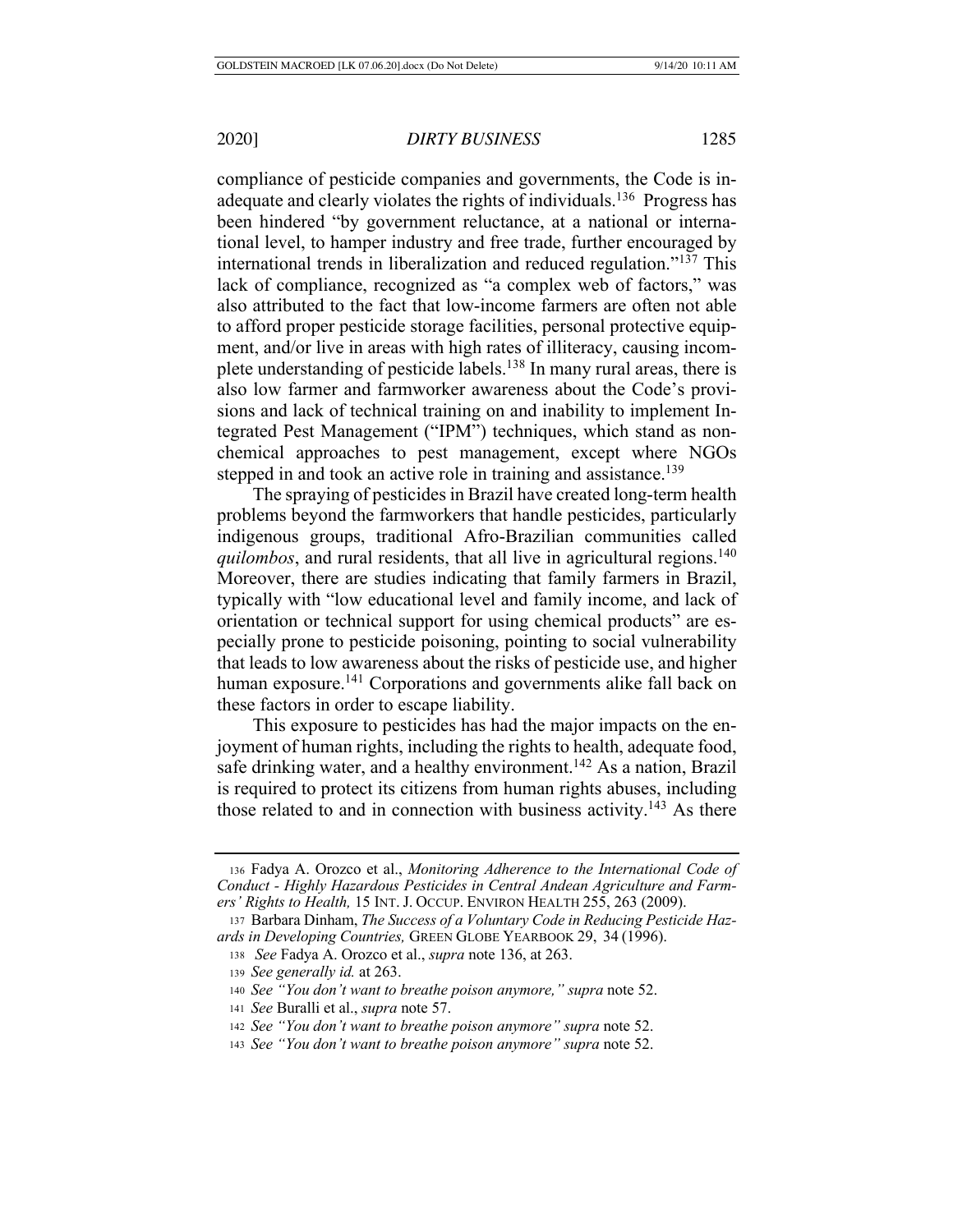exist many hurdles in the regulation of pesticide use within Brazil, human rights frameworks have the potential to address the adverse human rights and environmental impacts of pesticides from the standpoint of corporate responsibility.

## *B. The United Nations Guiding Principle on Business and Human Rights*

The United Nations Guiding Principles on Business and Human Rights ("UNGPs"), also known as the Ruggie Principles, named after UN Special Representative John Ruggie who developed the framework, represents the non- binding global standards for what is expected of all States and businesses regarding business practices and human rights.<sup>144</sup> The UNPGs are built on a three-pillared framework of "Protect, Respect, and Remedy," and consist of thirty-one guiding principles.145 The "Protect" focuses on the State's duty to protect against human rights abuses for individuals within their territory.<sup>146</sup> The "Respect" addresses a business enterprise's responsibility to respect human rights standards and to address any adverse human rights impacts they are involved in, a standard existing independently of a State's obligation.<sup>147</sup> The "Remedy" pillar sets forth a State's duty to ensure that appropriate remedies exist to remedy business-related human rights abuses within their territories, whether it be "through judicial, administrative, legislative or other appropriate means."148 While these foundational principles were a huge step forward, there has also criticism that because there is no binding compliance mechanism, the UNPGs "cannot actually require companies to do anything at all" companies can simply "reject the principles altogether without consequence—or publicly embrace them while doing absolutely nothing to put them into practice."149 As a result, these principles lack the teeth necessary to ensure that multinational corporations are adhering to practices that don't violate basic human rights standards.

<sup>144</sup> *See The Corporate Responsibility to Respect Human Rights Interpretive Guide,* UNITED NATIONS HUMAN RIGHTS (2012), at 1.

<sup>145</sup> *See id.* at 2.

<sup>146</sup> *See id.* at 3.

<sup>147</sup> *See id.* at 13.

<sup>148</sup> *See id.* at 27.

<sup>149</sup> Chris Albin-Lackey, *Without Rules: A Failed Approach to Corporate Responsibility,* HUMAN RIGHTS WATCH, https://www.hrw.org/sites/default/files/related\_material/business.pdf, at 4.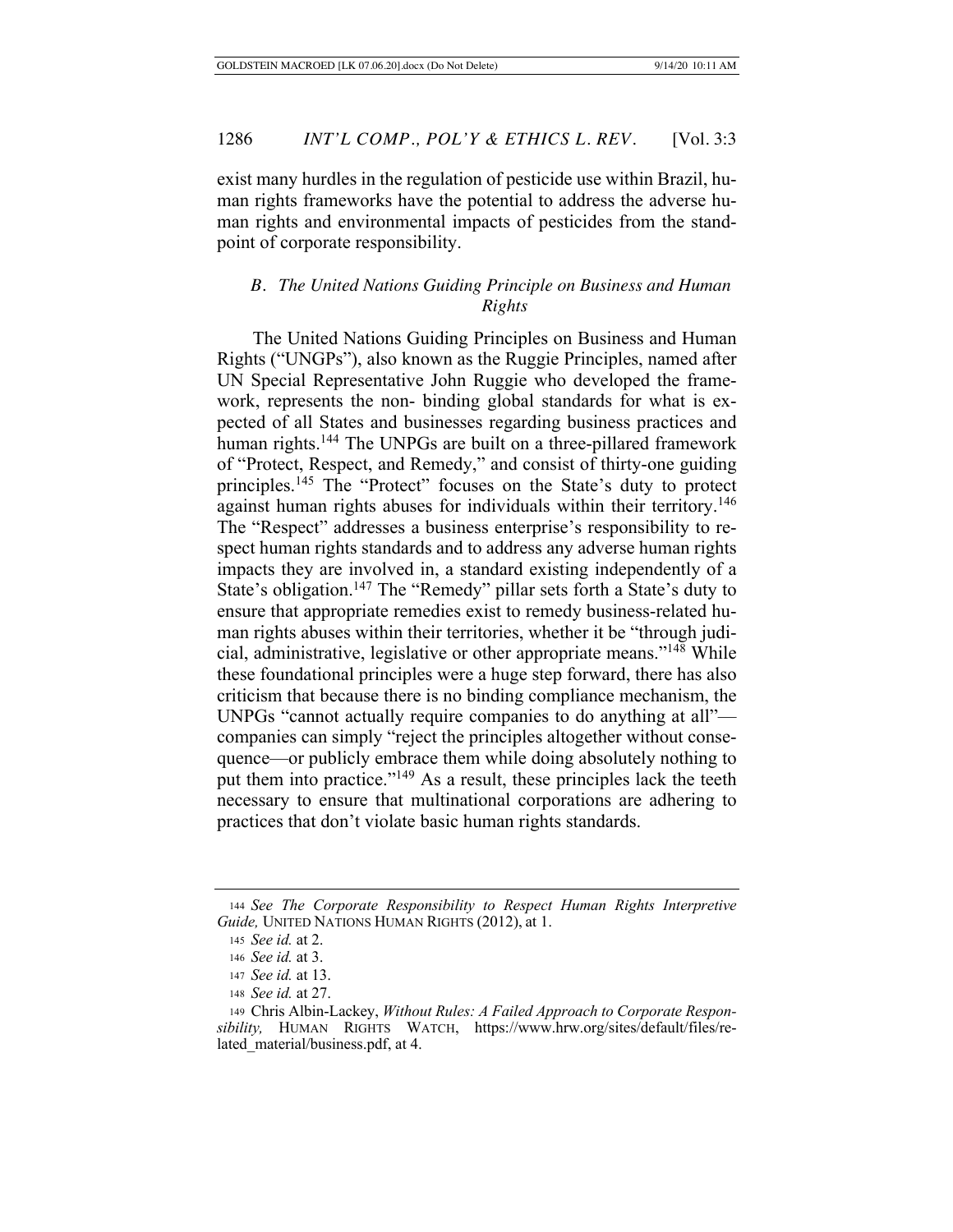## *C. OECD Guidelines*

The OECD Guidelines for Multinational Enterprises, established in 1976, is another international framework that provides recommendations and standards for multinational corporations on responsible business practices operating in or from countries adhering to the Guidelines.150 Each adhering country sets up a National Contact Points ("NCP"), which are entities that can hear complaints regarding the exterritorial activities of companies.<sup>151</sup> However, these NCPs are generally considered "quite weak and strictly non-adjudicatory."152

Building off of these guidelines, in 2016 the OECD, together with the Food and Agricultural Organization ("FAO"), launched the Guidance for Responsible Agricultural Supply Chains, which set forth a framework and benchmark for responsible business practices in agricultural supply chains, and in 2018 created an implementation pilot program with over 30 companies voluntarily participating in the initiative.153 Many of these companies are "multinational enterprises with a global reach and participants include entities active in both food and non-food commodity chains" and implemented a five-step framework for risk-based due diligence.154 However, it remains to be seen how widespread the adoption of these standards will be—at present, it is fully voluntary.

#### *D. International Labour Organization Principles*

The International Labour Organization ("ILO"), is a U.N. agency consisting of governments, employers and workers of 187 member States, develops labor standards, policies and programs that promote decent work for all women and men. The Tripartite Declaration of Principles Concerning Multinational Enterprises and Social Policy ("MNE Declaration) is an ILO instrument that "provides direct guidance to enterprises on social policy and inclusive, responsible and

<sup>150</sup> *See The OECD Guidelines for Multinational Corporations*, OECD (2011), http://www.oecd.org/daf/inv/mne/48004323.pdf, at 3.

<sup>151</sup> *See* Albin-Lackey, *supra* note 149, at 10.

<sup>152</sup> *See id.*

<sup>153</sup> *Pilot Project on the Implementation of the OECD-FAO Guidance for Responsible Agricultural Supply Chains*, OECD-FAO (2018), *available at* https://mneguidelines.oecd.org/Baseline-Report-on-OECD-FAO-Guidance-For-Responsible-Agricultural-Supply-Chains.pdf.

<sup>154</sup> *Id.*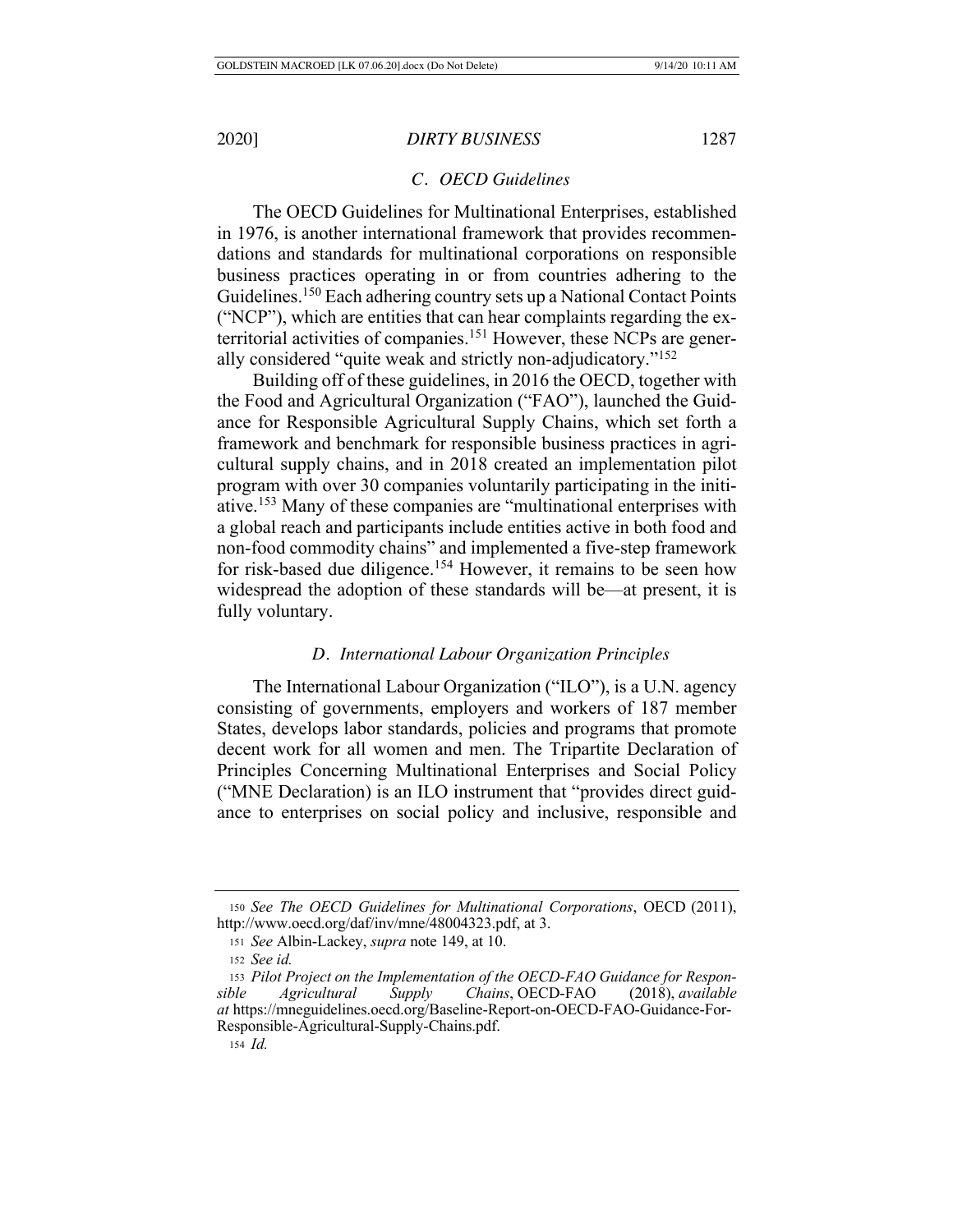sustainable workplace practices."155 The MNE Declaration makes recommendations to domestic and multinational corporations ("MNEs"), governments of home and host countries, and employers' and workers' organizations to further social progress and decent work.156 It is a voluntary tool "that provides direct guidance to enterprises on social policy and inclusive, responsible and sustainable workplace practices" —as a voluntary instrument, however, its recommendations are nonbinding on governments or corporations.<sup>157</sup> Importantly, the ILO itself has recently begun to focus on labor in global supply chains during its annual International Labor Conference.158

#### V. ANALYSIS

#### *A. Limitations of Existing Regulatory Instruments*

Given the continuing pesticide poisonings that are occurring in Brazil, it is clear that the current environmental and human rights frameworks that exist are insufficient to address what is happening on the ground. This can be attributed to numerous factors, including a lack of standardized policies on production, distribution, and acceptable levels of pesticide usage, and insufficient abilities to enforce current regulations.159 These shortcomings continue to affect agricultural workers, children, the poor, and other vulnerable communities, particularly in countries that have weaker regulatory and enforcement systems such as Brazil.<sup>160</sup> Furthermore, because maximum residue levels are not globally uniform, food products banned in one country may still be allowed entry into countries that allow for higher residue levels.161 For example, in the U.S., while pesticide use is regulated by a

<sup>155</sup> *What is the ILO MNE Declaration?* INTERNATIONAL LABOUR ORGANIZATION, *https://www.ilo.org/empent/areas/mne-declaration/WCMS\_570332/lang en/index.htm.*

<sup>156</sup> *See Tripartite Declaration of Principles concerning Multinational Enterprises and Social Policy,* Fifth Edition, International Labour Organization, (Mar. 2017), https://www.ilo.org/wcmsp5/groups/public/—-ed\_emp/—-emp\_ent/—-multi/documents/publication/wcms\_094386.pdf, at 2.

<sup>157</sup> *Tripartite Declaration of Principles Concerning Multinational Enterprises and Social Policy*, International Labour Organization, Mar. 17, 2017. https://www.ilo.org/empent/Publications/WCMS\_094386/lang—en/index.htm.

<sup>158</sup> *See Human Rights in Supply Chains*: *A Call for a Binding Global Standard on Due Diligence,* HUMAN RIGHTS WATCH (May 30, 2016), https://www.hrw.org/report/2016/05/30/human-rights-supply-chains/call-binding-global-standard-due-diligence.

<sup>159</sup> *See* Special Rapporteur, *supra* note 121, at 16.

<sup>160</sup> *See id.* at 16.

<sup>161</sup> *See id.*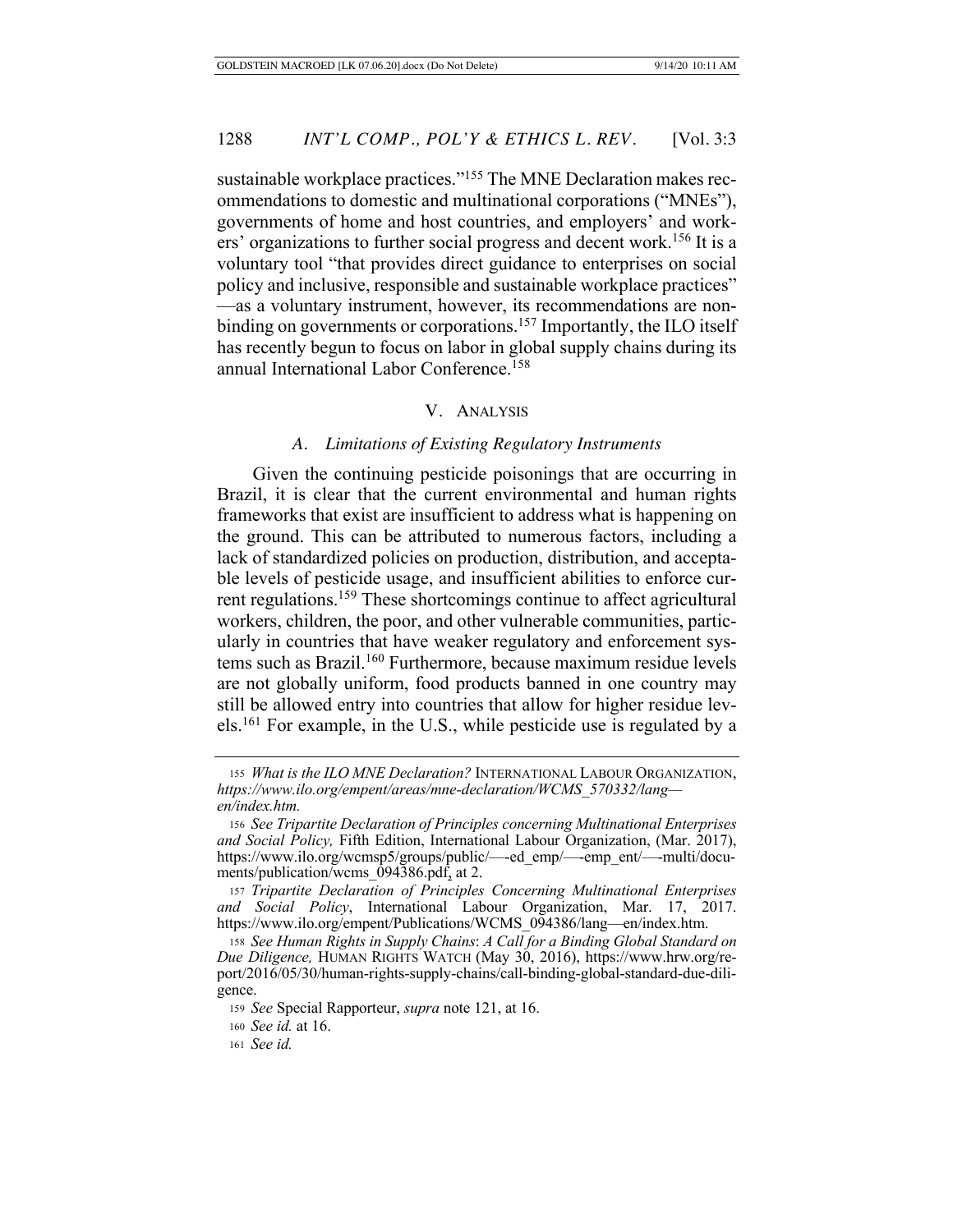variety of guidelines under United States law, upon leaving the U.S., the pesticides are no longer subject to American regulations—the pesticides, regardless of the environmental or health risks, can be shipped to any country for any use.<sup>162</sup> Beyond that, while some of these initiatives have been impactful, the voluntary nature of any soft law instruments limits their effectiveness.<sup>163</sup> Existing regulatory instruments have especially been ineffective in addressing the global character of the pesticide market, demonstrated by the widespread and often legally permitted practices of exporting banned highly hazardous pesticides to developing countries.164 Many believe that these gaps and shortfalls should be addressed from a human rights standpoint.<sup>165</sup>

At its core, there is a lack of harmony between the environmental and human rights frameworks. International environmental law has integrated human rights frameworks and acknowledged the nexus between environmental protection and human health and well-being.<sup>166</sup> However, most of the human rights found in environmental treaties are procedural rights—such as access to information and the right to public participation.167 While the incorporation of certain features of human rights law is a positive step in the right direction, environmental law has failed to incorporate substantive human rights, which affects the type of redress victims can seek.<sup>168</sup>

## *B. The Rise of Soft Law and Its Shortcomings*

The obligation of a state to protect individuals in the state's territory against human rights abuses is an obligation that also extends to the protection of non-state actors (such as corporations).<sup>169</sup> Organizations like Human Rights Watch have consistently found that governments have failed to properly oversee and regulate the extraterritorial human rights practices of companies incorporated in their country.<sup>170</sup>

<sup>169</sup> *See* Robert McCorquodale, *Corporate Social Responsibility and International Human Rights Law,* 87 J. BUS. ETHICS 385, 387 (2009).

<sup>162</sup> *See* Colopy, *supra* note 63.

<sup>163</sup> *See id.* at 15.

<sup>164</sup> *See id.* at 21.

<sup>165</sup> *See id.*

<sup>166</sup> *See* S. De Los Reyes, *The Extraterritorial Application of Human Rights in Cases of*

*Transboundary Environmental Harm,* at 3-4, (taking into account the Stockholm Convention's integration between environmental preservation and human beings).

<sup>167</sup> *See id.* at 4.

<sup>168</sup> *See id.* at 5.

<sup>170</sup> *See* Albin-Lackey, *supra* note 149, at 6.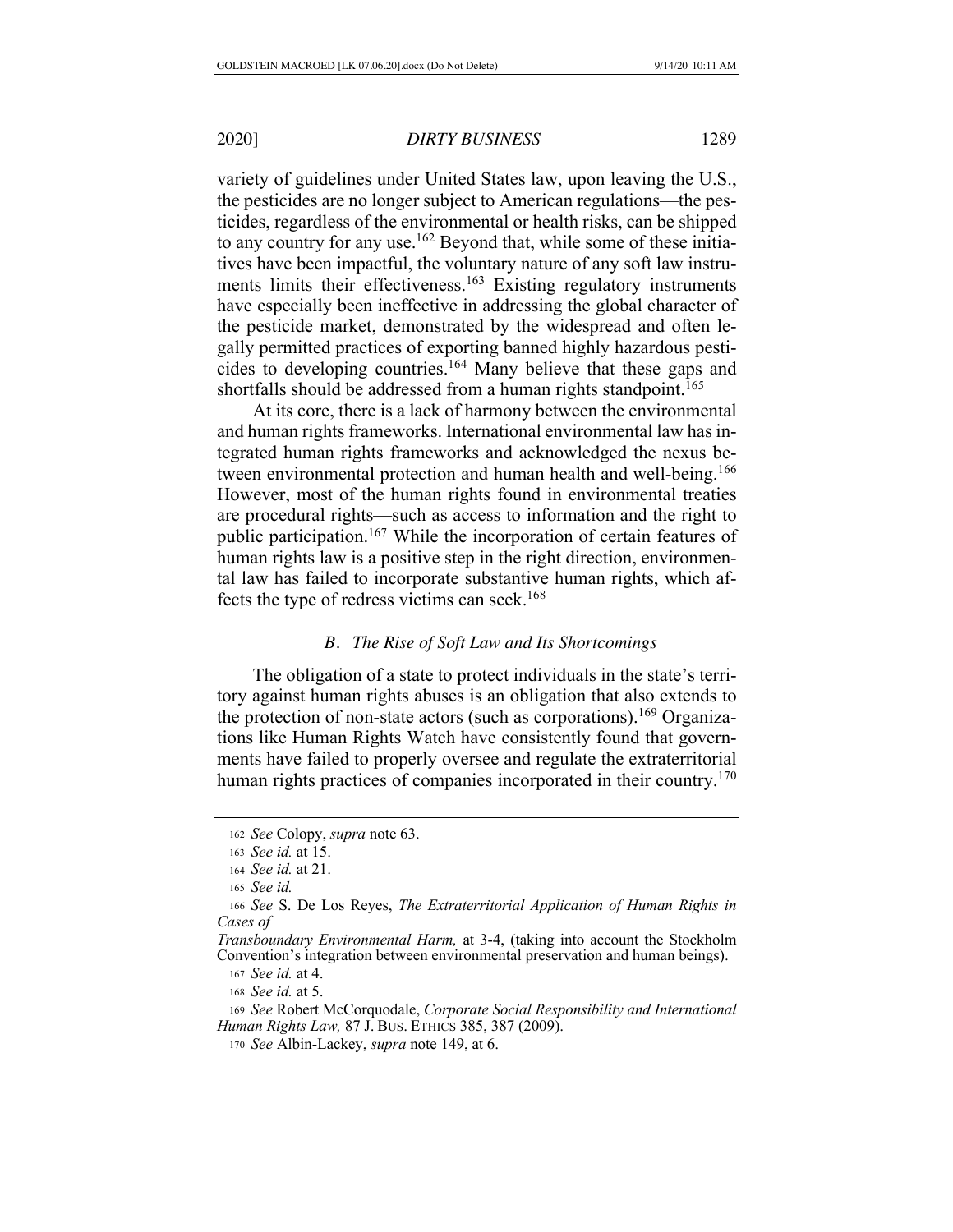States have increasingly placed "normative statements in non-binding political instruments such as declarations, resolutions, and programs of action, and has signaled that compliance is expected with the norms that these texts contain."171 As states increasingly rely on voluntary commitments, advocates argue that soft law norms are sufficient because they may also become hard law through adoption in domestic law, or by incorporation in private binding agreements.<sup>172</sup> However, critics point out that soft law can give the appearance that states are responding to a problem where public pressure has been exerted, while in fact the voluntary nature and contents of the instrument adopted are designed to "create little in the way of obligation."173 Furthermore, some argue that the Ruggie principles, which target corporate behavior within the human rights framework, do not adequately consider whether human rights obligations extend to the extraterritorial activities of its own state and non-state actors.<sup>174</sup>

Conversely, the majority of human rights treaties "do not establish environmental rights provisions because they were designed before the emergence of environmental law as a common concern."175 Some academics argue that domestic efforts to regulate corporate behavior is currently the most practical way to ensure that corporations are engaging in business practices that meet human rights standards.<sup>176</sup> For negligence claims, the particular allegations must fall within a recognized claim for negligence in that particular jurisdiction and the defendants must be subject to the jurisdiction of that court.<sup>177</sup> As most common law systems will apply the choice of law where the claim took place, if local laws were designed to shield oppressive governments, it will be exceedingly difficult to pursue cases based on violations of human rights law.178

The Alien Tort Statute ("ATS") is a unique mechanism to bring human rights claims in United States federal courts, providing that: "The district courts shall have original jurisdiction of any civil action by an alien for a tort only, committed in violation of the law of nations

<sup>171</sup> DINAH L. SHELTON, *Soft Law* in HANDBOOK OF INTERNATIONAL LAW 1 (Routledge Press, 2008) https://scholarship.law.gwu.edu/cgi/viewcontent.cgi?article=2048&context=faculty\_publications.

<sup>172</sup> *See id.* at 13.

<sup>173</sup> *Id.* at 19.

<sup>174</sup> *See* McCorquodale, *supra* note 169.

<sup>175</sup> *See* S. De Los Reyes, *supra* note 166, at 6.

<sup>176</sup> *See generally* Stephens, *supra* note 26 at 402-403.

<sup>177</sup> *See id.* at 403-404.

<sup>178</sup> *Id.*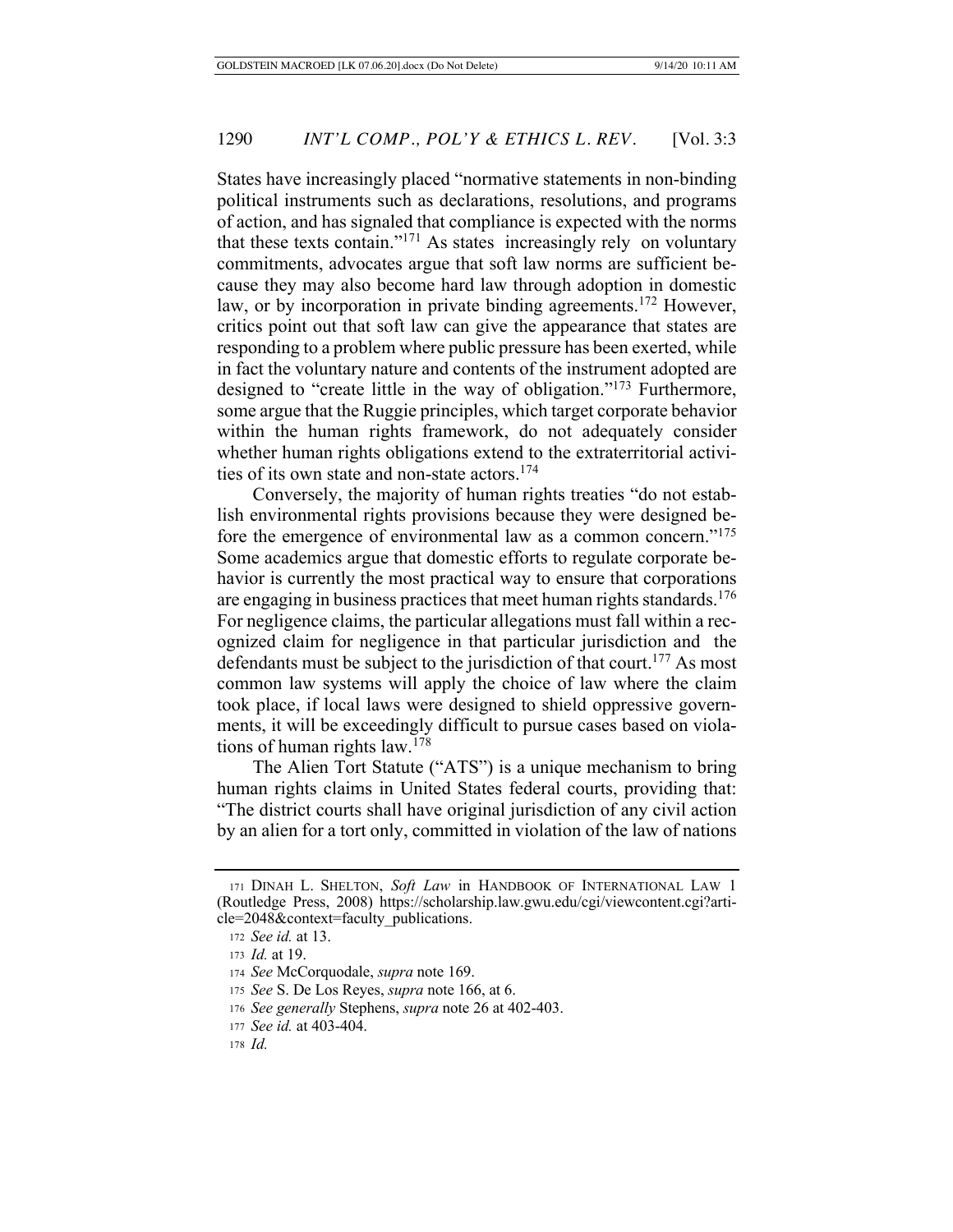or a treaty of the United States."179 The 1980 Second Circuit decision *Filartiga v. Pena-Irala* was the first case in which this statute was utilized and announced the right of federal courts to hear civil suits by aliens for torts committed in violation of customary international law, even if the claims involve acts perpetrated in another country by a non-U.S. citizen.<sup>180</sup> The ATS was long a promising avenue to hold multinational corporations legally accountable for human rights abuses and environmental destruction that has occurred outside of the United States, and as an avenue of redress for victims.<sup>181</sup> Recent decisions, including the 2018 Supreme Court decision of *Jesner v. Arab Bank, PLC*, which held that foreign corporations may not be defendants in suits brought under the ATS, have vastly narrowed the scope of the statute and its ability to provide redress in United States courts for human rights and environmental abuses by foreign companies.<sup>182</sup>

Additionally, critics of tackling these abuses domestically rightfully argue that governments bend to the will of corporate interests rather than the interests of their citizens, and that multinational corporations are adept at shielding their practices through complex corporate structures.183

#### VI. PROPOSAL

#### *A. Binding International Framework for Corporate Responsibility*

While the many harms to human health and the environment caused by pesticides have become well-known and are indisputable, the pesticide industry has failed to hold themselves accountable for their actions.184 At the same time, the market has increasingly been geared toward organic foods—in the US, organic sales totaled \$49.4 billion in 2017, up 6.4% from the previous year, according to the Organic Trade Association. Similarly in Brazil, the organic industry has seen huge growth over the past few decades, although the Brazilian market makes it much more difficult to enter as an organic vegetable

<sup>179</sup> 28 U.S.C. § 1350.

<sup>180</sup> *See* Filfrtiga v. Pefia-trala, 630 F.2d 876 (2d Cir. 1980).

<sup>181</sup> *See generally* Richard L. Herz*, Litigating Environmental Abuses Under the Alien Tort Act,* 40 VA. J. INT'L L. 545 (1999); Kathleen Jawger, *Environmental Claims Under the Alien Tort Statute*, 28 BERKELEY. J. INT'L L. 519 (2010).

<sup>182</sup> *See generally* Stephen P. Mulligan, *The Rise and Decline of the Alien Tort Statute*, CONGRESSIONAL RESEARCH SERVICE (June 6, 2018), *available at*  https://fas.org/sgp/crs/misc/LSB10147.pdf.

<sup>183</sup> *See* Stephens *supra* note 26, at 403.

<sup>184</sup> *See* Riggs & Waples *supra* note 66, at 5.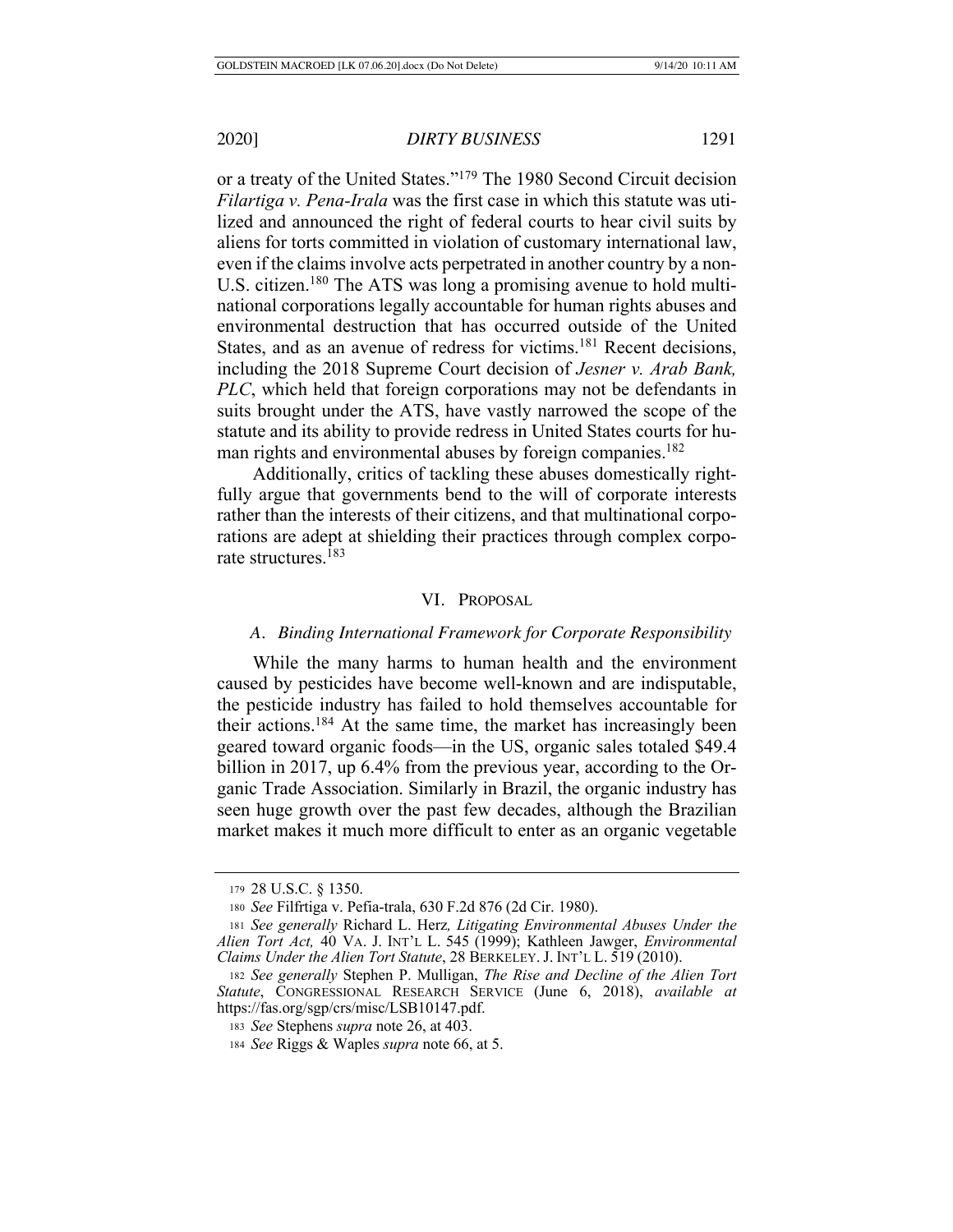grower, as it is a competitive and exclusive market "does not protect smallholders from potential hold-up situations exerted by powerful downstream partners."185

Despite the growth of and support for the organic industry, pesticides sales continue to make companies billions of dollars every year —Syngenta, for example, had a revenue of \$12.65 billion in  $2017$ <sup>186</sup> Because the pesticide industry deals with products toxic to health, the sale and use of pesticides are governed by both binding and non-binding state and international standards—however, companies comply with these conventions in varying degrees, and the "extent to which companies observe or neglect these standards is a powerful indicator of management quality."<sup>187</sup> As existing instruments have been insufficient in changing the behavior of transnational agrochemical companies, reputational risk is an important territory to bring about change, not for the chemical companies themselves, but for the consumer products whose reputations can be publicly impacted.188 Reputational risk is the loss from the damage of a company's reputation, which in turn can affect a corporation's market share, damage investor relations, and hamper its ability to move into new business markets and attract employees.189

While pesticide companies may not be particularly vulnerable to consumer pressures, their downstream customers certainly are.<sup>190</sup> Consumer goods companies are driven by their reputation, and increasingly, younger generations of consumers prefer to spend their money on brands with positive social messages, sustainable manufacturing methods and ethical business models.<sup>191</sup> Big-name, consumerbased brands have a responsibility to their whole supply chain, related to their influence over their suppliers. Holding these companies

<sup>185</sup> Julien Blanc & Paul Kledal, *The Brazilian Organic Sector: Prospects and Constraints of Facilitating the Inclusion of Smallholders*, 28 J. OF RURAL STUDIES 1, 142, 142 (2013)

<sup>186</sup> *Syngenta 2017 Full Year Results*, Syngenta AG, (archived from the original (PDF) on Apr. 12, 2016, retrieved Feb. 15, 2018.) *available at* https://www.syngenta.com/sites/syngenta/files/company/bond-investors/financial-results/fyr-2017 pr-english.pdf.

<sup>187</sup> *See* Riggs & Waples *supra* note 66, at 13.

<sup>188</sup> *See supra* at 18.

<sup>189</sup> *Id.*

<sup>190</sup> *See id*. at 28.

<sup>191</sup> *See* Sarah Landrum, *Millennials Driving Brands To Practice Socially Responsible Marketing,* FORBES (Mar. 17, 2017), https://www.forbes.com/sites/sarahlandrum/2017/03/17/millennials-driving-brands-to-practice-socially-responsible-marketing/#611208014990.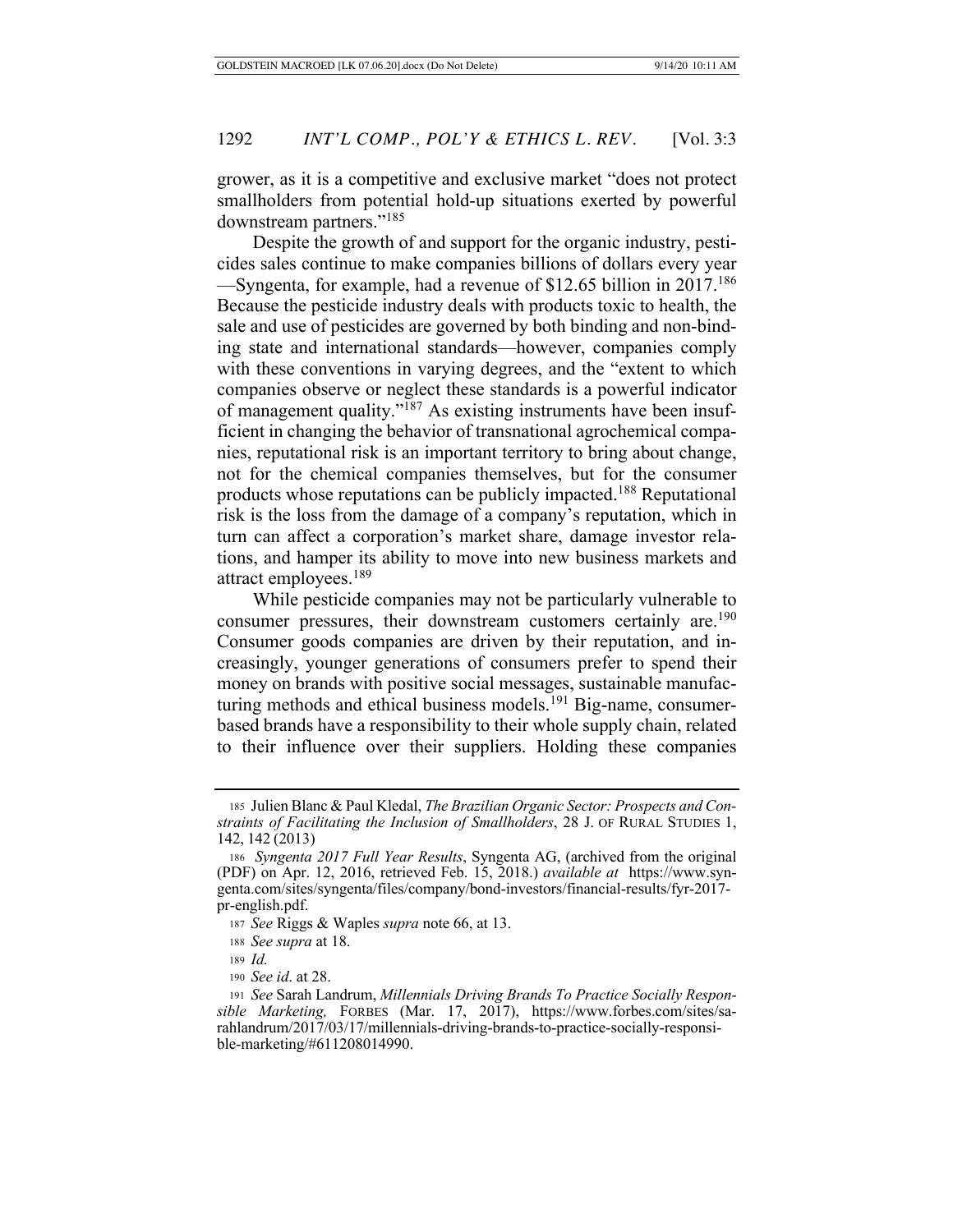accountable for human rights abuses within their supply chain has the potential to change their behavior when it comes to the choice of and manner in which pesticides are being used throughout the production of their products.

There lacks an integral and harmonized model between environmental protection and human rights law—the "developments within these two fields regarding environmental protection are not inclusive."<sup>192</sup> It has been argued that the current framework of international law does not effectively ensure human rights standards for the individuals affected by transboundary environmental harm.<sup>193</sup> Approaching this issue from a corporate responsibility standpoint, which incorporates both a human rights and environmental protection framework, is at present the best approach to limiting the production, sale, use, and disposal of pesticides.

Countries that are members of the G20 must work together to establish an international, legally binding standard that compels governments to require agribusinesses to conduct human rights due diligence across their global supply chains. This will require concerted, joint action between governments and their corporations—governments must "address governance gaps with regard to global business operations that allow human and environmental tragedies to occur and create an uneven playing field between responsible and irresponsible businesses."194 This standard must require that states monitor corporations to ensure that they are properly labeling their chemical products with safety information and training standards, and that strict liability is placed on pesticide producers for human and environmental impacts, container return, and for unused and obsolete stocks.

In 2014, the UN Human Rights Council established the Open-Ended Intergovernmental Working Group on transnational corporations and other business enterprises with respect to human rights (OEIGWG) pursuant to Human Rights Council Resolution 26/9  $(A/HRC/26/9).<sup>195</sup>$  The OEIGWG's mandate is to "elaborate on an

<sup>192</sup> *See* S. De Los, Reyes *supra* note 166, at 2.

<sup>193</sup> *See id*. at 32.

<sup>194</sup> Organisation for Economic Co-operation and Development (OECD), *Promoting Sustainable Global Supply Chains: International Standards, Due Diligence, and Grievance Mechanisms,* presented at the 2nd Meeting of the G20 Employment Working Group (Feb. 15-17, 2017, https://www.ilo.org/wcmsp5/groups/public/— dgreports/—-inst/documents/publication/wcms 559146.pdf at 6.

<sup>195</sup> *See* Daniel Uribe Terán, *The Core Elements of a Legally Binding Instrument: Highlights of the Revised Draft of the Legally Binding Instrument on Business and Human Rights,* SOUTH CENTRE (Oct. 2019), https://www.southcentre.int/wp-content/uploads/2019/10/PB68\_The-Core-Elements-of-a-Legally-Binding-Instrument-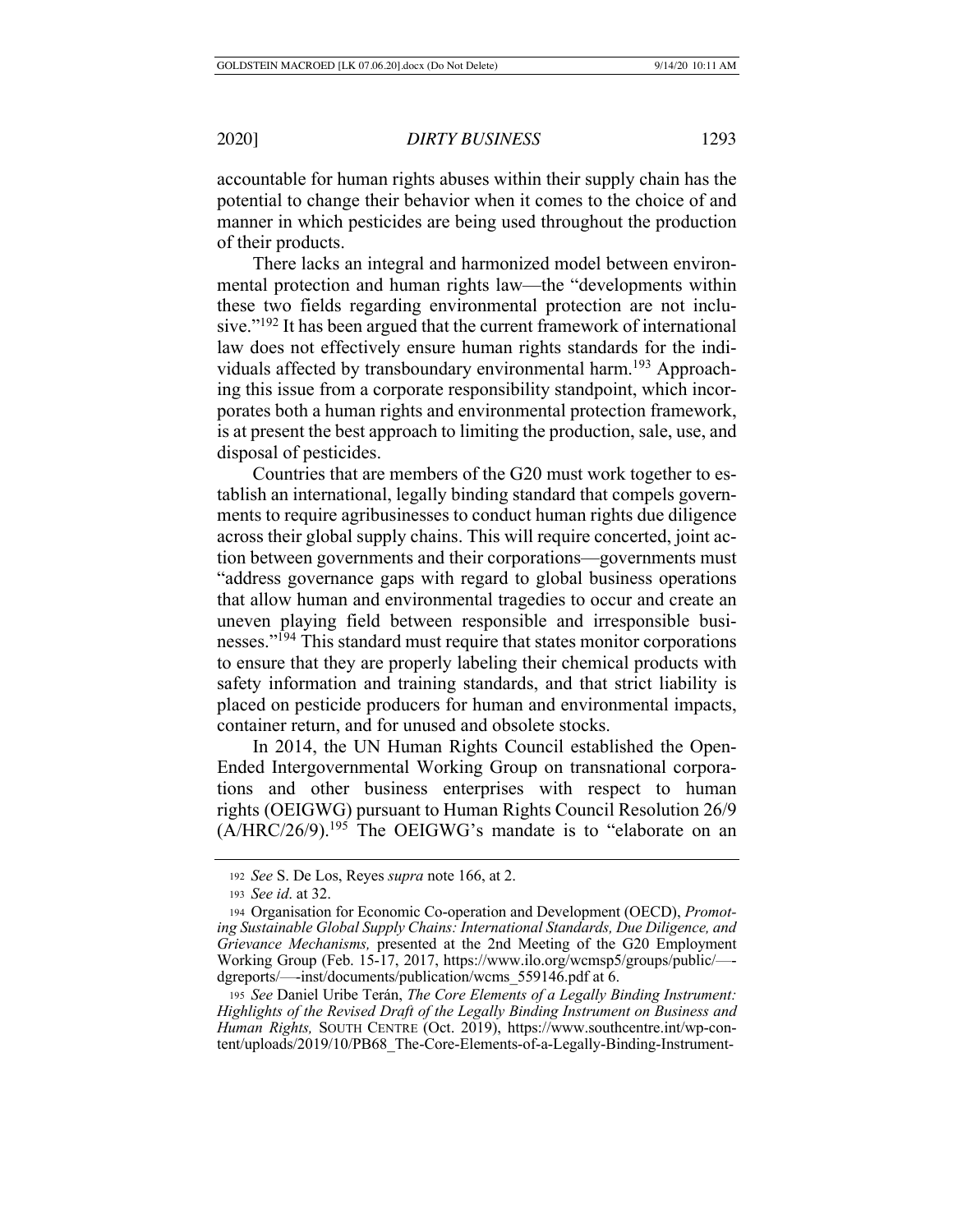international legally binding instrument on transnational corporation and other business enterprises with respect to human rights."196 The preamble explicitly refers to the UNPGs, emphasizing the complementary nature of the UNPGs with the treaty process.<sup>197</sup> In 2019 the OEIWG released a revised draft of a legally binding instrument on business activities and human rights.<sup>198</sup> The most recent draft encompasses all business enterprises, not just transnational companies.<sup>199</sup> Its provisions require State Parties to "regulate effectively the activities of business enterprises within their territory or jurisdiction" to ensure that they "respect human rights and prevent human rights violations or abuses."200 The draft requires business enterprises to make public all policies and measures adopted to achieve the prevention of human rights violations, including those relating to their contractual relationships.201 Additionally, the draft provides: remedies for victims of human rights abuses caused by the activities of all business enterprises; the requirement that State Parties ensure that their domestic law provides for an adequate system of legal liability for human rights violations or abuses in the context of business activities; and measures that

<sup>197</sup> Maysa Zorob, *The Lengthy Journey Towards a Treaty on Business and Human Rights*, OPEN GLOBAL RTS. (Oct. 11 2019), https://www.openglobalrights.org/thelengthy-journey-towards-treaty-on-business-and-human-rights/. .

<sup>198</sup> *See* OEIGWG CHAIRMANSHIP REVISED DRAFT 16.7.2019, https://www.ohchr.org/Documents/HRBodies/HRCoun-

cil/WGTransCorp/OEIGWG\_RevisedDraft\_LBI.pdf.

<sup>199</sup> *See* Carlos Lopez, *The Revised Draft of a Treaty on Business and Human Rights: Ground-breaking improvements and brighter prospects*, INV. TREATY NEWS (Oct. 2 2019) https://www.iisd.org/itn/2019/10/02/the-revised-draft-of-a-treaty-onbusiness-and-human-rights-ground-breaking-improvements-and-brighter-prospects-carlos-lopez/# ftn4..

<sup>200</sup> *See* Legally Binding Instrument to Regulate, In International Human Rights Law, The Activities of Transnational Corporations and Other Business Enterprises, revised July 7, 2019, https://www.ohchr.org/Documents/HRBodies/HRCouncil/WGTransCorp/OEIGWG\_RevisedDraft\_LBI.pdf (Article 5(1)).

<sup>201</sup> Art. 1.4 defines a contractual relationship as "any relationship between natural or legal persons to conduct business activities, including but not limited to, those activities conducted through affiliates, subsidiaries, agents, suppliers, any business partnership or association, joint venture, beneficial proprietorship, or any other structure or contractual relationship as provided under the domestic law of the State." *Id.*

Highlights-of-the-Revised-Draft-of-the-Legally-Binding-Instrument-on-Businessand-Human-Rights\_EN.pdf.

<sup>196</sup> *Open-ended intergovernmental working group on Transnational Corporations and Other Business Enterprises with Respect to Human Rights*, U.N. HUM. RTS. Council,

https://www.ohchr.org/EN/HRBodies/HRC/WGTransCorp/Pages/IGWGOnTNC.a spx.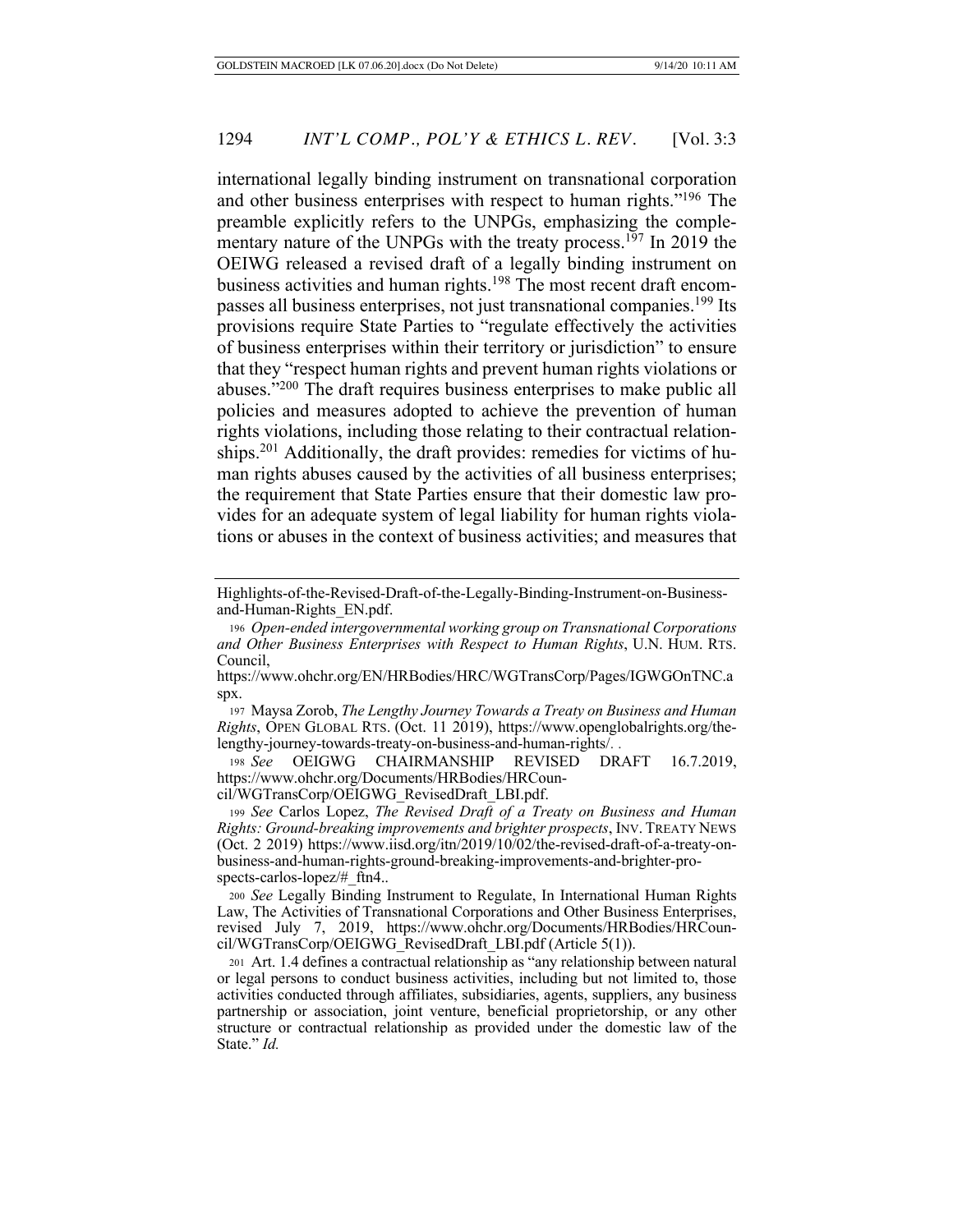businesses must undertake to ensure that they are not causing human rights abuses.202 It provides the most promising model to date in holding national agribusinesses accountable for human rights abuses stemming from their business practices domestically and abroad.

The revised draft also successfully contemplates the difficulties that victims may have in accessing justice. For one, the draft treaty provides victims choice of jurisdiction in determining where to bring their claims, which can be the place where (1) the human rights violations occurred; (2) where the victims are domiciled; or (3) where the natural or legal person or association of natural or legal persons are domiciled.203 The latter is characterized as the place where it has its (a) incorporation; or (b) statutory seat; or (c) central administration; or  $(d)$  substantial business interests.<sup>204</sup> Article 10 also contains provisions regarding the mutual legal assistance State Parties must provide one another to achieve the goals of the instrument.<sup>205</sup>

The draft relies on state-level implementation as a mechanism for remedies, without providing an international remedial mechanism. This approach is not without its critiques. Many scholars have concluded that the legal duty of states to regulate the human rights impacts of their transnational corporations "already exists as a matter of human rights law."206 Furthermore, given the current state of global business, corporations "may have as much or more power over individuals as

<sup>202</sup> *Id.* at Art. 5(1).

<sup>203</sup> *Id.* at Art. 7(1).

<sup>204</sup> *Id.*

<sup>205</sup> *Oeigwg Chairmanship Revised Draft: Legally Binding Instrument to Regulate, in International Human Rights Law, The Activities of Transnational Corporations and Other Business Enterprises*, (July 16, 2019), https://www.ohchr.org/Documents/HRBodies/HRCouncil/WGTransCorp/OEIGWG\_RevisedDraft\_LBI.pdf (see article 10).

<sup>206</sup> Claire Methven O'Brien, *The Home State Duty to Regulate the Human Rights Impacts of TNCs Abroad: A Rebuttal,* 3 BUS. L.J. 47, 73 (2018) (summarizing the arguments in favor of a home state duty to regulate TNC's abroad are that "(i) public international law raises no objection to extraterritorial regulation of TNCs, especially where its aim is to promote respect for human rights; (ii) human rights treaties in fact oblige states to undertake such regulation, a consequence flowing from: (iii) two implied rules arising under human rights treaties: first, that the state's duty to protect extends to preventing abuses, through regulation, by non-state actors at home, and second, that the same duty applies to any extraterritorial scenarios where states may have influence."). *See also* Danwood Mzikenge Chirwa, *The Doctrine of State Responsibility as a Potential Means of Holding Private Actors Accountable for Human Rights Violations,* 5 MELB. J. INT'L L. 13, 36 (2004) (asserting that the state's obligations apply not just to civil and political rights, but also economic, social and cultural rights).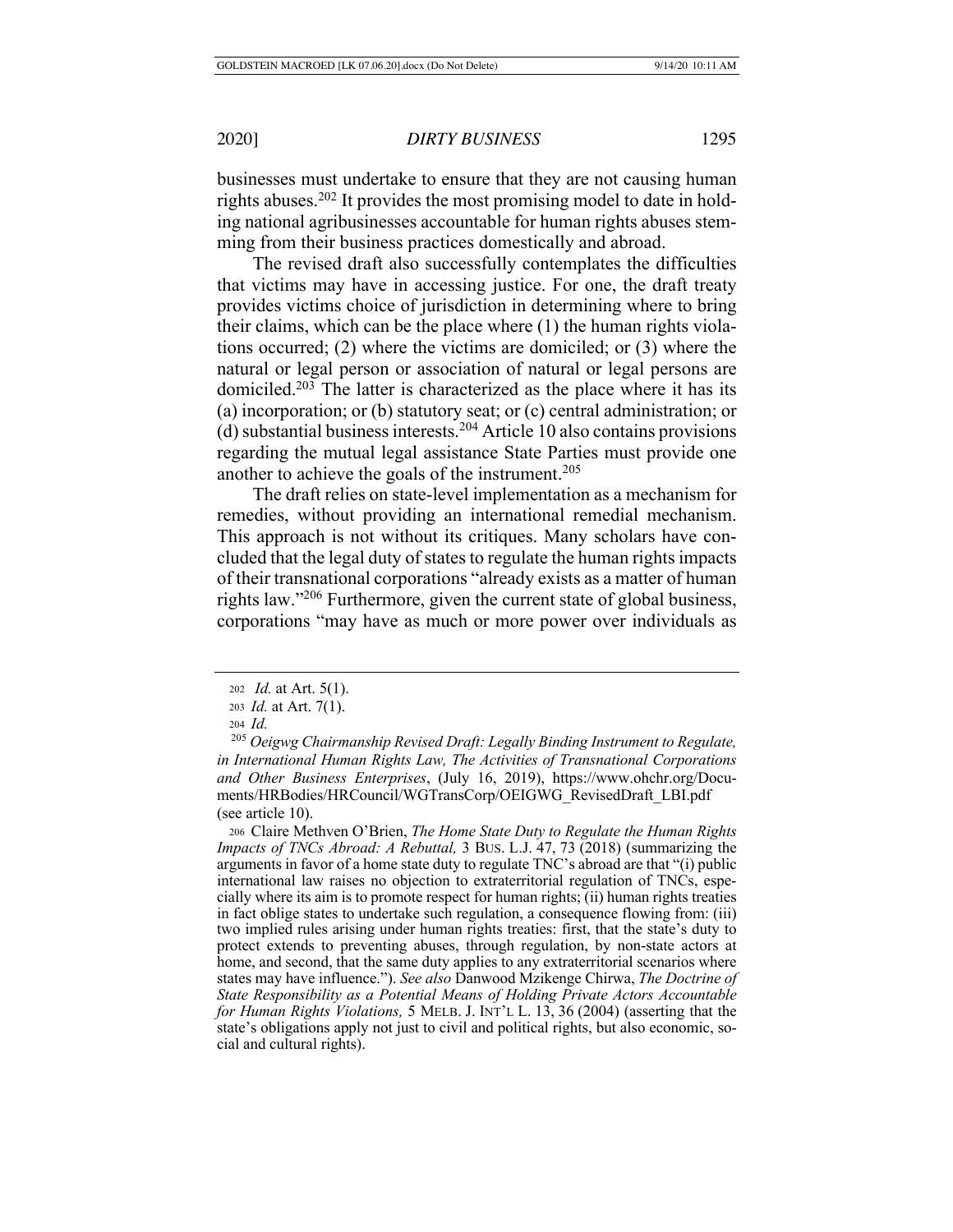governments."207 States like Brazil often welcome foreign investment and may lack the capacity or willingness to control transnational corporations and their employees operating within their state.<sup>208</sup> Despite these concerns, other international instruments have already successfully relied on state responsibility to hold private parties accountable. The European Court of Justice, Inter-American Court of Human Rights, and other human rights bodies have found private actors liable for human rights abuses most often "through the paradigm of state responsibility."<sup>209</sup> These bodies have found state's liable by asserting that the "state's tolerance of a private human rights abuse actually violates the state's duty to protect the right through legislation, preventive measures, or provision of a remedy (or, in other cases) that the private actor involved is actually the organ of a state. $12^{10}$  Nevertheless, human rights violations due to indiscriminate pesticide use continue to exist in places like Brazil where agribusiness has flourished.211 For this reason, an approach directly targeting states that do not diligently monitor their multinational corporations is necessary to ensure that multinational corporations are not affecting individual's ability to enjoy a clean and healthy environment.212 Domestic law could be the most effective as it charges the state with creating accountability structures that carry out the instrument's requirements.<sup>213</sup> As opposed to

<sup>212</sup> Other violations of human rights law that multinational corporations have been accused of include freedom from forced or slave labor, freedom to enjoy property, freedom from deprivation of or injury to health, and freedom from discrimination. *See* Jordan J. Paust, *Human Rights Responsibilities of Private Corporations,* 35 VAND. J. OF TRANSNAT. L. 801, 818-819 (2002).

<sup>213</sup> Some countries have already implemented corporate due diligence laws. In 2017, France implemented the "Corporate Duty of Care" law, which requires large companies to come up with vigilance plans that cover all human rights abuses within their supply chain in order to minimize the impact of their activities on local communities and the environment. The law empowers victims and other concerned parties to bring the issue before a judge. The law, while groundbreaking and ambitious, has been criticized for only covering France's 100 largest companies, and frees companies of liability if their plan is deemed "adequate" by the court, regardless of the harm caused. *See Juliette Renaud, France Adopts Corporate Duty of Care Law,* 

<sup>207</sup> Steven R. Ratner, *Corporations and Human Rights: A Theory of Legal Responsibility,* 111 YALE L. J. 461, 545 (2001).

<sup>208</sup> *Id.*

<sup>209</sup> *Id.* at 470.

<sup>210</sup> *Id.*

<sup>211</sup> *See generally* PricewaterhouseCoopers Brasil, *Agribusiness in Brazil: An Overview*, PWC, https://www.pwc.com.br/pt/publicacoes/setores-atividade/assets/agribusiness/2013/pwc-agribusiness-brazil-overview-13.pdf (noting that agribusiness in Brazil represents 22% of Brazil's GDP, 1/3 of all employment, and nearly 40% of its exports).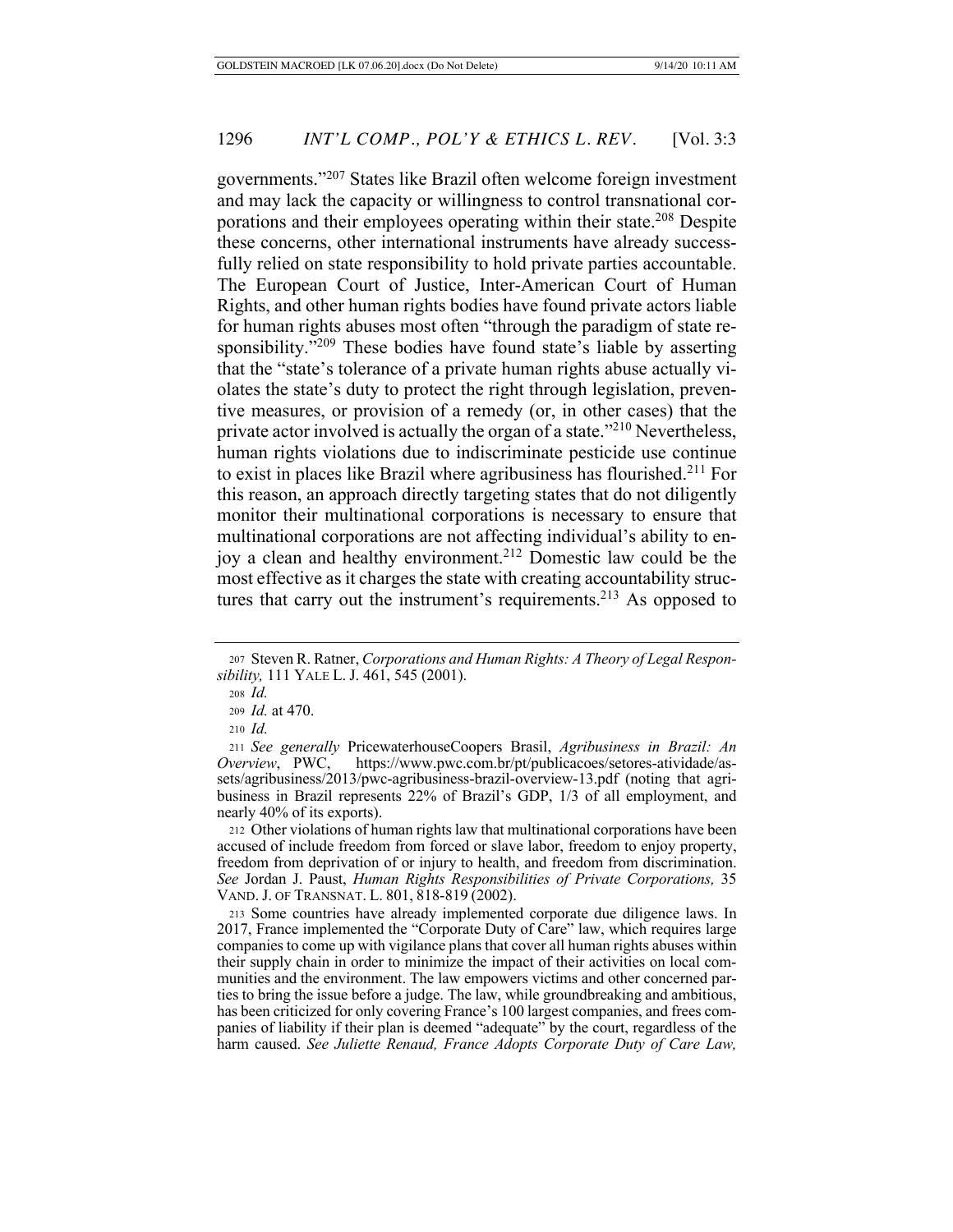targeting the host state, where a multinational corporation's business activities take place, legislation in the home state is the most practical and realistic way to regulate supply chain practices.<sup>214</sup>

The OEIGWG's draft requires State Parties to investigate complaints made by victims.<sup>215</sup> The "need to provide grievance mechanisms and access to remedy to victims of adverse impacts from business operations" is critical to promoting sustainable supply chains and business accountability.216 Complaint mechanisms give individuals the ability to access the human rights system that "has for so long regarded them as only peripheral actors to be given rights rather than as actors having the agency to claim these rights at the international level."217 During the OEIGWG's sessions, civil society organizations have called for measures that impose direct obligations on businesses under international law, or the creation of an international tribunal that will have jurisdiction to try corporations directly for human rights abuses.218 However, these approaches are limited by the practical realities of international law and its de-centralized nature.<sup>219</sup> The treaty's first draft (the "Zero Draft") contained an Optional Protocol ("OP") that relied on a National Implementation Mechanism ("NIM") to monitor and promote compliance with the instrument.220 Article 13 of the

<sup>215</sup> *See* Art. 4(10) https://www.ohchr.org/Documents/HRBodies/HRCouncil/WGTransCorp/OEIGWG\_RevisedDraft\_LBI.pdf ("State Parties shall investigate all human rights violations and abuses effectively, promptly, thoroughly and impartially, and where appropriate, take action against those natural or legal persons found responsible, in accordance with domestic and international law.").

<sup>216</sup> *See* Organisation for Economic Co-operation and Development (OECD) *supra* note 194, at 15.

<sup>217</sup> Alexandra R. Harrington, *Don't Mind the Gap: The Rise of Individual Complaint Mechanisms Within International Human Rights Treaties,* 22 DUKE J. OF COMP. & INT'L L. 153 (2012).

*Stages*, 40 UNIV. OF NEW SOUTH WALES L.J. 1200, 1214 (2017).

<sup>219</sup> *See id.* at 1215 ("states enter into negotiations and agreements in different fields at the international level, as an expression of their sovereignty and in pursuit of their different economic and development interests and national policies. As a result, an overlap of existing duties and commitments may give rise to conflicting obligations for states, which may find themselves unable to honour all of them.").

<sup>220</sup> *Draft Optional Protocol to the Legally Binding Instrument to Regulate, in International Human Rights Law, The Activities of Transnational Corporation and* 

FRIENDS OF THE EARTH INT'L (Feb. 22, 2017), https://www.foei.org/press\_releases/france-adopts-corporate-duty-care-law.

<sup>214</sup> *See* Beth Stephens, *Corporate Liability: Enforcing Human Rights through Domestic Litigation*, 24 HASTINGS INT'L & COMP. L. REV. 401, 402 (2001) ("reality around the world . . . is that home [sic] countries usually do not have the power to regulate multinational enterprises.").

<sup>218</sup> *See* Humberto Cantu Rivera, *Negotiating a Treaty on Business and Human Rights: The Early*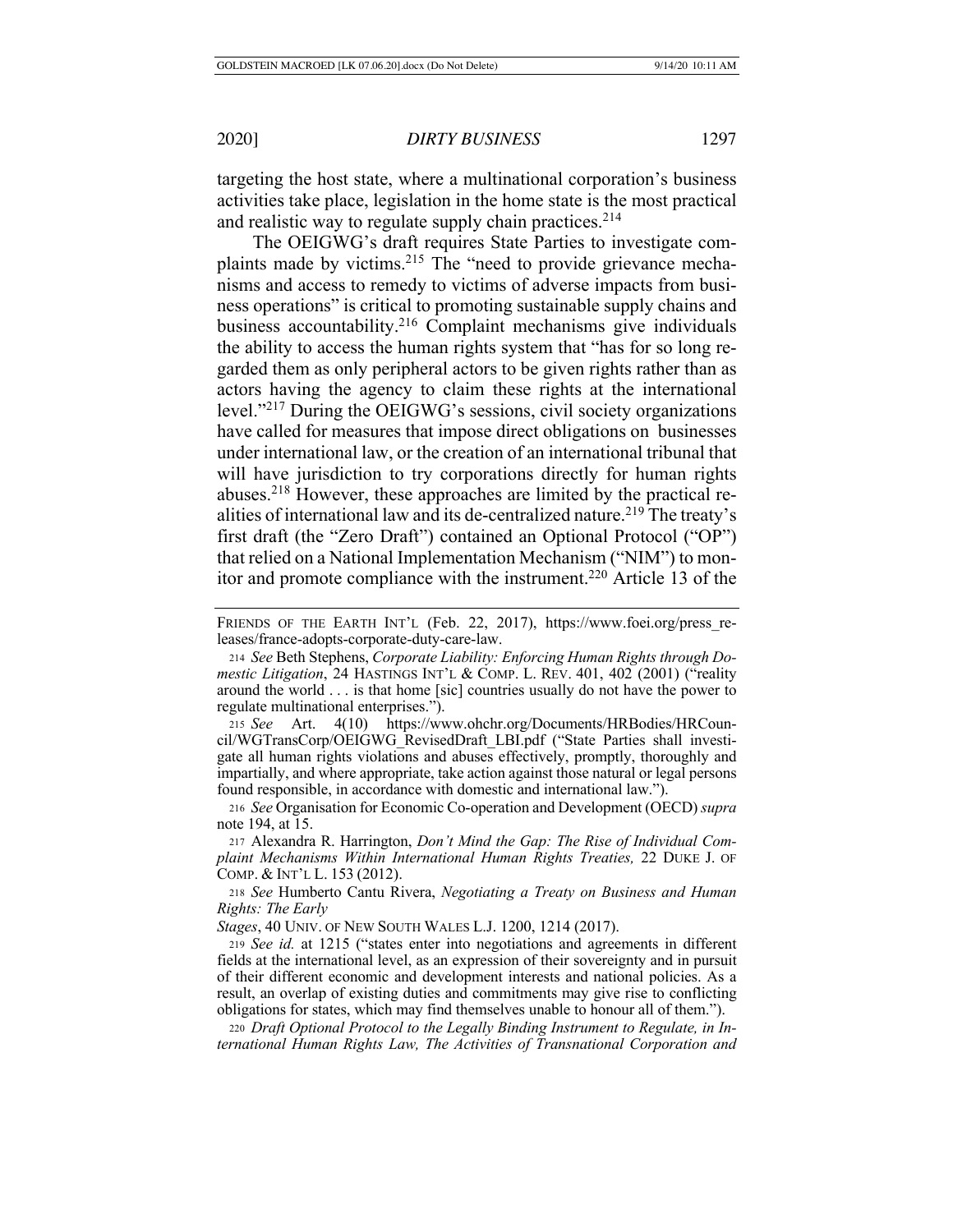draft also establishes a committee of experts that can make recommendations on the implementation of the treaty and provide concluding observations on reports submitted by states.221 Under the OP, NIMs can receive complaints by victims or their representatives, make recommendations to governments, investigate business practices, and demand inspections of business operations.<sup>222</sup> If two or more State Parties cannot agree on the scope or interpretation of the treaty, they can submit their dispute to the International Court of Justice.<sup>223</sup> However, a major limitation of the draft and OP is that, should State Party or other body fail to adequately investigate and/or provide adequate legal assistance or access to judicial processes for victims, neither the Committee nor the NIMs have standing before national courts in civil, criminal or administrative proceedings. To give the draft and OP real teeth, the NIMs or another body established by the treaty should also have the authority to lodge class actions and collective claims in defense to better ensure that victims are able to access justice.<sup>224</sup> While the Article 13 committee format falls in line with what is common to UN treaty bodies, there is no backup adjudicatory authority should all other mechanisms fail.225 This should be addressed in upcoming OEIGWG sessions. Further, environmental rights are only vaguely referred to in Articles 4.1, 8.1, and 9.2 of the draft—upcoming OEIGWG sessions should include discussions on ways to substantively detail environmental rights, as this is a "poor reflection of the recognition of environmental rights in current business human rights law today."226

Despite the progress of NCPs (established by the OECD Guidelines) in providing a platform for the resolution of complaints of

<sup>225</sup> *See* Rivera*, supra* note 278, at 1220.

*Other Business Enterprises,* https://www.ohchr.org/Documents/HRBodies/HRCouncil/WGTransCorp/Session4/ZeroDraftOPLegally.pdf.

<sup>221</sup> *See Oeigwg Chairmanship Revised Draft*, *supra* note 205, at Article 13.

<sup>222</sup> Marco Fasciglione, *Another Step on the Road? Remarks on the Zero Draft Treaty on Business and Human Rights*, 12 DIRITTI UMANI E DIRITTO INTERNAZIONALE 629, 657-658 (2018). 223 *See Oeigwg Chairmanship Revised Draft*, *supra* note 205 at Article 16.

<sup>224</sup> Gabriela Kletzel et al., *A Toothless Tool? First impressions on the Draft Optional Protocol to the Legally Binding Instrument on Business and Human Rights,*  BUS. & HUMAN RIGHTS RES. CTR., https://www.business-humanrights.org/en/atoothless-tool-first-impressions-on-the-draft-optional-protocol-to-the-legally-binding-instrument-on-business-and-human-rights.

<sup>226</sup> Liberty Shared, Submission Letter https://www.ohchr.org/Documents/HRBodies/HRCouncil/WGTransCorp/Session4/SubmissionLater/LibertyShared.pdf at 9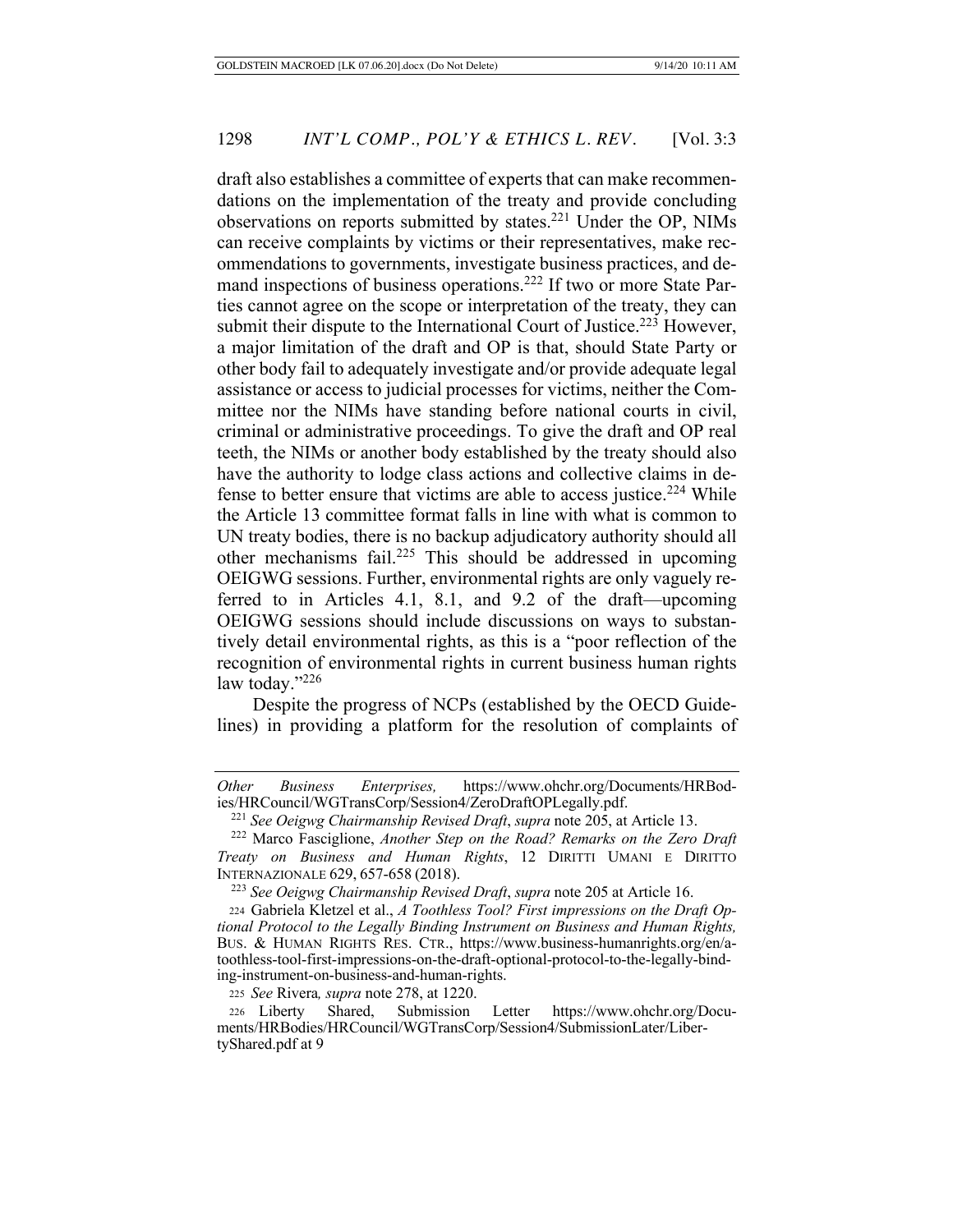irresponsible business conduct within the supply chain, these decisions are non-judicial.<sup>227</sup> The draft, however, requires State Parties to adopt domestic legislation that ensures that multinational corporations are conducting due diligence through their supply chains against an established set of universal rights.<sup>228</sup> Corporations must regularly report on their business practices to the state party, who then must compile and pass on this information to the committee for review.<sup>229</sup> One thing that could be a complementary addition to the draft is the establishment of a certification system that notifies downstream consumers that a business is complying with these international corporate responsibility standards.<sup>230</sup>

The California Transparency in Supply Chains Act, passed in 2012, specifically targets large retails and manufacturers to address the risks that their product supply chains do not allow for slavery, forced labor, or human trafficking.231 This Act is a partial model of how the proposed instrument could model its provisions. Companies subject to the Act must disclose certain information regarding "their efforts to eradicate slavery and human trafficking from their supply chains" and "educate consumers on how to purchase goods produced by companies that responsibly manage their supply chains, and, thereby, improve the lives of victims of slavery and human trafficking."232 While the Act is a huge step in its aim that corporations respect human rights standards, there are shortcomings. For example, the mechanisms listed in the Act don't actually set a mandatory standard for due diligence, "nor do they hold companies directly legally accountable for actual adverse human rights impacts connected to their operations."233 Without imposing civil or criminal liability, the law lacks the teeth to ensure that companies improve supply chain conditions.

<sup>227</sup> *See* OECD, *supra* note 196.

 <sup>228</sup> *See Oeigwg Chairmanship Revised Draft*, *supra* note 205, at Art. 5.

 <sup>229</sup> *See id.* at Art. 5, 13.

<sup>230</sup> The Kimberley Process Certification Scheme has been successful in shifting the diamond industry away from the sale of "conflict diamonds" that are mined and illegally traded to fund conflict in war-torn areas. *See generally* Virginia Haufler, *The Kimberley Process Certification Scheme: An Innovation in Global Governance and Conflict Prevention*, 42 J. BUS. ETHICS 42, 44 (2017).

<sup>231</sup> *See* Justine Nolan, *Business and Human Rights: The challenge of putting principles into practice and regulating global supply chains*, 42 ALTERNATIVE L. J. 42, 44 (2017).

<sup>232</sup> California Transparency in Supply Chain Act of 2010, S.B. 657.

<sup>233</sup> *See* Nolan *supra* note 231, at 3.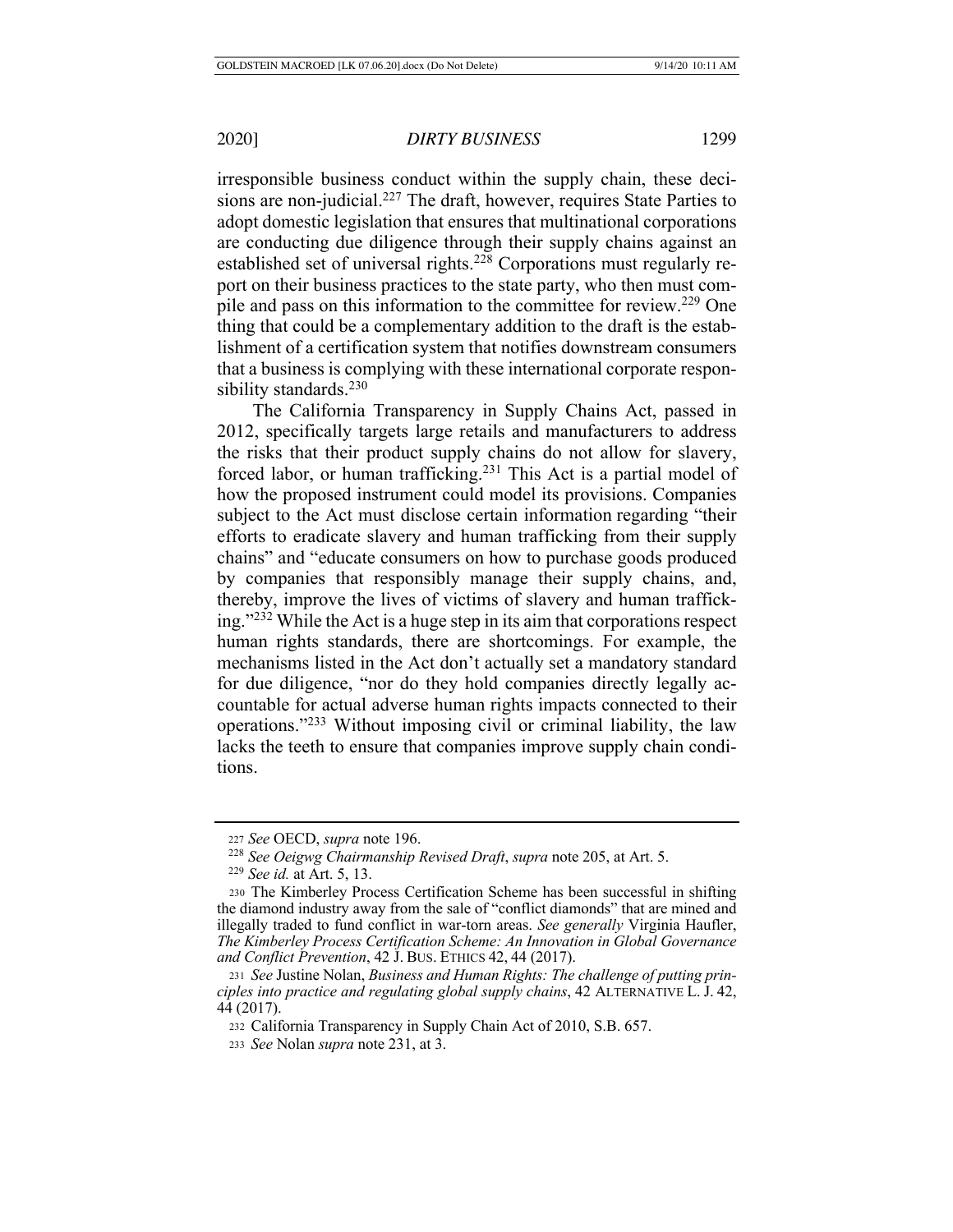Some reason that international human rights law is not welladapted to hold multinational corporations accountable for human rights abuses is because these laws generally hold the State accountable for imposing human rights standards within their jurisdictions.<sup>234</sup> Thus, Article 6(7) of the draft treaty, which requires State Parties to include in their domestic legislation a provision to hold corporations criminally, civilly, or administratively liable for human rights abuses within their supply chains, is a critical component to the draft.<sup>235</sup> While corporations are increasingly criminally liable in many states, there lacks a mechanism to hold them liable for violations of international law.236 To more effectively deter harmful corporate behavior, holding whole corporations, rather than just individuals, accountable is most likely to affect systemic change.<sup>237</sup> Many businesses have found that maintaining sustainable supply chains are not just good from a human rights and environmental sustainability standpoint, but are also good for business by improving knowledge of operations, reducing risk, and improving public perception, among other things.<sup>238</sup> There is also increasing body of research that shows that sustainable supply chains are good for company's bottom line.<sup>239</sup>

#### *B. Sustainable Farming Practices*

As a part of this framework, State Parties should also require agribusiness to shift their business practices towards sustainable farming

<sup>234</sup> *See generally* SARAH JOSEPH, CORPORATIONS AND TRANSNATIONAL HUMAN RIGHTS LITIGATION 9 (1st ed., 2004).

<sup>235</sup> *See* Connie de la Vega et al., *Holding Businesses Accountable for Human Rights Violations,* FRIEDRICH-EBERT-STIFTUNG, AT 9.

<sup>236</sup> *See* Ronald Slye, *Corporations, Veils, and International Criminal Liability,* 33 BROOK. J. INT'L L. 955 (2008). The International Criminal Court (ICC) has announced that it will begin to increase its focus on environmental crimes. *See* OFFICE OF THE PROSECUTOR, ICC, POLICY PAPER ON CASE SELECTION AND PRIORITIZATION (2016). However, in the context of pesticide use, the ICC is ill-suited to hold states and corporations accountable, as the ICC cannot investigate or prosecute governments, corporations, political parties, or rebel movements—it can only investigate individuals who are members of a group. The ICC "is not formally extending its jurisdiction, but the court said it would assess existing offences, such as crimes against humanity, in a broader context." John Vidal & Owen Bowcott, *ICC widens remit to include environmental destruction cases,* THE GUARDIAN (Sept. 15, 2016), https://www.theguardian.com/global/2016/sep/15/hague-court-widens-remit-to-include-environmental-destruction-cases. While this is a promising new direction for the ICC, it would not be the proper avenue except in egregious circumstances.

<sup>237</sup> *See* Slye, *supra* note 236, at 963.

<sup>238</sup> *See* de le Vega, *supra* note 235, at 7.

<sup>239</sup> *See* de le Vega, *supra* note 235, at 7-8.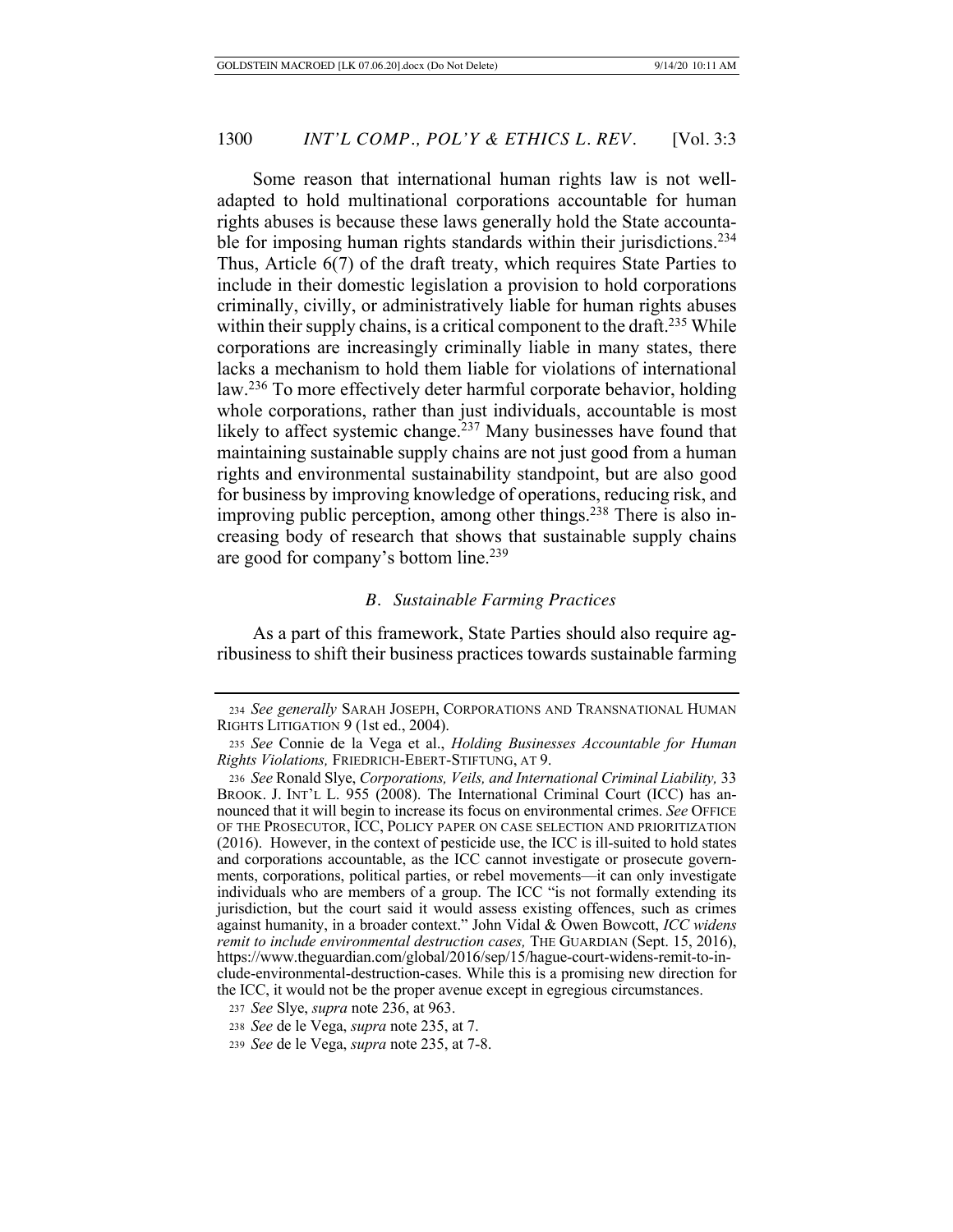as part of the effort to move away from conventional, pesticide-intensive practices. Despite agrochemical company's contentions, there are sustainable technological options available for Brazilian farmers, especially considering the social, environmental, and health costs.<sup>240</sup> Agroecology is an integrated approach to agriculture "that simultaneously applies ecological and social concepts and principles to the design and management of food and agricultural systems", optimizing the "interactions between plants, animals, humans and the environment while taking into consideration the social aspects that need to be addressed for a sustainable and fair food system." 241 One aspect of agroecology is that it imitates natural ecosystems through biological processes to create nutrient recycling systems that replace the need for the fertilizers or pesticide inputs that are generally used in conventional agriculture for pest control.<sup>242</sup> Integrated Pest Management ("IPM") uses information on the life cycle of pests and their interaction with the environment to manage pest damage through the most economical means, and with the least possible hazard to people, property, and the environment.<sup>243</sup> In addition to the encouragement of agroecology and IPM, it is important that in poorer countries where there is social inequality, such as Brazil, "the reduction of pesticides should also . . . be articulated with policies aimed at agricultural reform and toward family agricultural production."244 As part of the proposed legally binding framework, State Parties must require corporations to incorporate these practices into their supply chain.

## *C. Possible Objections*

Many corporations have undertaken social responsibility campaigns voluntarily and may argue that any additional binding framework would be superfluous. Nestlé, for example, is one big-name company that has created social responsibility campaigns in response

<sup>240</sup> *See* Wagner Lopes Soares & Marcelo Firpo de Souza Porto, *Estimating the Social Cost of Pesticide Use from acute poisoning in Brazil*, 68 ECOL. ECON 2721, 2728 (2009).

<sup>241</sup> *The 10 Elements of Agroecology – Guiding the transition to sustainable food and agricultural systems,* FAO, http://www.fao.org/3/i9037en/I9037EN.pdf (last visited Mar. 6, 2020).

<sup>242</sup> *See id.* at 7.

<sup>243</sup> Integrated Pest Management (IPM) Principles, EPA, https://www.epa.gov/safepestcontrol/integrated-pest-management-ipm-principles. <sup>244</sup> *See* Soares & Porto, *supra* note 240.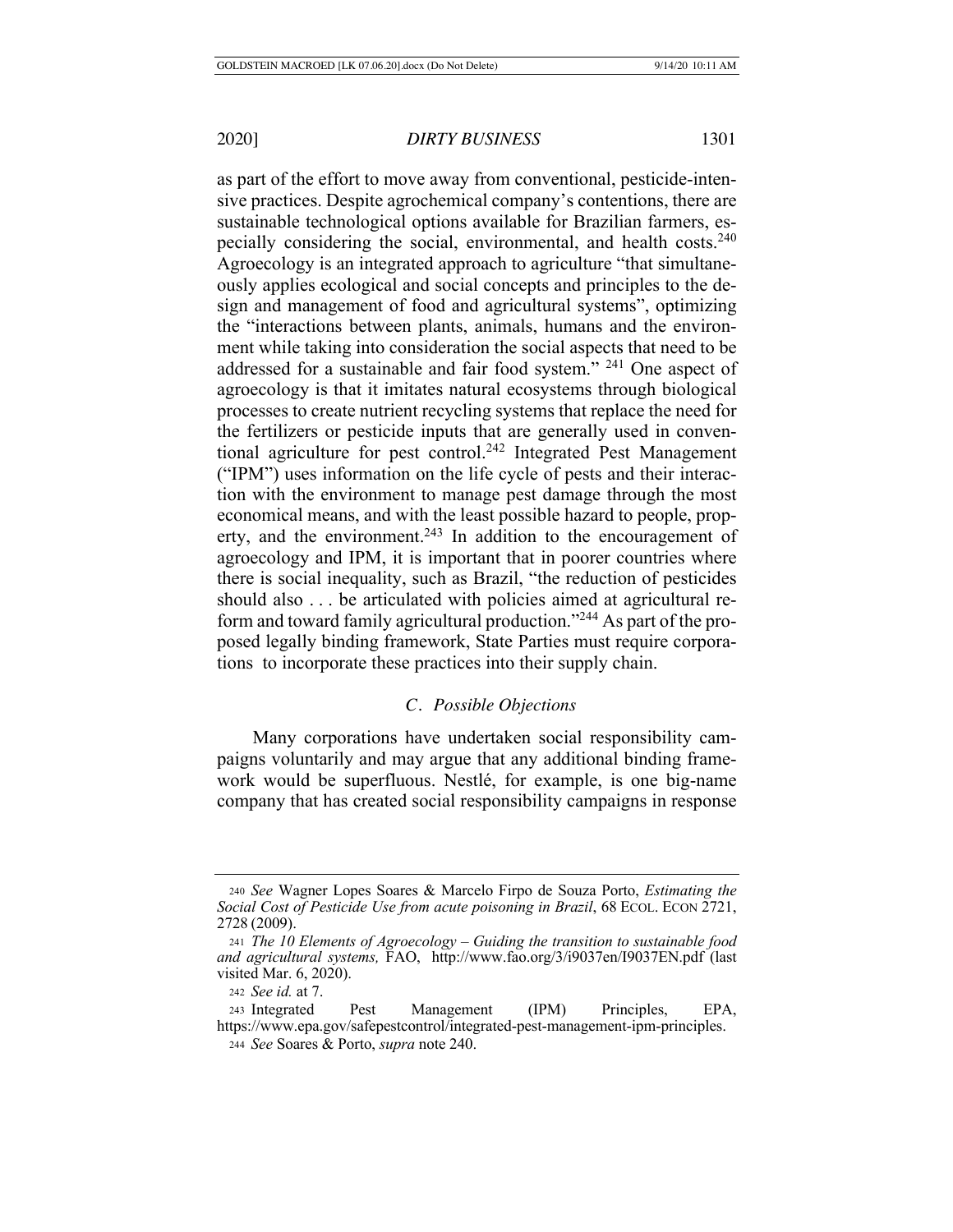to a slew of bad press in developing countries, particularly in Brazil.<sup>245</sup> Voluntary corporate social responsibility proponents argue that companies respond to social responsibility concerns to boost their reputations with consumers, trading partners, and investors—good reputations translate into better sales, profitability or higher stock price.<sup>246</sup> Many of these companies may argue that reputational drivers alone are enough to encourage compliance.

Unfortunately, while some of these arguments may hold true, there is still a lack of strict compliance with human rights and environmental standards, as consumers and shareholders alike are not necessarily aware of every practice along the supply chain. Nor are companies likely to be moved without sanctions.<sup>247</sup> Consumers and shareholders alike tend to respond to high-profile abuses, but when there is not clear transparency within the supply chain, it is much easier for violations to go unchecked.

Non-governmental organizations ("NGOs") also play a major role in corporate social responsibility—NGO activism has helped drive major changes in corporate behavior.<sup>248</sup> NGOs have increasingly become some of the biggest actors in encouraging corporate social responsibility.<sup>249</sup> From the early 1990s, NGOs have been leaders in calling on corporations to accept responsibility for environmental degradation and human rights abuses and to promote sustainable development.<sup>250</sup> Further, many NGOs view voluntary corporate responsibility standards as an insufficient substitute for binding international legal standards—for one reason, there lacks a universal agreement on what the social and environmental obligations of corporations are.251 Without universal standards, corporate social responsibility

<sup>245</sup> Andrew Jacobs and Matt Richtel, *How Big Business Got Brazil Hooked on Junk Food*, N.Y. Times (Sept. 16, 2017), https://www.nytimes.com/interactive/2017/09/16/health/brazil-obesity-nestle.html.

<sup>246</sup> *See* Thomas McInerney, *Putting Regulation before Responsibility: Towards Binding Norms of Corporate Social Responsibility*, 40 CORNELL INT'L L.J. 171, 184 (2007).

<sup>247</sup> *See id.* at 187.

<sup>248</sup> *See* Terrance Guay and Jonathan P. Doh, *Non-Governmental Organizations, Shareholder Activism, and Socially Responsible Investments: Ethical, Strategic, and Governance Implications,* 52 J. BUS. ETH. 125, 129 (2004).

<sup>249</sup> *See id.* at 136.

<sup>250</sup> *See* Morton Winston, *NGO Strategies for Promoting Corporate Social Responsibility,*16 ETH. AND INT'L AFFAIRS 71, 75 (2002).

<sup>251</sup> *See id.* at 175.